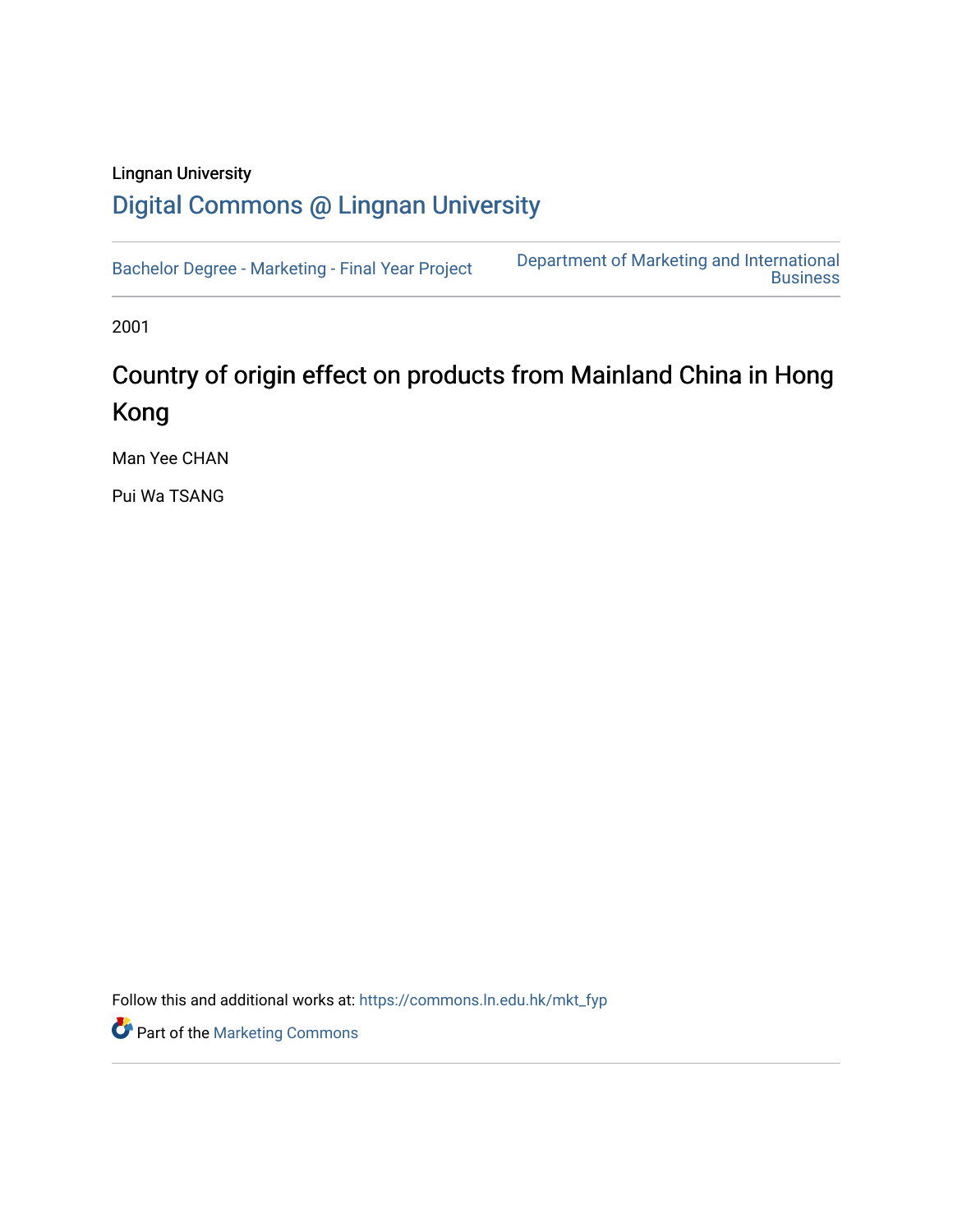**BBA (Honours) Degree Programme**

**Final Year Project**

# *Country of Origin Effect on products from Mainland China in Hong Kong*

**Submitted to**

**Supervisor: Geng Cui**

**Prepared by**

**Chan Man Yee (1076551)**

**Tsang Pui Wa (1081673)**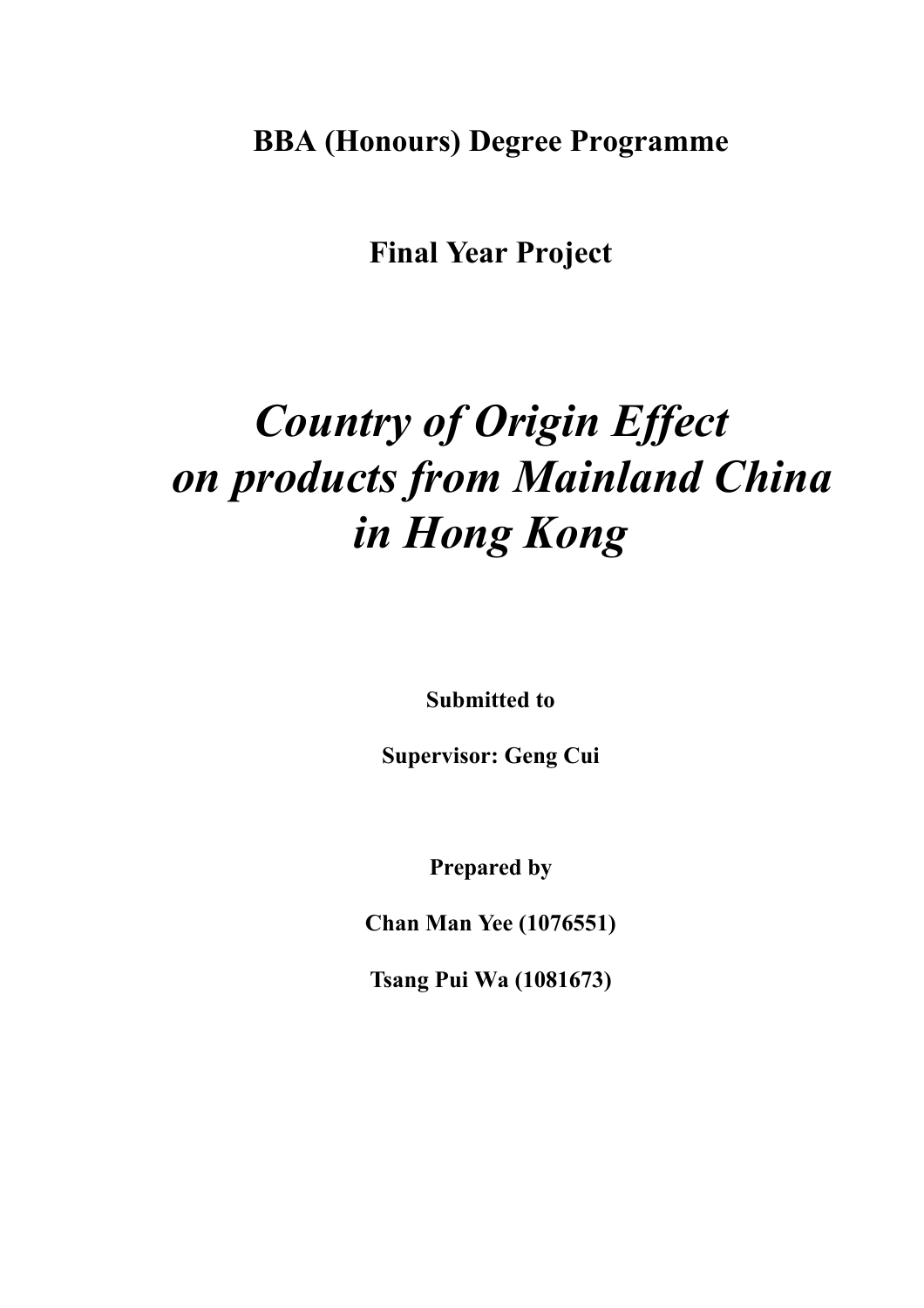## *Abstract*

This study examines the effect of the country of origin cue on Hong Kong consumers' purchasing of products from the two countries—China and Japan. The research findings suggest that the country of origin and brand image are the important evaluative criteria for Hong Kong consumer.

There are three main objectives in the report. First is to explore the overall image of Mainland Chinese products in Hong Kong market. The other is to assess the impact of the country of origin on Mainland Chinese products in Hong Kong market. Last, we make some suggestions for improving the image of Mainland Chinese products in Hong Kong market.

The literature review and survey give the picture of the image of Mainland Chinese products in other markets. Overall, Mainland Chinese products have a negative image in those markets. The country of origin effect influences the country image so much, there has a negative image towards China. Hong Kong people view Mainland Chinese products as old-fashioned, cheap and unattractive.

To alleviate that, the Chinese businesses could improve their marketing strategies in Hong Kong, especially the marketing mix. They could change the product designs and packages with good brand names, put more emphasis on promotions and advertising, and improving the advertisements to adapt to the tastes of Hong Kong consumers. In addition, they could increase the number of retail channels that are more convenient for consumers to get information and easier to find the products. The low price of China brand products in Hong Kong gives people "cheap" and "low-class" impression. So, Mainland Chinese firms should raise the quality of products in order to set a higher price in Hong Kong market.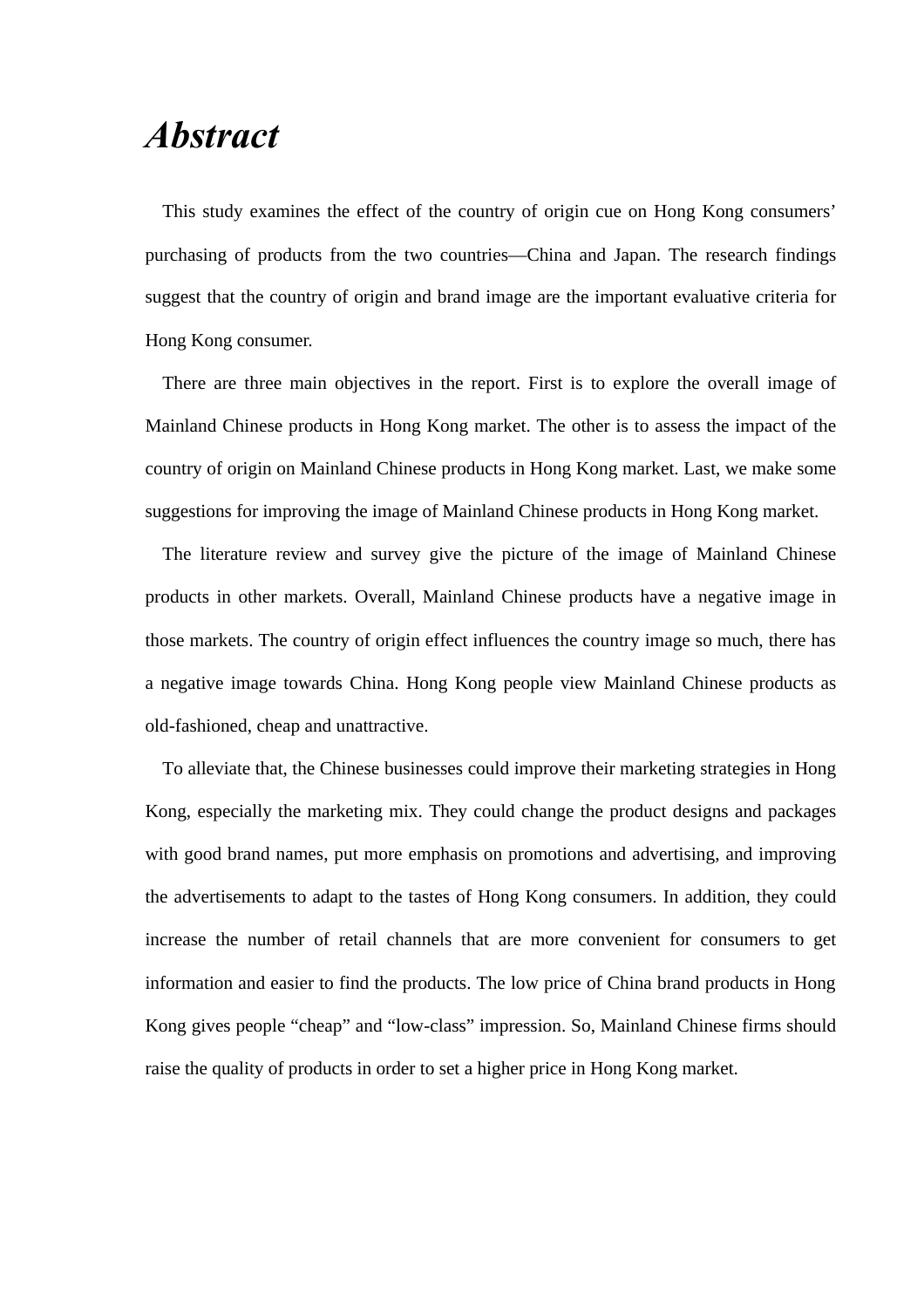## *Acknowledgements*

We have to thank some people for helping us to finish our project. First, we are mostly grateful to our supervisor, Dr. Geng Cui. He gave us many help and advance in this project. When we found any problems and difficulties, he would give us advance and direction for what to do, especially in designing the questionnaire and analyzing the outputs. We also thank for designing a time schedule for us to allocate our time and work in the project.

In addition, we need to thank some friends who give us many useful opinions on designing the questionnaire and posters. Also, thank for their help in collecting the resources we needed.

Finally, may we thank all those who given generous help and support throughout the dissertation process.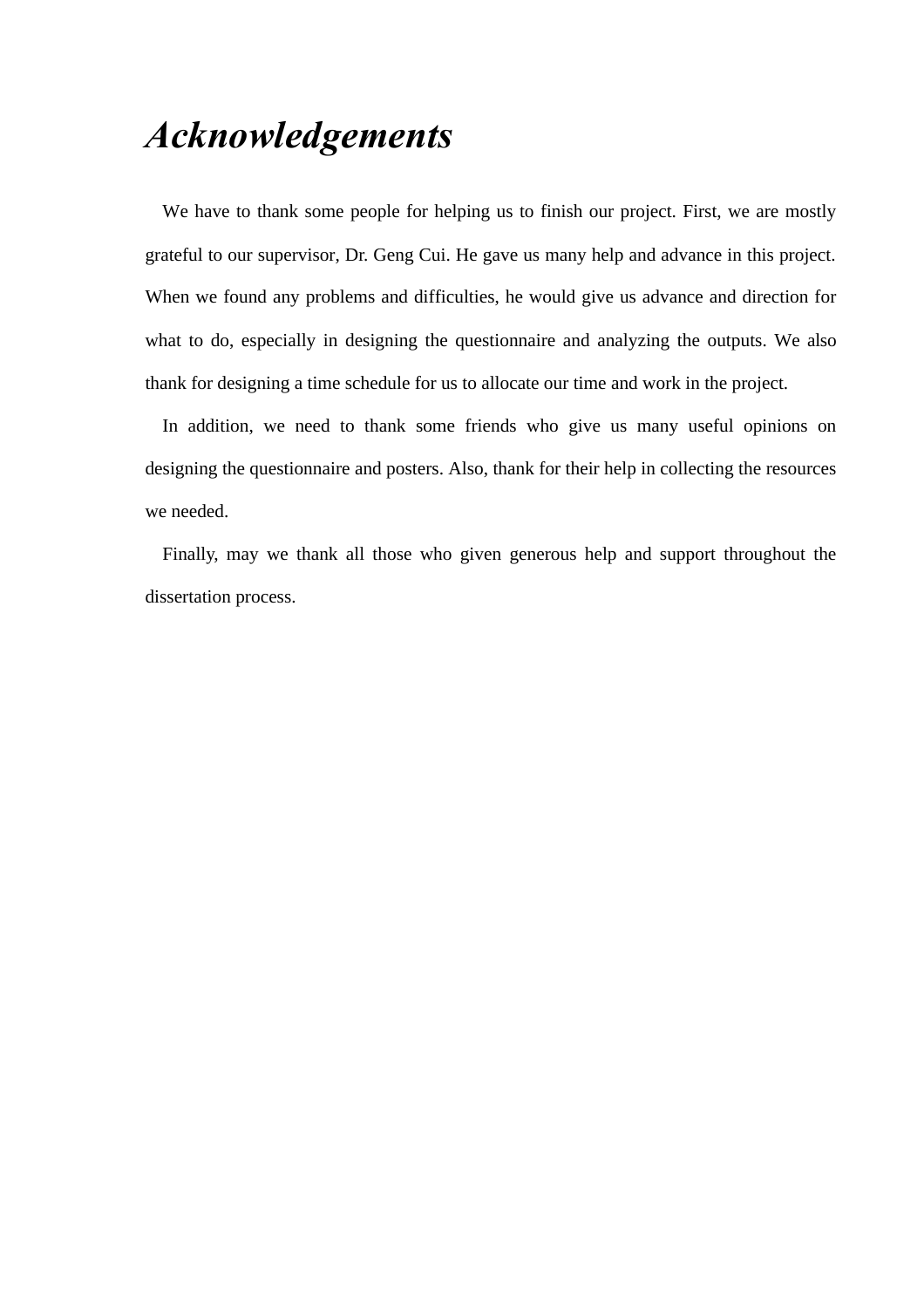# **Table of Contents**

## **Chapter Content**

| аор<br>ω |
|----------|
|----------|

| Chapter 1 | Introduction<br>1.1 Rationale<br>1.2 Purposes<br>1.3 Structure<br>1.4 Objectives                                                                                                                                                                                                                     | 1<br>$\sqrt{2}$<br>$\overline{c}$<br>$\overline{3}$                     |
|-----------|------------------------------------------------------------------------------------------------------------------------------------------------------------------------------------------------------------------------------------------------------------------------------------------------------|-------------------------------------------------------------------------|
| Chapter 2 | Literature Review<br>2.1 country of origin<br>2.1.1 country of origin effect<br>2.1.2 Influence to country of origin<br>2.2 Country of production<br>2.3 Brand Image<br>2.4 Hong Kong Consumer Behavior<br>2.4.1 The Asian consumer behavior<br>2.4.2 Other factors<br>2.5 Summary<br>2.6 Hypothesis | 6<br>$\boldsymbol{7}$<br>$8\,$<br>9<br>10<br>12<br>12<br>13<br>15<br>17 |
| Chapter 3 | Methodology<br>3.1 Experiment<br>3.1.1 Poster design<br>3.2 Survey<br>Manipulation<br>3.2.1 Control of<br>3.3 Sample                                                                                                                                                                                 | 20<br>21<br>21<br>21<br>22                                              |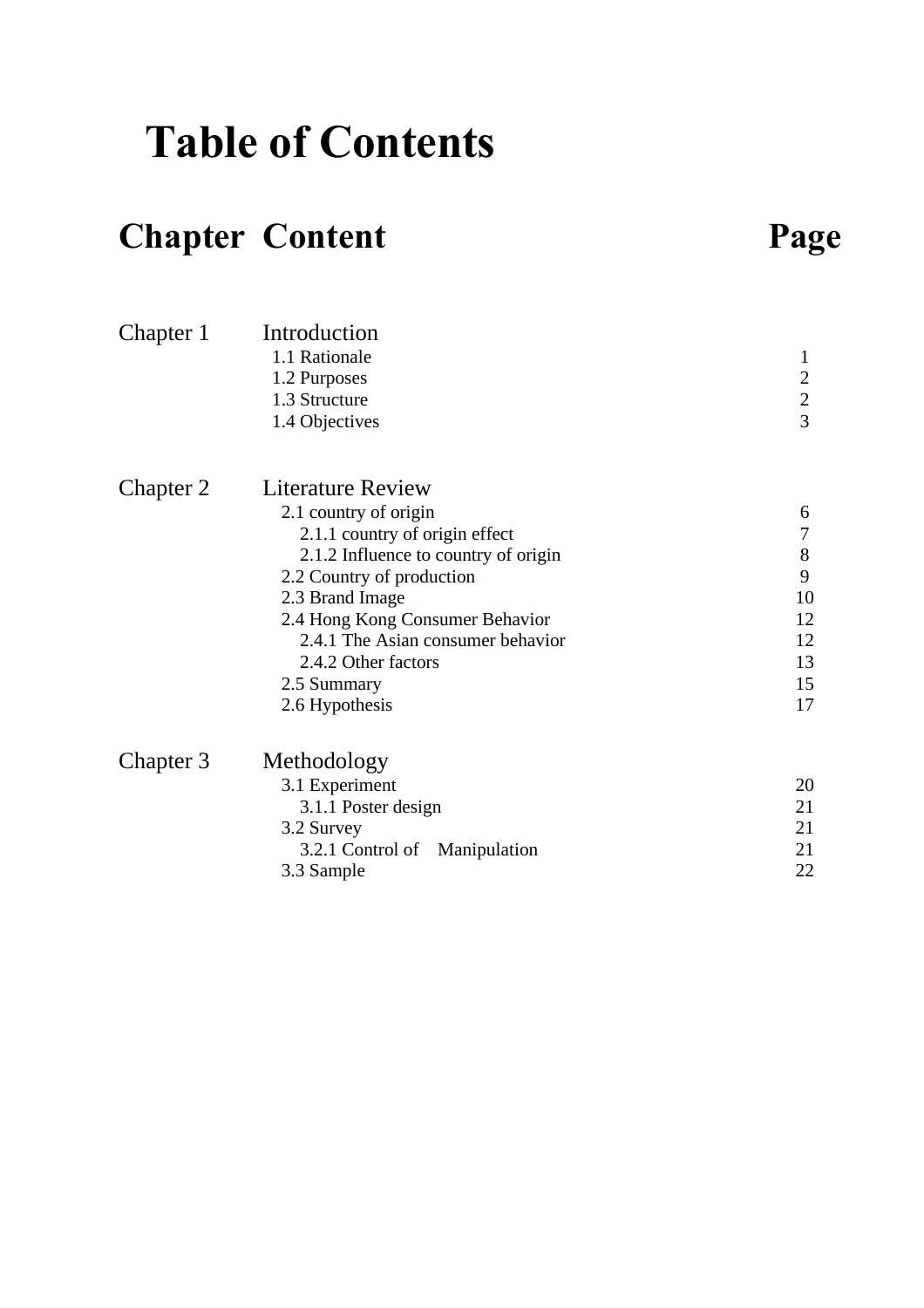| Chapter 4 | <b>Results and Analysis</b>                          |    |
|-----------|------------------------------------------------------|----|
|           | 4.1 Descriptive statistics of the sample             | 23 |
|           | 4.2 Manipulation check: Attitude towards advertising | 25 |
|           | 4.3 Country of origin                                | 26 |
|           | 4.4 Attitude towards brand                           | 33 |
|           | 4.5 Intention to buy                                 | 36 |
|           | 4.6 Other variables and country of origin effect     | 38 |
|           | $4.6.1$ Sex                                          | 38 |
|           | $4.6.2$ Age                                          | 41 |
|           | 4.6.3 Education Levels                               | 45 |
|           | 4.6.4 Income                                         | 48 |
|           | 4.7 Controlled manipulation                          | 51 |
| Chapter 5 | <b>Discussions</b>                                   |    |
|           | 5.1 Conclusions                                      | 53 |
|           | 5.2 Limitations                                      | 55 |
|           | 5.3 Recommendations                                  | 56 |
|           | 5.3.1 Price                                          | 56 |
|           | 5.3.2 Product                                        | 57 |

5.3.3 Place 5.3.4 Promotion 59 5.3.4 Promotion

| Bibliography | 60 |
|--------------|----|
| Appendices   | 64 |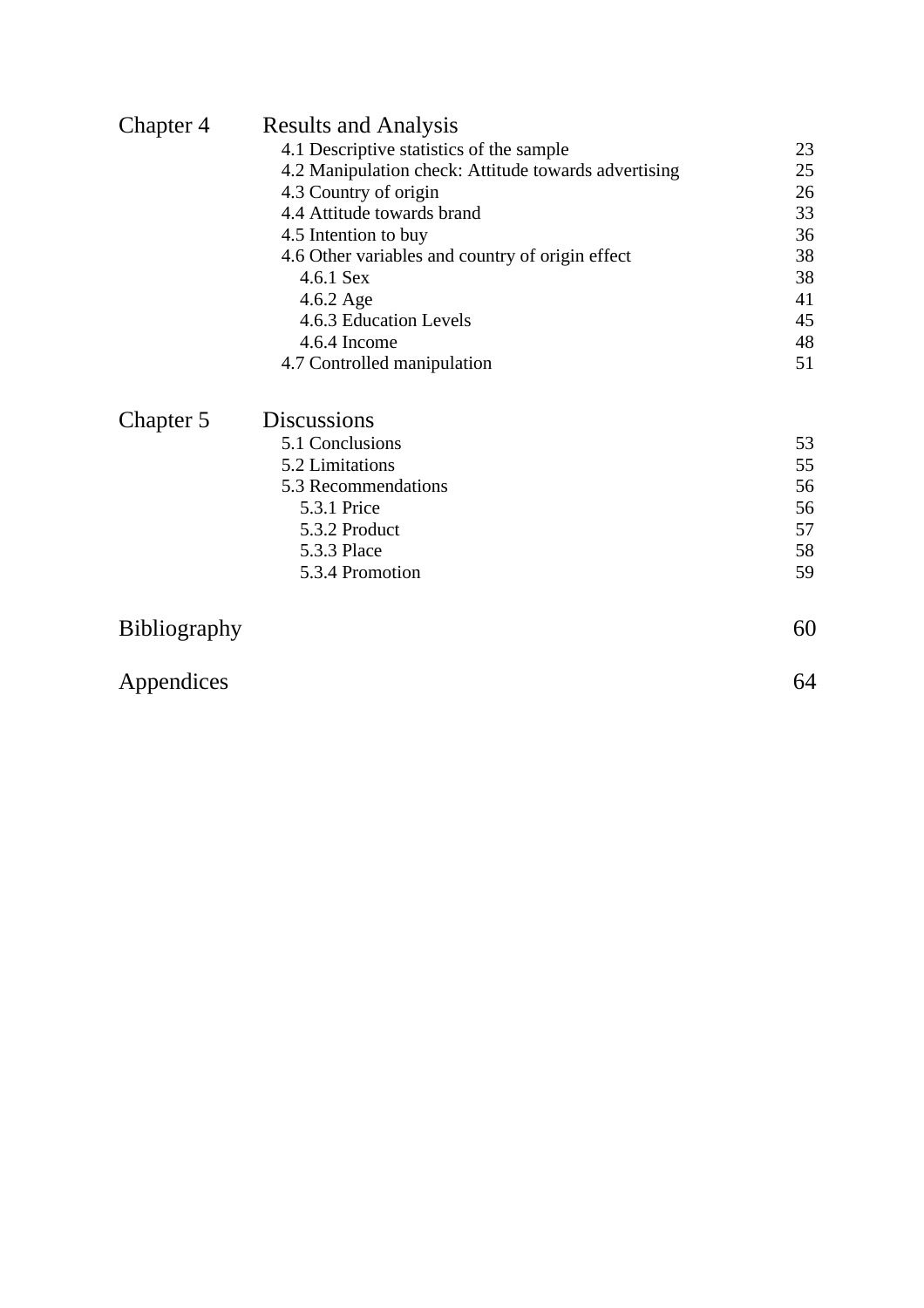# **Chapter 1** *Introduction*

In here, someone may wonder why studying the country of origin effect on Mainland Chinese products in Hong Kong since Hong Kong is a part of China. It is true that Hong Kong has been a part of China since 1997, however, the "one country, two systems" and " unchanged for 50 years" policies make Hong Kong people still considering Hong Kong as an independent city or even a "country". Thus, they view the products from Mainland China are as from other countries. So we think the study is reasonable and interesting.

## **1.1 Rationale:**

Country of origin (COO) is the country in which the products are made. In fact, the country of origin effect has a great impact on the products, which do not have strong brand names. In the case of China brand products in Hong Kong, they do not have strong brand names or brand loyalty. In Hong Kong consumers' minds are poor quality, low prices and old-fashioned in packaging and advertising. So many Hong Kong consumers do not consider to buy the products from Mainland China.

Thus, the country of origin effect is essential to Mainland Chinese firms, which want to export to Hong Kong. As China market opens continually, Mainland Chinese firms have great opportunities to develop other countries' markets. The first thing the firms have to do is to examine the problems that hinder their products success in other countries. Country of origin effect may be a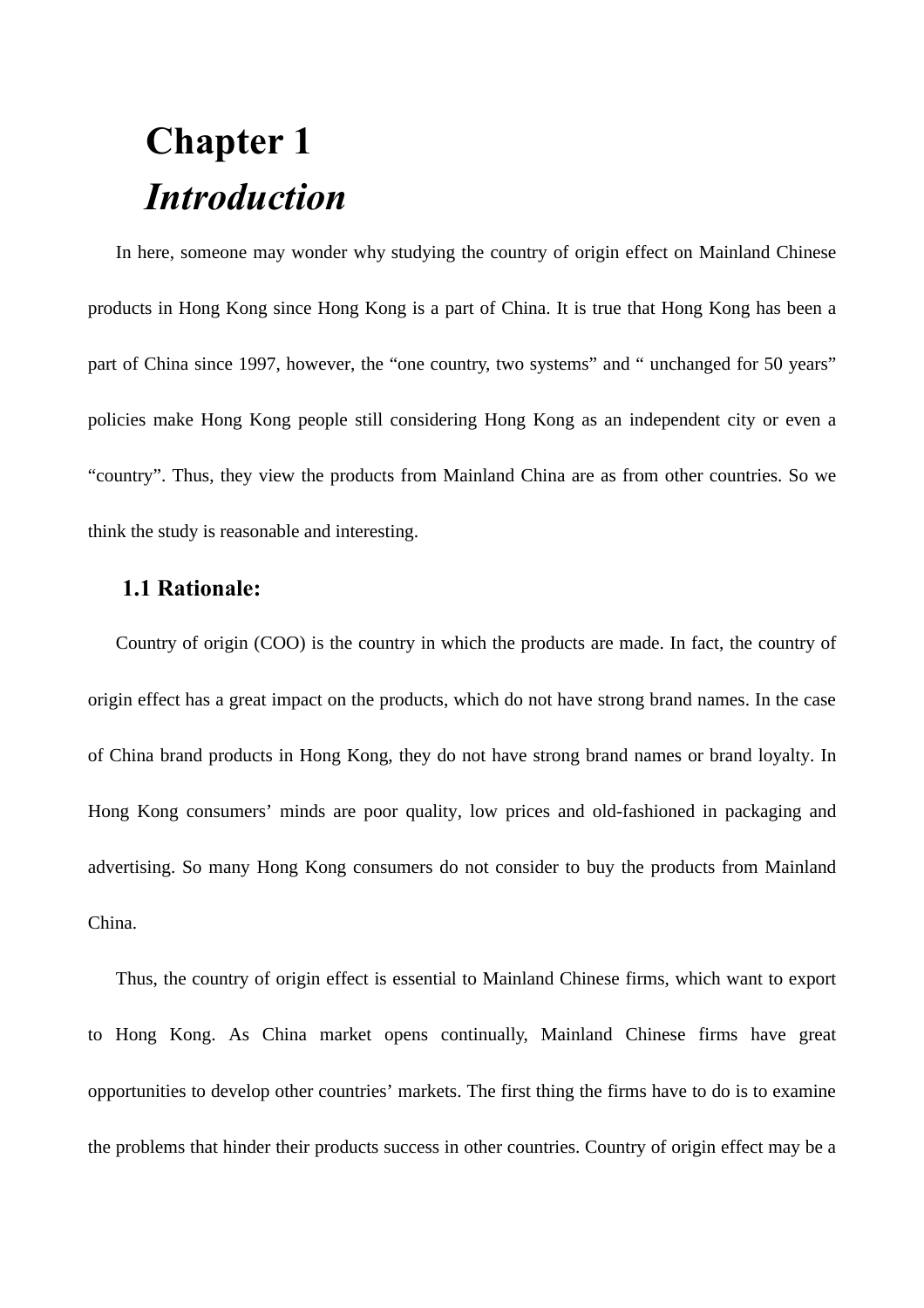major cause for the failure of China brand products in other markets since other countries may have similar attitudes towards China brand products as in Hong Kong. Besides, Hong Kong has a close relationship with Mainland China and act as a stepping-stone for Mainland Chinese firms to export to foreign markets, so our study of Mainland China products will mainly focus on Hong Kong. Is there really having a negative image towards China products in Hong Kong market? How can China brand products build a positive image? And, how can China brand products establish a better brand and product image?

## **1.2 Purpose:**

In the project, there are three objectives. First is to explore the overall image of China brand products in Hong Kong consumers' minds. The other is to determine the degree of importance of country of origin effect cue compared with other salient attributes for evaluating or purchasing China brand products. Last is to make some suggestions on building up better brand and product image for Mainland Chinese products to get a positive country of origin.

## **1.3 Structure:**

First, stating the problems that are going to study. Then conducting a literature review on country of origin effect and brand image. After that is the hypothesis and methodology that includes survey and experiment to prove our assumptions. Also, analyzing the research outcomes and giving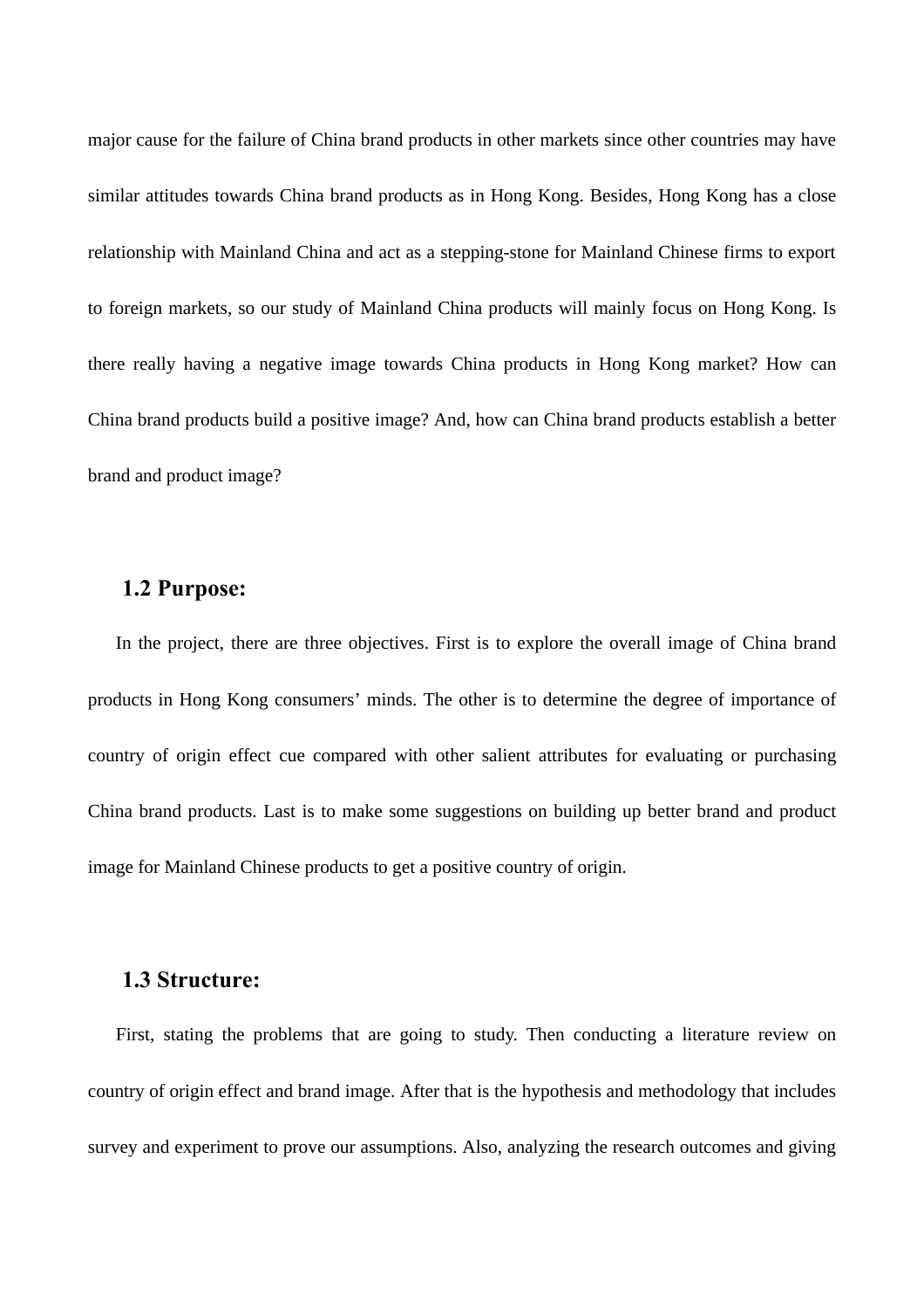a conclusion. At the end, gives some recommendations on how Mainland Chinese firms overcome the country of origin effect on their products in Hong Kong market.

## 1.4 Objectives

There are three objectives of the project. First is to assess the overall image of China brand products in Hong Kong consumers' minds. Countries of origin effect influences people's evaluations on products and purchase decisions since people have different perceptions towards different countries and products. This is because each country has its own political, technological and economical environment. In Hong Kong consumers' minds, they have negative attitudes on China brand products, such as old-fashioned, cheap, etc. So, there is negative country of origin effect on China brand products in Hong Kong market. To prove whether it is true or not, there needs supports from primary data and secondary data. This is the first reason for doing this project.

Second objective is to determine the degree of importance of country of origin cue compared with other salient attributes for evaluating or purchasing China brand products.

Apart from the country of origin cue, there are several variables affect the consumers' purchase of Mainland Chinese products. We choose a specific product: electric appliance (television) for our study in the project. Consumers' attitude towards electric appliance may influence their purchase of the products, which are in China or foreign brands. Besides, consumers' attitude towards brand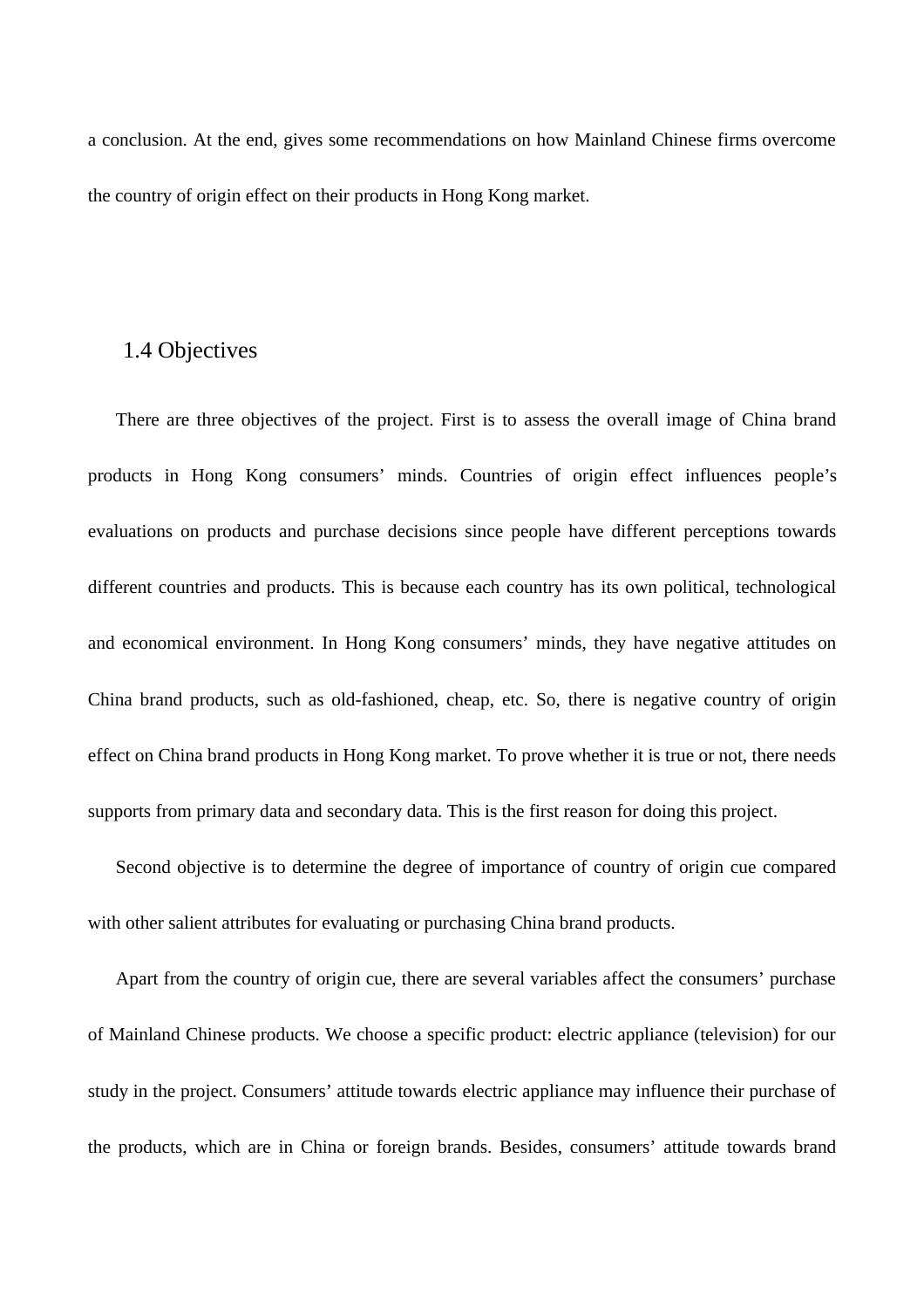image may also affect their purchase decision among different brands of products. There are some factors help constructing consumers' attitudes towards brand image, such as advertising, quality, price, technology and package. Moreover, other variables, such as sex, age, income and educational level can also influence consumers' purchase decisions among different brand products. On the other hand, this project mainly focuses on Hong Kong consumers, so the purchasing behavior of Hong Kong consumers is essential for testing their purchase of Mainland Chinese products.

Finally, the third objective of the project is to give suggestions on building better brand and product images for Mainland Chinese products to eliminate the negative country of origin effect. Figure 1 shows the relationship between country image and brand image. 1 is represented a product that has a positive brand image and positive country image. 2 is represented a product that has a positive country image but negative brand image. 3 is that a product has a positive brand image but negative country image. 4 is represented that a product has negative image in both brand and country.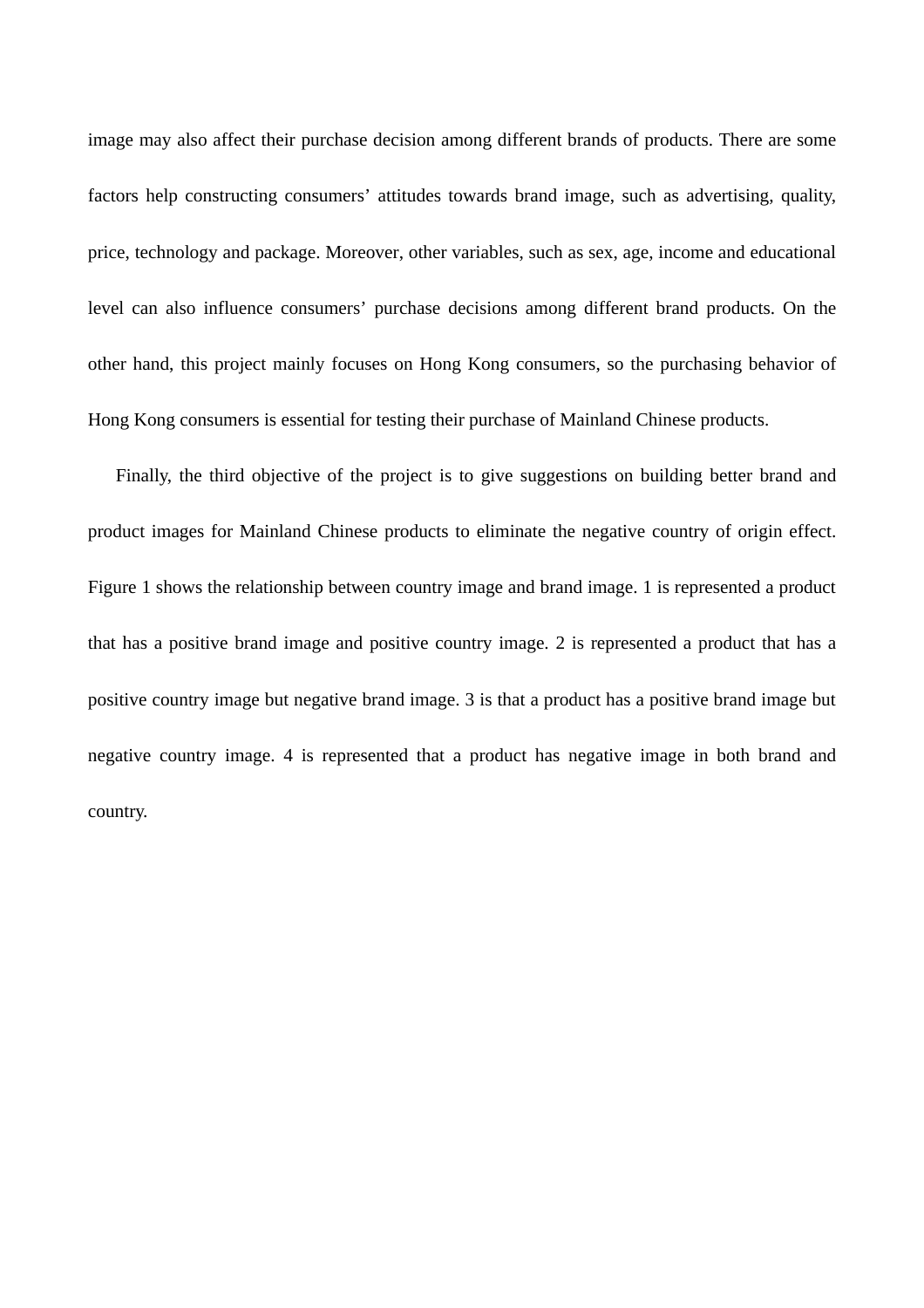## *Fig. 1*



We cannot do anything to change a country image as the factors, such as the history, the political, technological and economical environment is difficult to change. Therefore, the thing we can do is to give suggestions for Mainland Chinese firms how to build better brand and product images for Mainland Chinese products to overcome the negative country of origin effect.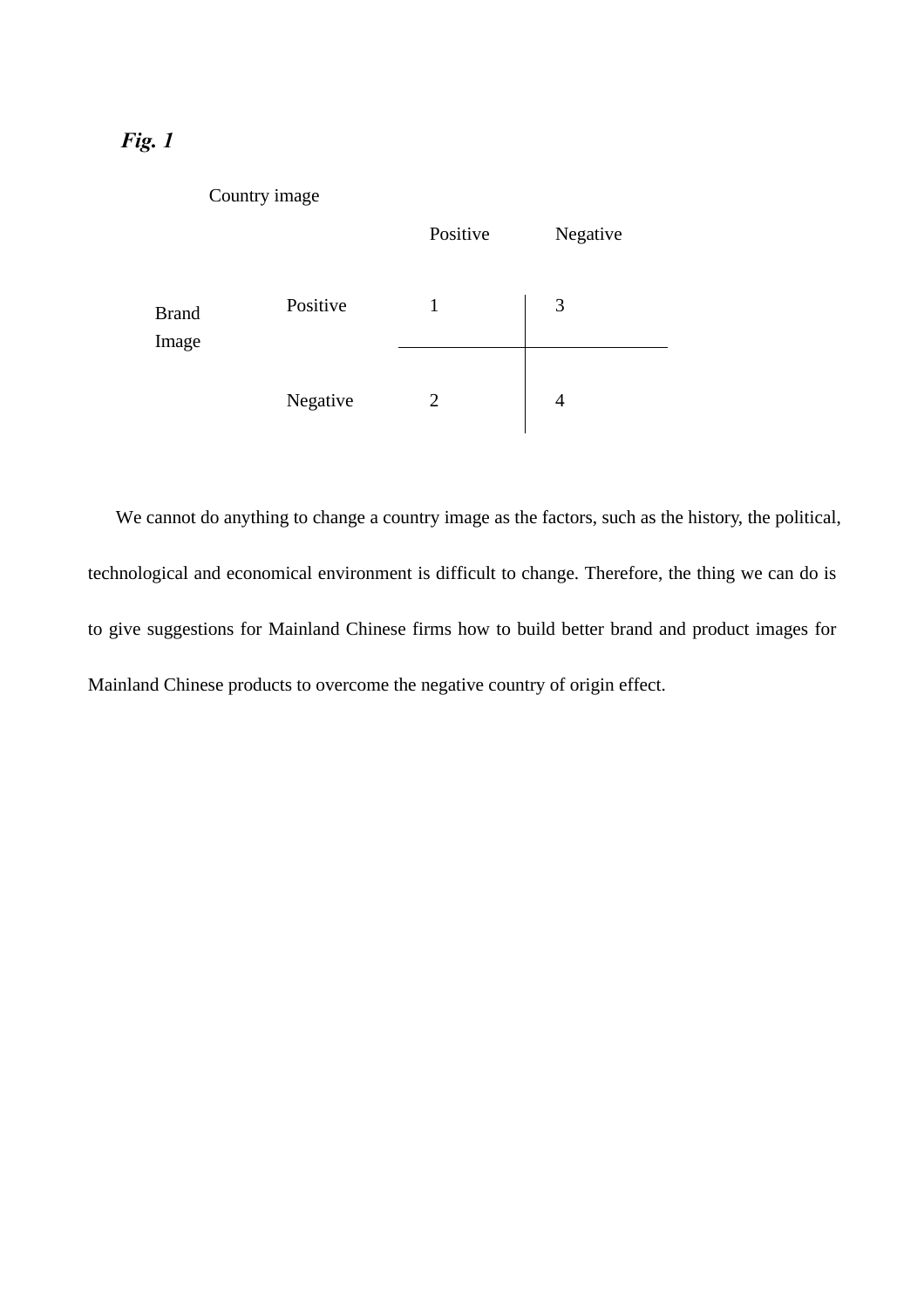# **Chapter 2** *Literature Review*

To understand the effects of brand image and country of origin, researchers and marketers should familiar with the buying behavior of consumers. In fact, the perceived risk, experience, price and brand loyalty are the important influences of purchasing decision. (Carrie, Douglas and Gordon, 2000). Safya and Barbara (1995) found that the individual would seek change or variety in choices over time. That creates the opportunity for companies to increase their market share and profit if they have variety choices and innovative products.

## **2.1 Country of origin (COO)**

### **2.1.1 country of origin effect**

Country of origin effect (COO) is an important element for company to build up a good brand image. COO means the country that the products come from. Lampert and Jaffe (1998) defined country of origin as "the impact which generalisations and perceptions about a country have on a person's evaluations of the country's products and brands". It is different from country of production (COP). Though we recognized that the product might not necessarily be manufactured in that country because of multinational souring, we assume the product or brand is identified with that country (Johansson, Ronkainen and Czinkota, 1985). Country of origin is reflected as the brand origin of the product. How can it influence the brand image and sales of the products?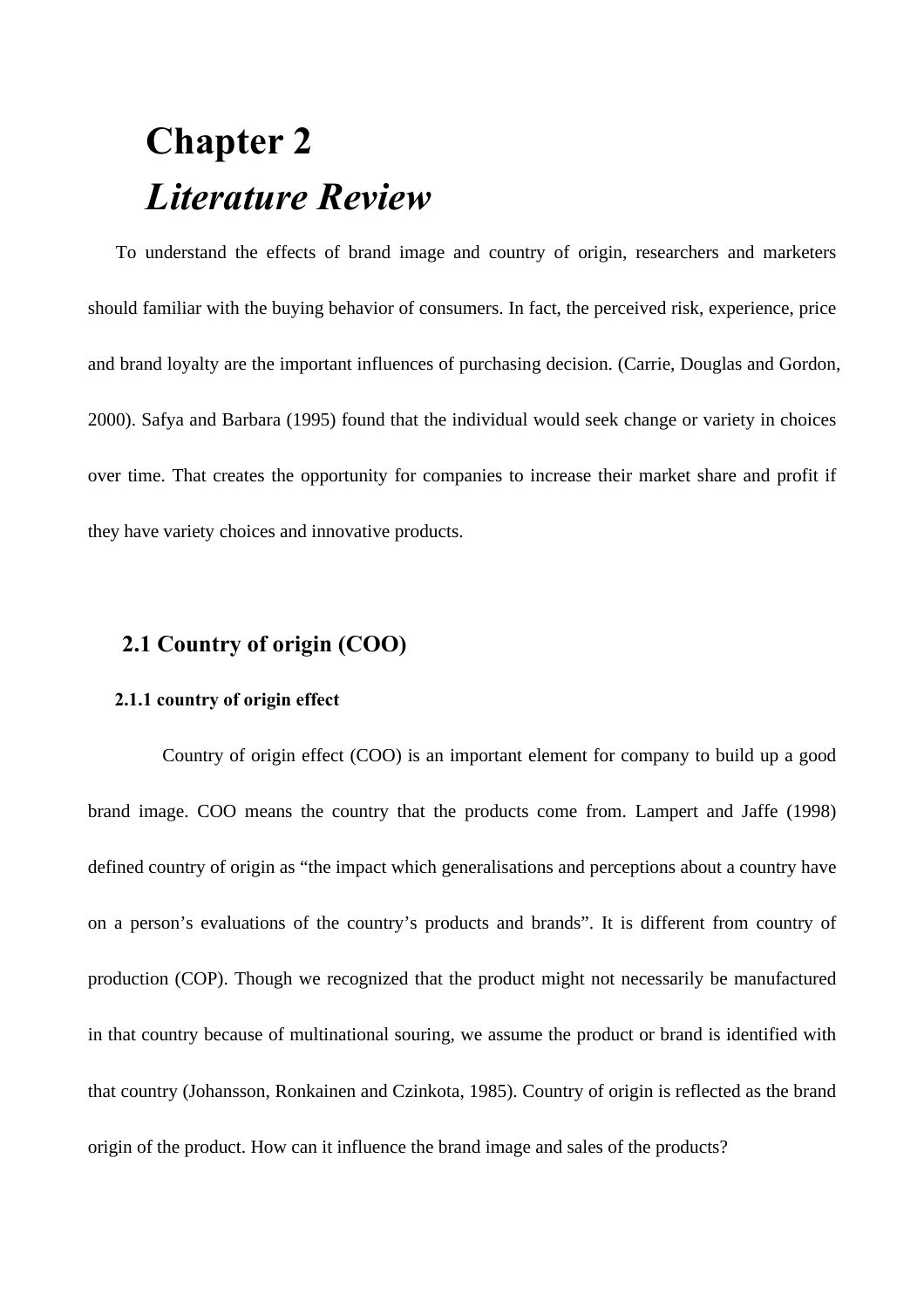Consider that a country has a negative country of origin in consumers' minds. For example, Mainland Chinese products in Hong Kong people's minds are cheap and not innovative but American products and Japanese products are innovative and have a reasonable price (Siu and Chan 1996).

Why does this perception occur in Hong Kong people's minds? Johansson, Ronkainen and Czinkota (1994) stated that products from developed countries generally receive more positive evaluations than products from less developed ones. Besides, people's images towards a country are affected by the country's economic, social and cultural systems, the relative stages of economic development, political and historical events.

There are four dimensions for the relationship between the country image and product category. First is product-country match that is the perceived strengths of a country are important product features or benefits for the particular product category. Second is unfavorable product-country match that is the important product features are not the perceived strengths of the country. The third is favorable mismatch that is the country image is positive but is not important for the particular product category. Last is unfavorable mismatch that is both an unimportant product feature and not a perceived strength of the country (Sung and JR 1990). They considered these concepts could affect interpretation of information about specific product attributes only when it is conveyed some time before attribute descriptions, allowing a separate concept of the product to be formed on the basis of it. Country of origin is only one of several types of product information that could stimulate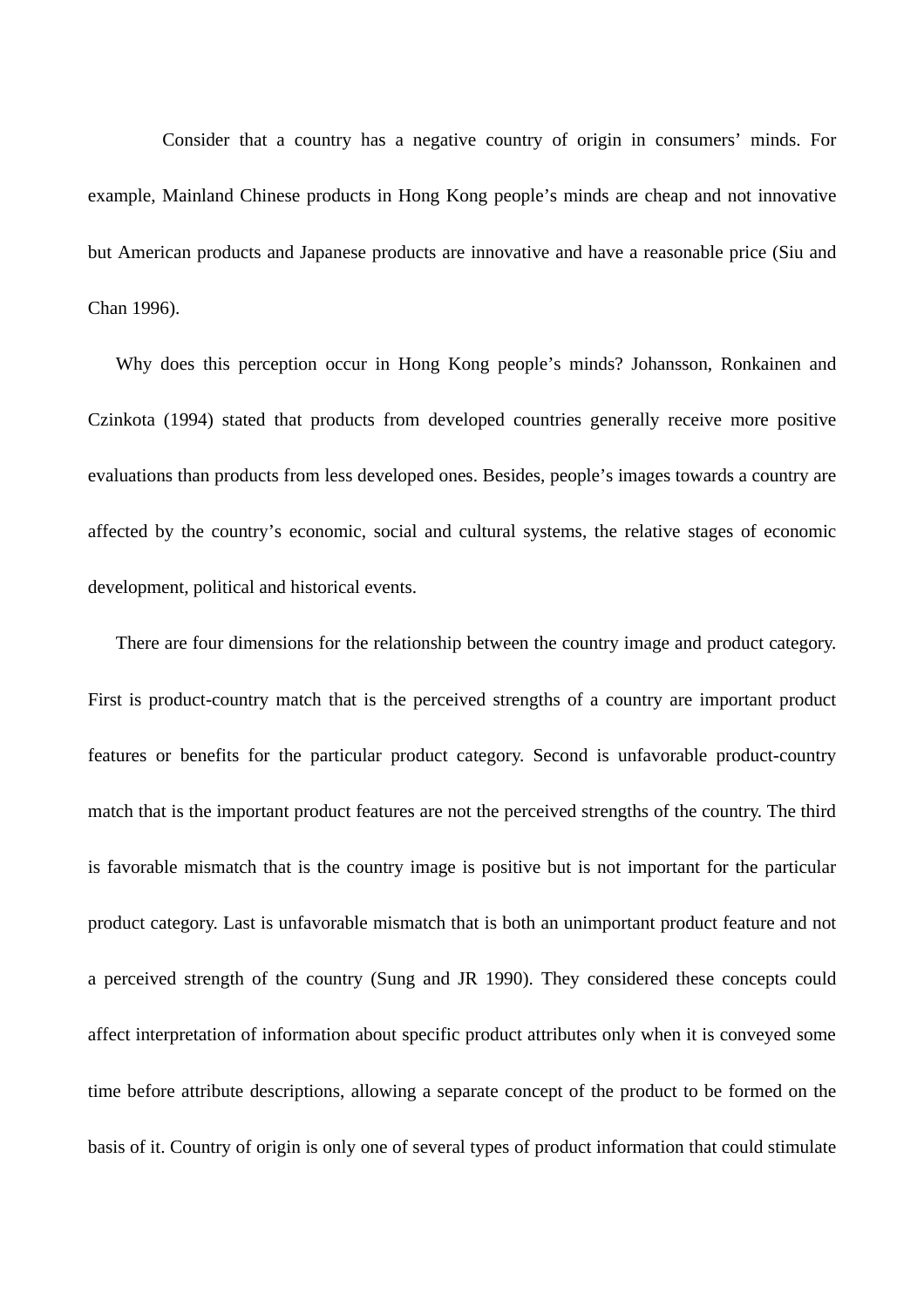the information of an initial concept of a product, but it is still a particularly important characteristic to consider.

Therefore, if the country of origin effect influences a product more than its brand image when evaluating by consumers, the strong brand image could not help anymore. The purchase intention of consumers to buy such products is low. However, if the products are affected by the brand image more than the country of origin, then the purchase intention of consumers to buy such products is higher when the brand image of the products is strongly positive.

### **2.1.2 Influences to Country of origin**

Besides, the country of origin could be affect by the cultural difference. Zeynep and Maheswaran (2000) suggested that there are two different cultures: Collectivist and Individualist. Consumers in collectivist cultures, more favorable to the home country origin than the foreign. In individualist cultures, the more favorable country of origin bases on the superior attributes of the products. Thus, the different cultures can influence the country of origin (COO) a lot.

If a company's products can match one of the consumer types (collectives/individualist), does it have a competitive advantage when competing with others? Agrawal and Kamakura (1999) pointed out that country of origin is only extrinsic cue among many extrinsic and intrinsic cues available to the consumer in a real purchase situation. Besides, price premiums or discounts are resulted by differences in product quality rather than the image effect produced by the country of origin cue. So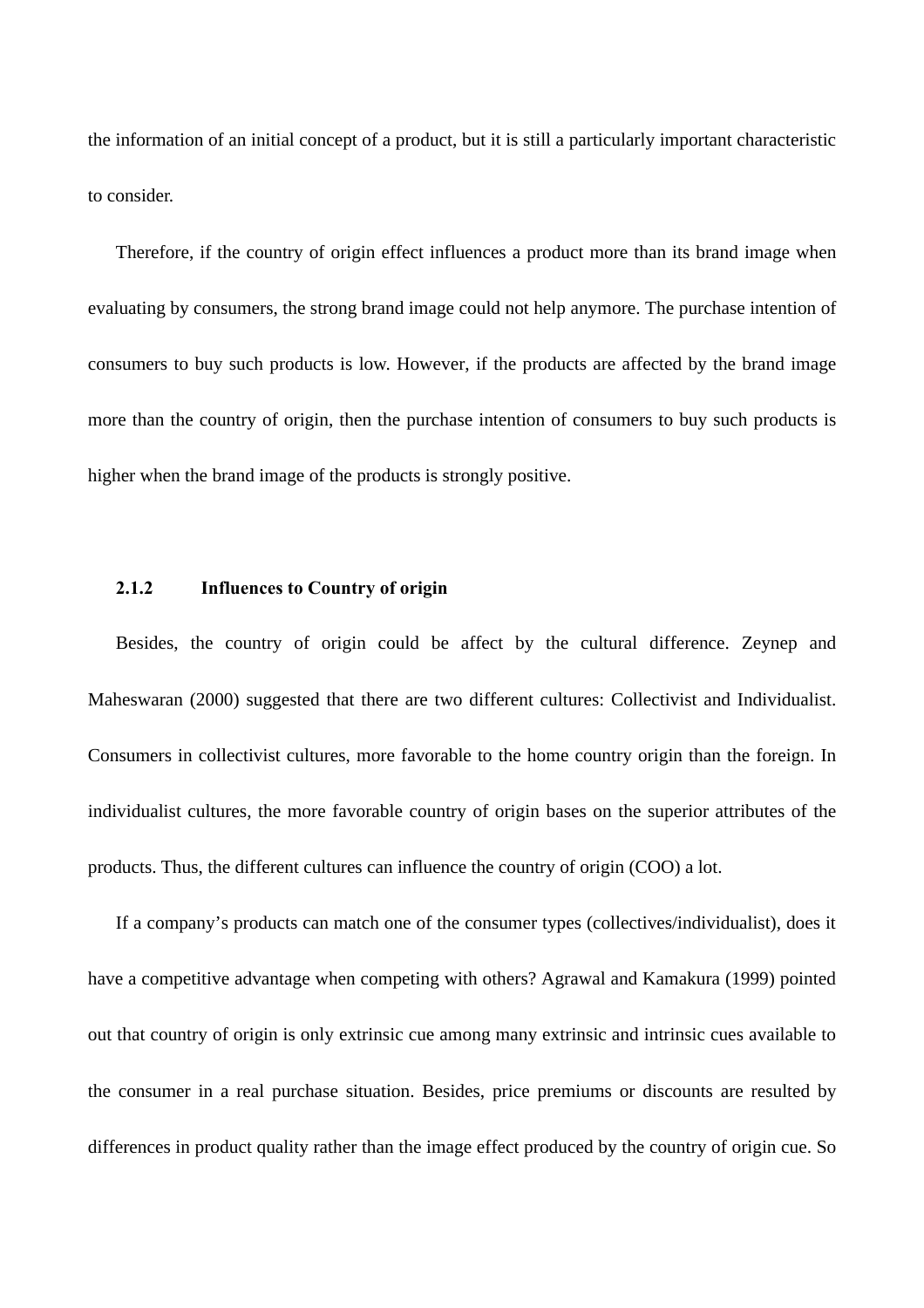that, country of origin may not be regarded as a major variable leading to competitive (dis)advantages to firms originating in certain countries. However, COO is still one of the influences in the buying choice.

## **2.2 Country of production (COP)**

Since the trend of business is globalization, many companies may use some types of method to enter foreign countries, such as Foreign Direct Investment (FDI). Some may move their manufacturing operations or production of parts to other low production cost countries. Many Hong Kong manufacturers tried this method, moving their factories to Mainland China to take advantage of low labor cost and other low-cost resources to reduce the production cost. However, the COP sometimes may not influence the image of a product, which has a strong country of origin effect. For example, Disney is a US brand (Country of origin) but the toys are made in China (Country of production). However, because of the strong country of origin (Disney), the purchase intention of consumers have not been affected by the "made-in China" sign. But if the product does not have a strong brand name and country of origin effect, the country of production can have more influence on the products.

However, the country of production has less influence on strong brand names. "Although consumers know where the branded product is made, they will still not consider the location of made as the origin of the brand" (Hong Kong Baptist University, Sept 1998). For example, people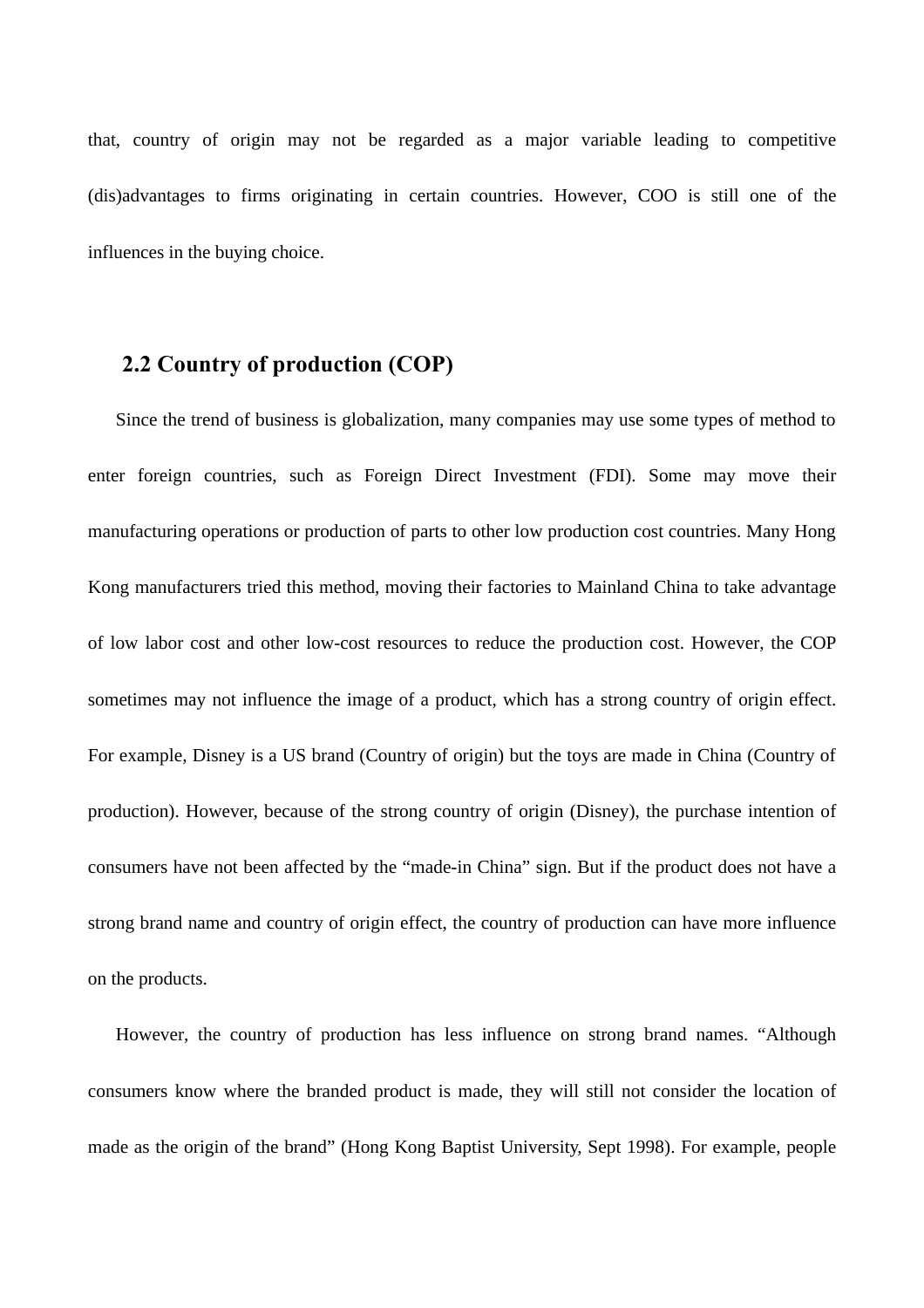know that DKNY and Calvin Klein are made in China but in American brands, so consumers would consider they are products from US and have popular brand names. The other example is Nike, it has a strong brand name and its products are made in China (Haubl and Elrod, 1999). However, the production place does not affect its sales and international image. All these examples prove that strong brand name is a powerful variable to keep the positive image even if the production place is moved to other countries which has poor image on the country of production or origin.

In addition, consumers associate themselves with brands that match their self-concepts, the ingrained characteristics of the brand do not change with a change in manufacturing location (Phau and Prendergast 1998). They also said that the country of production has not so much effect on the consumer behavior, consumers concern more on the brand personality and brand name rather than the country of production. Country of origin should not change with a change in manufacturing location.

### **2.3 Brand Image**

However, if a brand or company has not a good reputation or image to the consumers, will they succeed even they have variety choices and innovative ideas? The answer is unsure because the effect of brand image influences the consumers' purchasing decision very much. Biehal and Sheinin (1998) said that consumers' beliefs and attitudes toward brand advertising could directly influence their brand knowledge. Tactics for brand managers to establish better brand image are through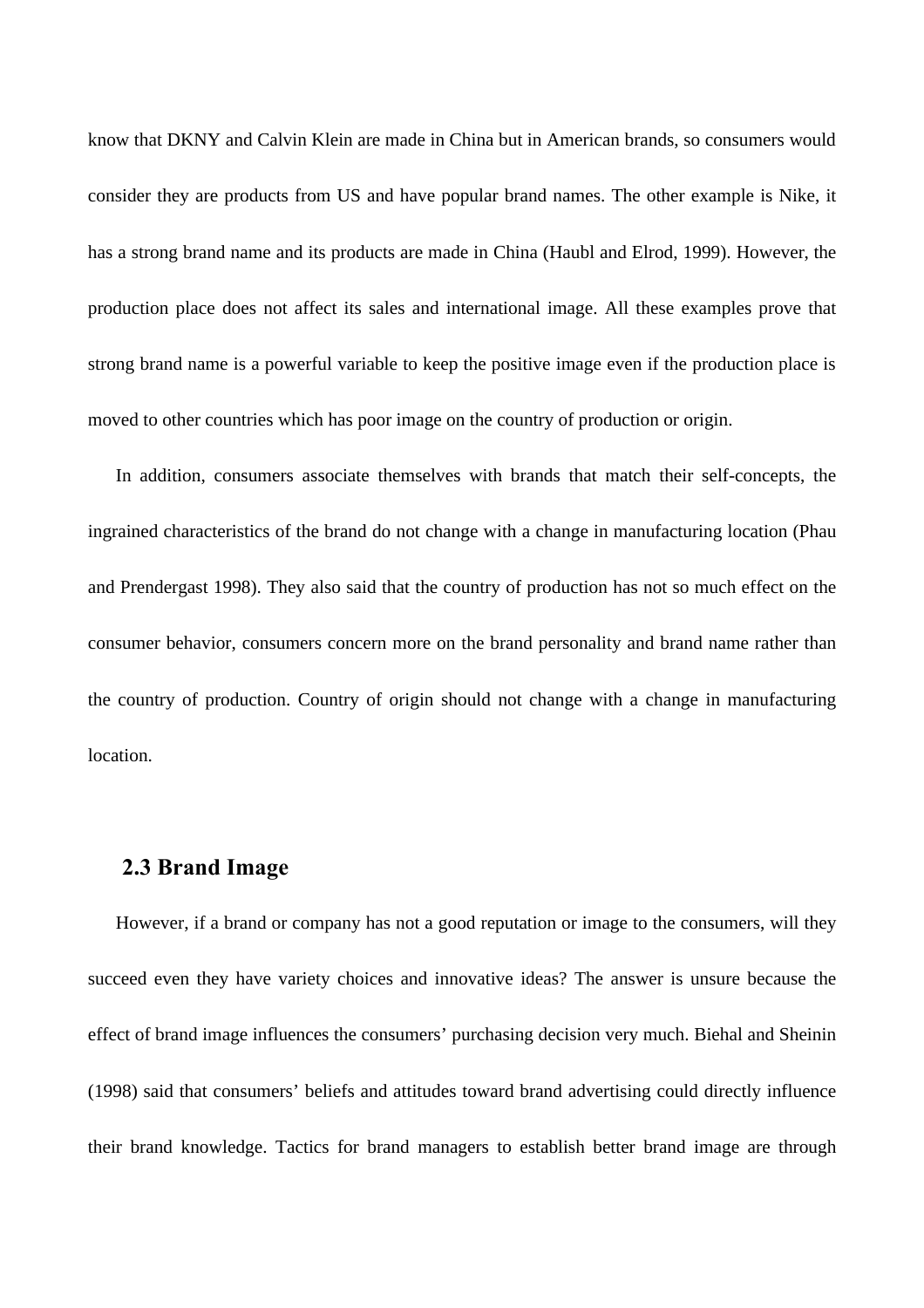brand advertising, packaging and naming. These help the company to establish a good brand image in order to achieve brand loyalty. That is a good strategy to keep its consumers for long-term. The brand loyalty literature is perhaps most capable of informing theory concerning consumer-brand relationships. Besides, understanding the relationship between brands and consumers is very important for marketing and for the product to be succeed in the marketing (Fournier, 1998).

In order to build a brand name, positioning and advertising are important elements. Czerniawski and Maloney (1999) suggested that positioning involves six factors, they are the customer need, target customer group, competitive framework, benefit, reason-why and brand character. The companies have to know who are their target consumers and aware their needs in order to satisfy the target consumers. Besides, what benefits a company gives to its consumers through the products are essential as the reason why the customers buy this brand instead of other competitors. Also, advertising is important because it is a channel to give brand message and product information to public, especially to the target customers. Thus, well positioning and strong advertising are the starting points for establishing a brand, also the brand loyalty. It creates a purchasing environment by encouraging customers to perceive the attributes they aspire to as being strongly associated with the brand (Phau and Prendergast 1998).

However, it needs time and financial support for building or establishing a strong brand name in a market. Establishing a brand name is time-consuming, may be around 6-7 years to build a brand name in consumers' minds (Hong Kong Trade Development Council, 1991). Also, the companies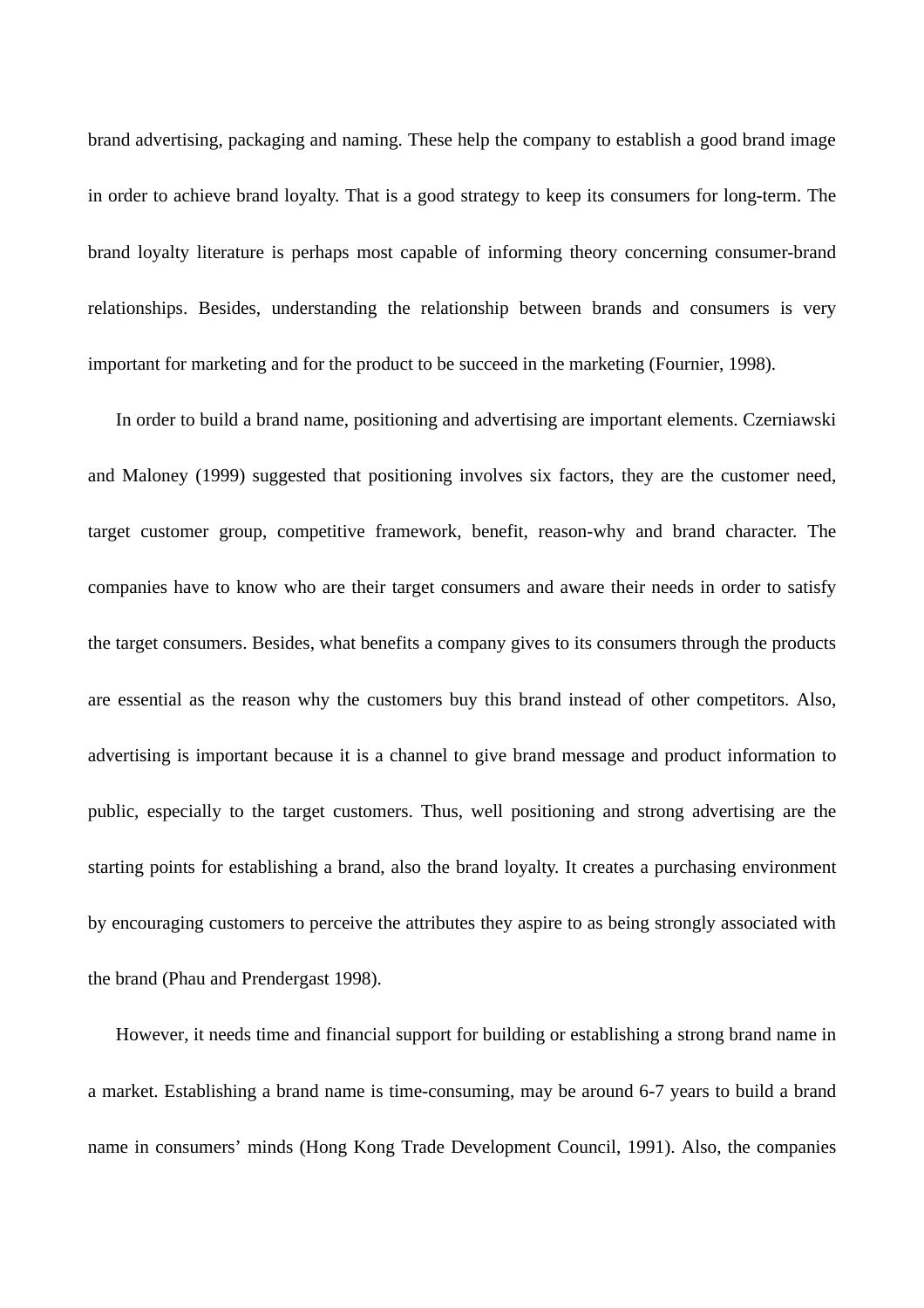have to improve its products' quality and invest in promotion. The objective of brand management is " to reach the stage where everything are equal, a customers would choose your product over the competitors' products". (Hong Kong Trade Development Council, 1991)

## **2.4 Hong Kong consumers behavior**

Culture is the main topic to study when companies decide its strategy, especially for the global companies. Should the companies use standardized products or customized products? (Phau and Prendergast 1998) In fact, different cultures have different attitudes towards the same products or different products.

### **2.4.1 The Asian consumer behavior**

Phau and Prendergast (1998) stated that "The Asian taste for branded name luxury goods reflects the interdependence of group norms and hence a greater conformity in consumption behavior. Therefore, Asians pay particular attention to possessions which are both public and visible that reflects conformity of an ostentatious culture. It is no exaggeration that Asian prove to be brand ambassadors of the highest order". As each country or city has its own culture, consumers in different countries are not the same. How do Hong Kong consumers evaluate the products from Mainland China and from foreign? From the research done by Hong Kong Baptist College (1993), it suggested that Hong Kong consumers have a negative image towards the Mainland Chinese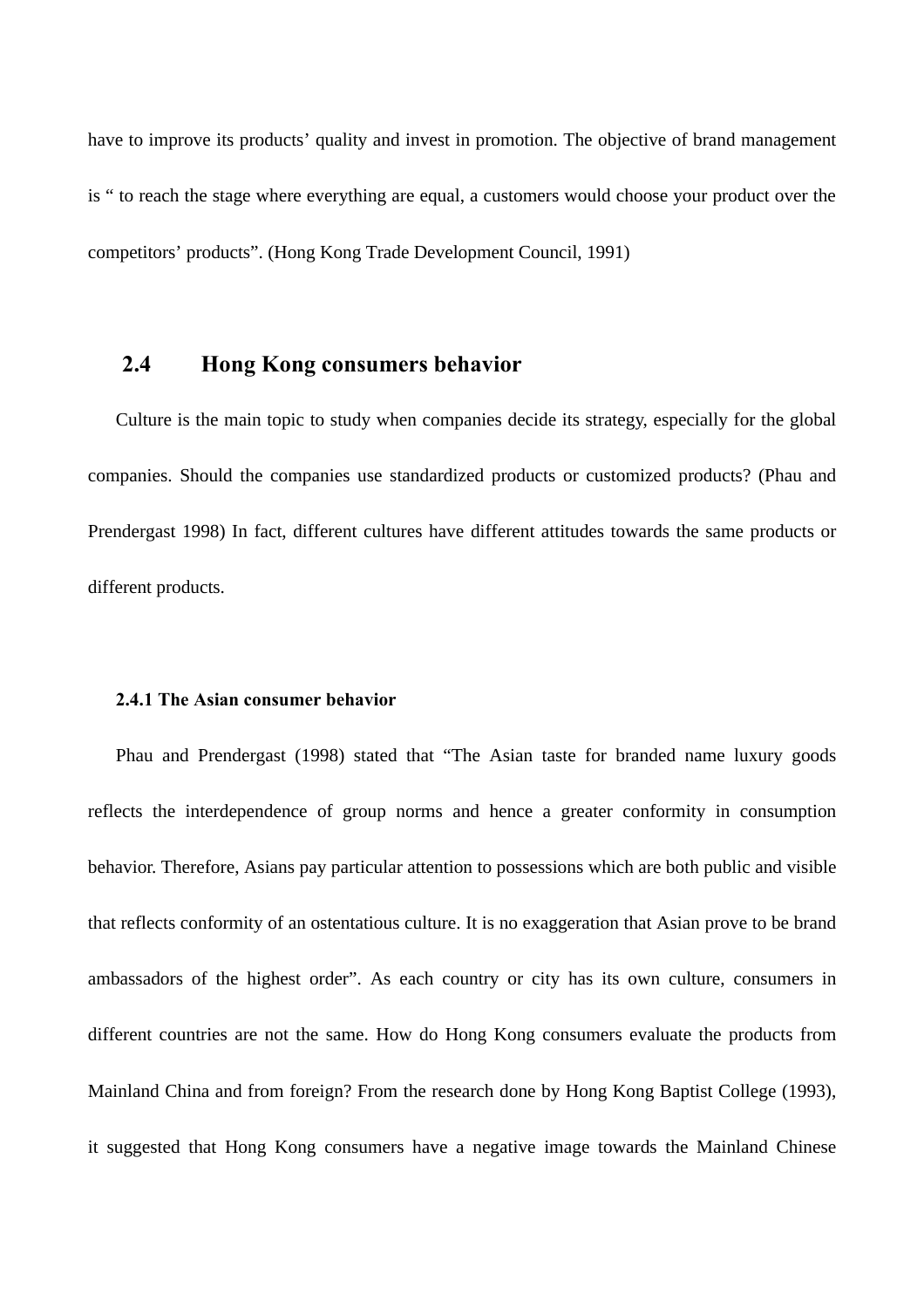goods although they are familiar with Mainland Chinese products.

Since Hong Kong is a part of China, it adopts the Chinese culture and it is a collectivism society. Therefore, Tse (1999) suggested that the families in Hong Kong, women mostly make the buying decision. Also, the gender is a factor of the buying behavior. Phau and Prendergast (1998) found that females in Hong Kong are willing to pay premium prices of luxury products.

Beside the culture and gender, there are other factors to influence the consumers' buying decisions, such as lifestyle, geography and climate, economic and purchasing power (Phau and Prendergast 1998). Dorothy stated that the social-class, reference group and family affect the buying decision. The individual perception, learning, motivation and personality also are the factors.

### **2.4.2 Other factors**

To reference group, Chinese people face strong pressures to behave appropriately. This pressure provides the underlying motivation for the individual to identify with his or her peers. As such, whenever their peers acquire a brand name product, others in the social group would acquire a product of similar stature.

To family, the behavior of the family members, especially parents, affect the behavior of consumers very much. However, there still have different in people's personality, so disagreement will occur in families' buying decision. If there has a disagreement among the family members, members would go to find solution. Sometimes they may give up own preference. So, the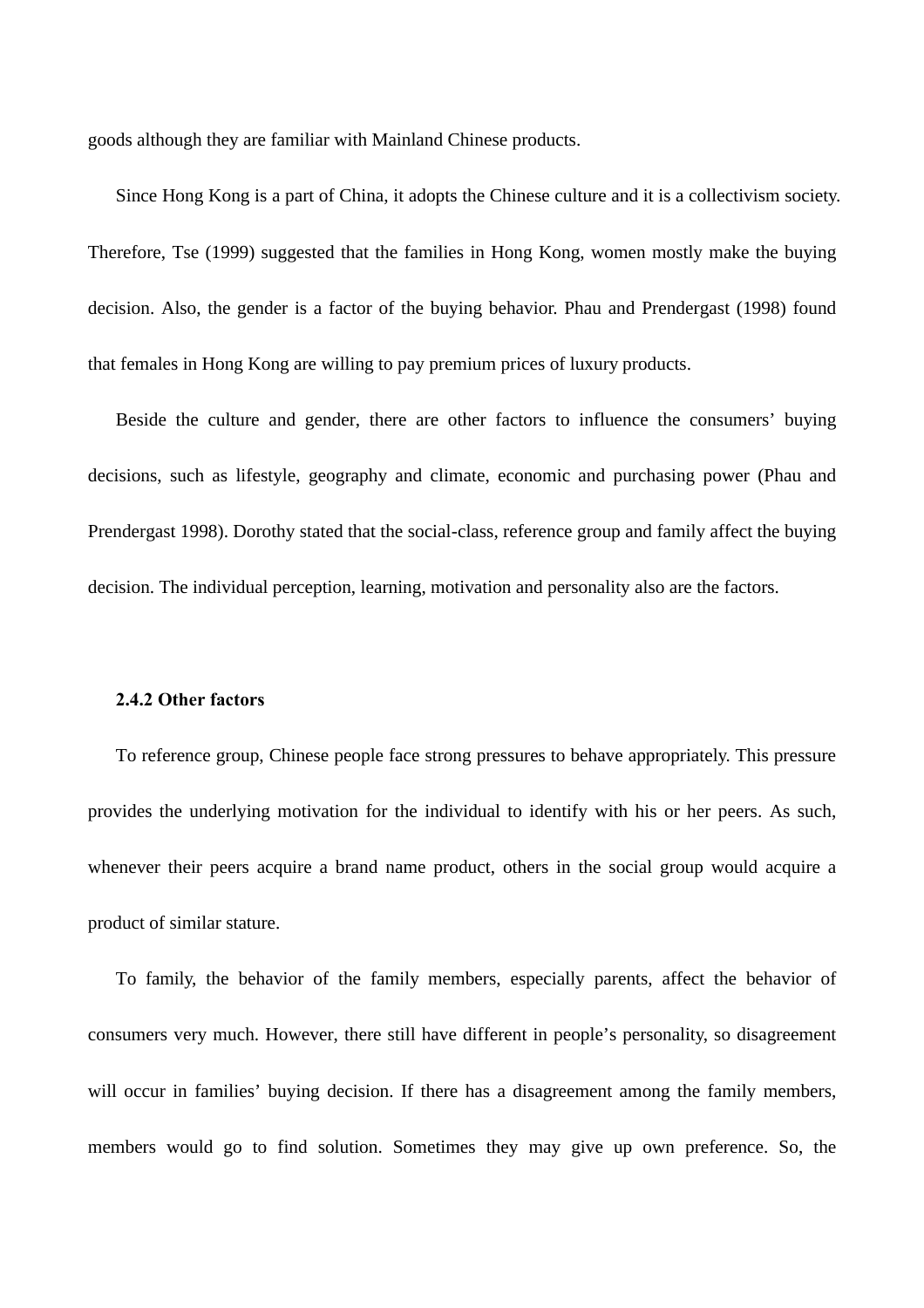purchasing decision of Hong Kong consumers is influence mostly by others, e.g. how others view me if I buy this product? So, it provides consumers with a means for making statements about themselves. This is manifested through their self-concepts through the strong images and personalities associated with these brands.

Those factors influence the decision-making process: the recognition and information search, information process, persuasive, alternative and choice. Well-educated people may search more information and recognize more problems or needs. A person who earns high income may make the choice faster than those who earn or have lesser money. So, studying the factors that influence the decision-making is very important.

The evidence of well-educated people search more information and a high-income person may less search information but make decision faster (Phau and Prendergast 1998) can explain the involvement level of consumers. Hong Kong people, for example, they involve more in the decision-making process, such as searching more information, take serious on choosing the best alternative in the products, like man's tie and car when comparing with Shanghai and Singapore. (Phau and Prendergast 1998). However, their involvement in these products is lower than American. This can be explained that Hong Kong as a commercial and international city, many people in business field have to formal dress and the appearance is very important (social visible). Therefore, the tie and car has to be choosing more carefully to give people a smart and good-looking image.

The effect of country of production on brand image would be greater for high involvement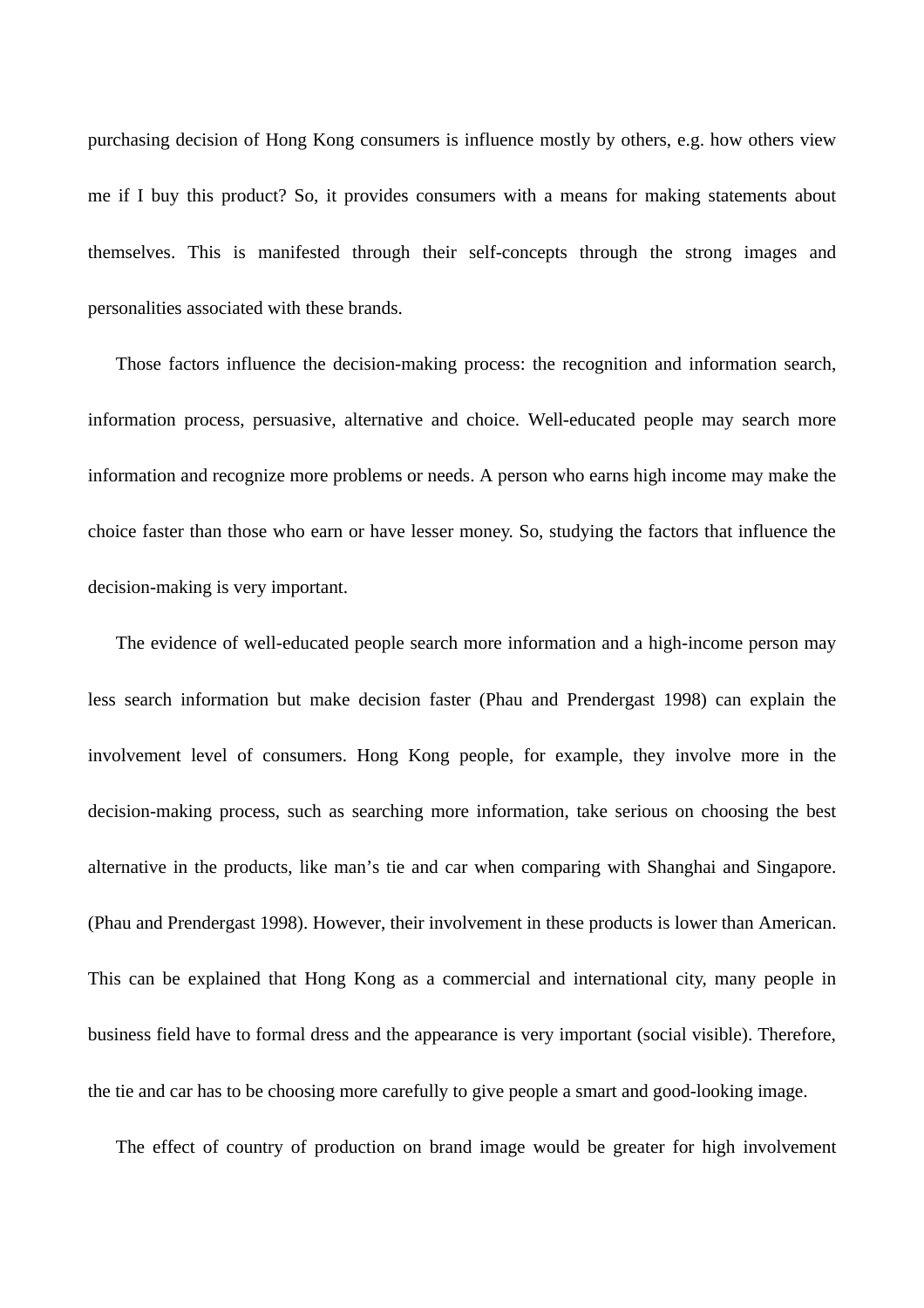products than for low involvement products. In addition, the effects of country of origin or manufacture on quality perception are greater for high involvement products than for low involvement products (Phau and Prendergast 1998).

Among the country of origin effect, consumer involvement has been shown to be the main determinant of how much decision effort an individual will exert when making a purchase (Phau and Prendergast 1998)

## **2.5 Summary:**

From the literature review, we find that there are many factors affecting the product evaluation by consumers. The consumers usually perceive quality as the most important factor on decision making. Country of origin effect also affects consumer's product evaluations but less important than quality.

For the project, it focuses on the country of origin effect on consumer's product evaluations. Even this aspect may not affect every country's products, but from the literature review, we find that most Hong Kong people perceived Mainland Chinese products are cheap compared with other countries' products.

Besides, people's impression towards a country may affect by many factors, such as the country's economic, political, cultural systems and historical events.

Moreover, country of origin effect may be seen as a competitive advantages or disadvantages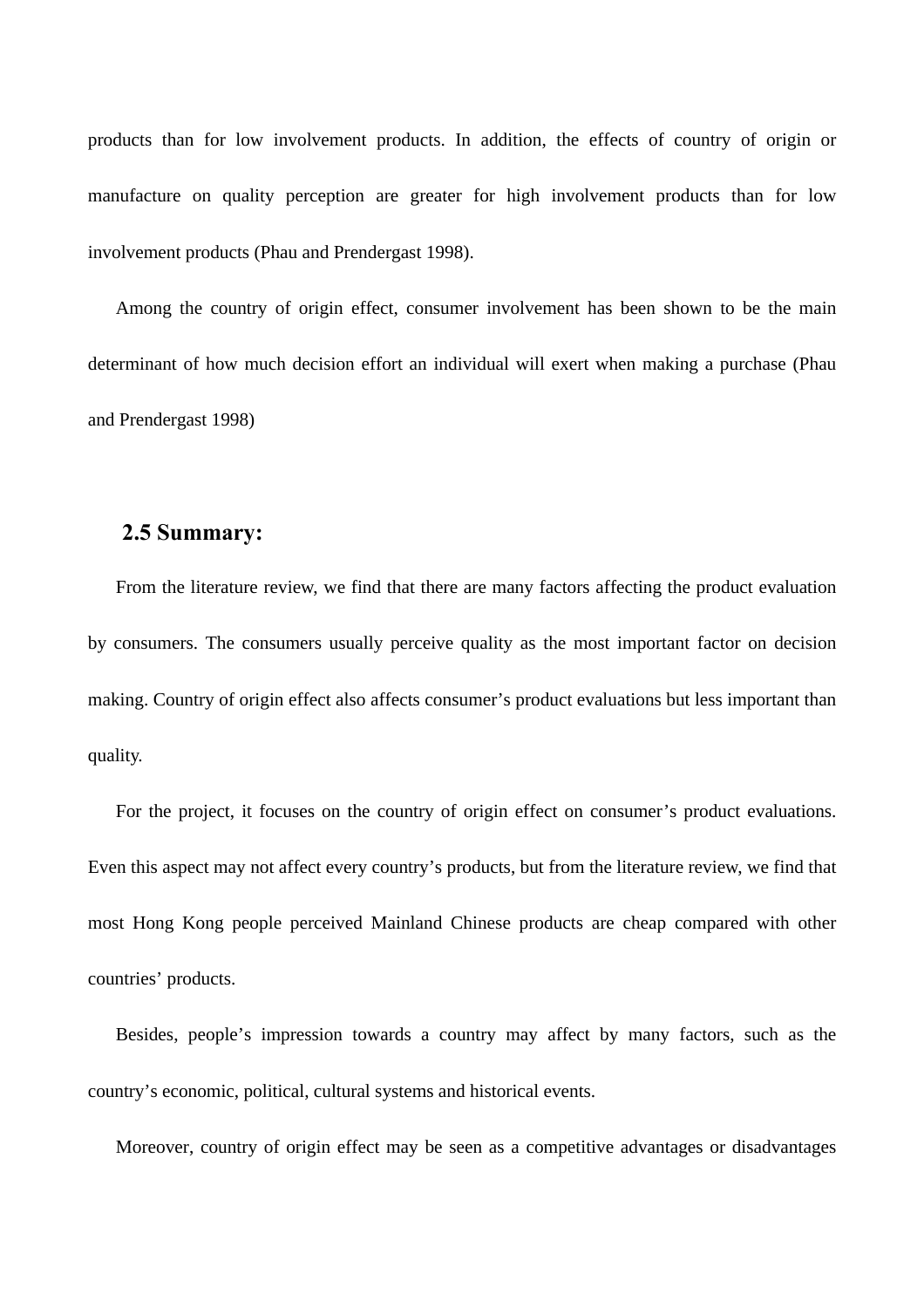for a products in other countries.

On the other hands, there are relatively few studies on the solutions of the negative country of origin effect. Thus, we would make some recommendations for Mainland China, which suffer this COO problem.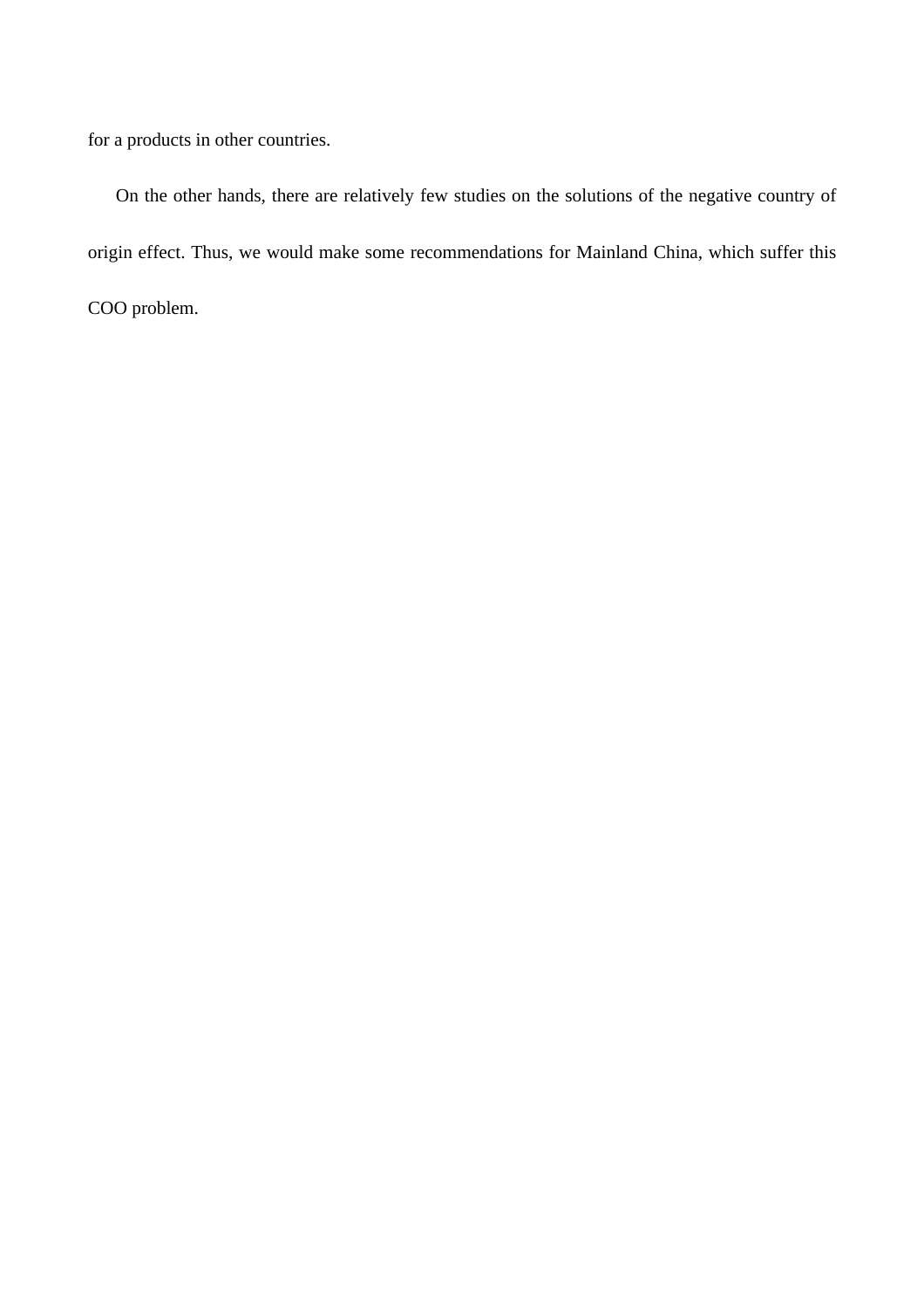## **2.6 Hypothesis**

The literature review suggests several factors affecting people to purchase of Mainland Chinese products. In the following figure, some independent variables influence the purchasing decision.

*Fig. 2*

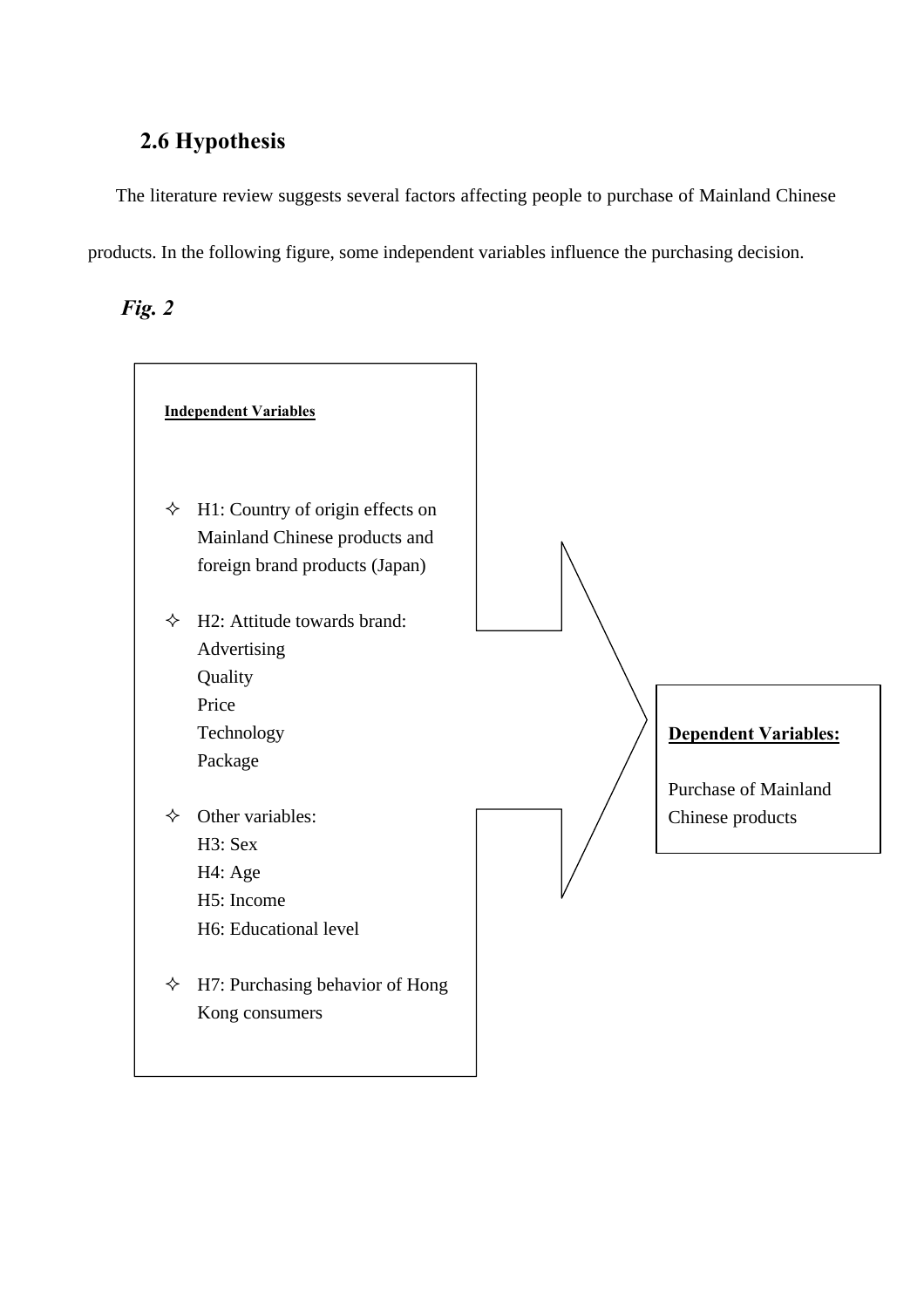#### **Country of origin Effects**

 As people's perceptions towards a country may affect their attitudes and purchase of the products. If there is a negative country of origin effect towards Mainland Chinese products in Hong Kong market, it will also influence people to purchase of these products.

### **H1: There is less favorable country of origin effect on Mainland Chinese products.**

### **Attitude towards brand**

 Consumers' attitudes towards brand image may also affect their purchase decision among different brands of products. There are several factors that help constructing consumers' attitudes towards brand image, such as advertising, quality, price, technology and package. People in Hong Kong usually think that Mainland Chinese products are cheap, out-dated and old-fashioned.

### **H2: There are less favorable brand images of Mainland Chinese products.**

### **Other variables**

Other variables, such as sex, age, income and educational level, more or less, also influence the consumers' attitudes towards different brand products and their purchase decisions among these brand products.

**Sex**

### **H3: There are difference purchasing criteria between males and females. Males are more**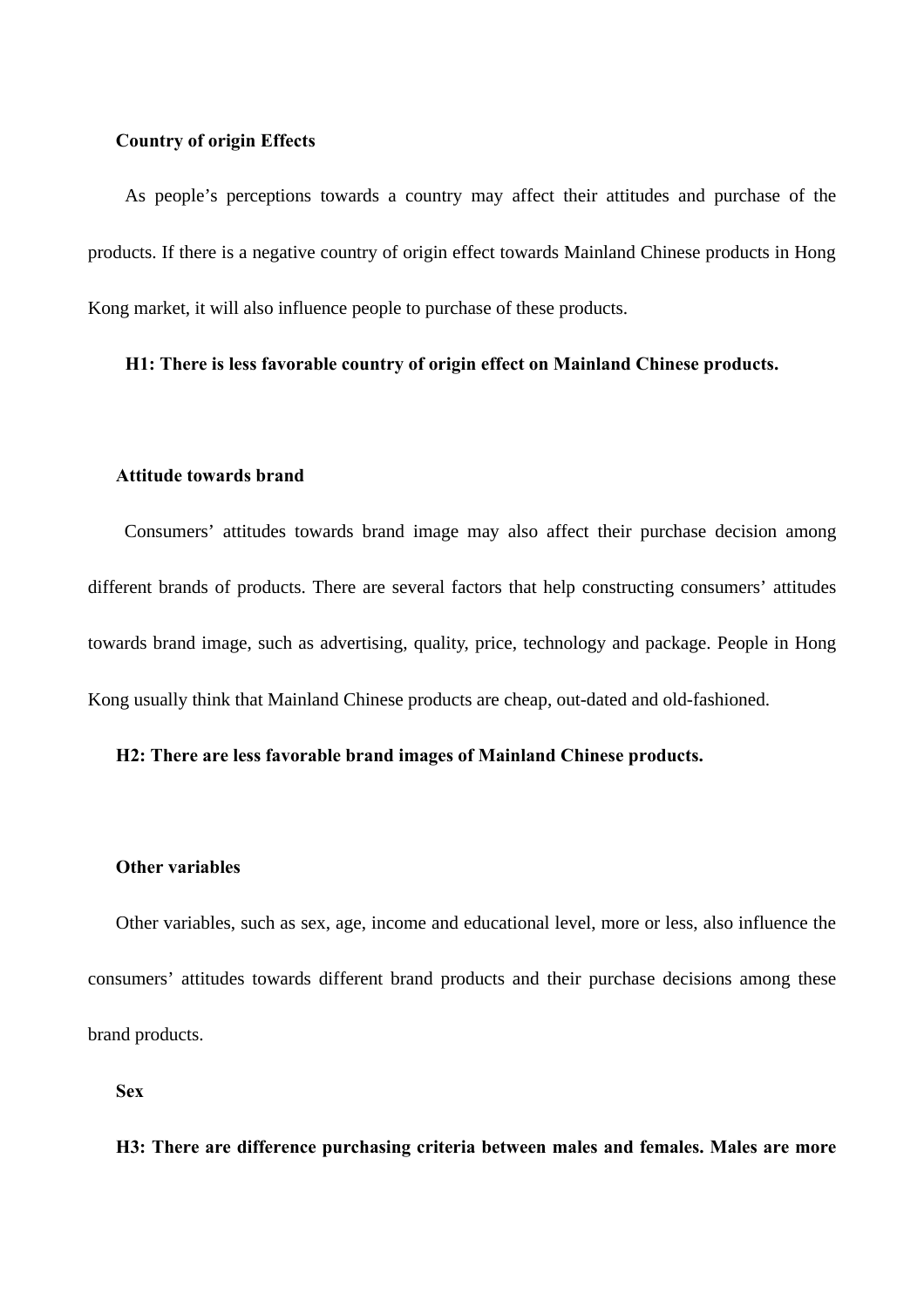**emphasize on the function and technology of a product where women are more emphasize on the appearance and design.**

#### **Age**

**H4: The youngsters are likely to buy foreign brand products and the older people are more willing to buy Mainland Chinese products.**

### **Income**

**H5: Low-income people are more willing to buy Mainland Chinese products than high-income people.**

### **Educational level**

**H6: Less educated people are more willing to buy Mainland Chinese products than more educated people.**

### **Purchase behavior of Hong Kong consumers**

As this project is mainly focus on Hong Kong consumers, so the purchasing behavior of Hong

Kong consumers is essential for testing their purchase of Mainland Chinese products.

### **H7: The country of origin effect has a significant impact on consumer purchases.**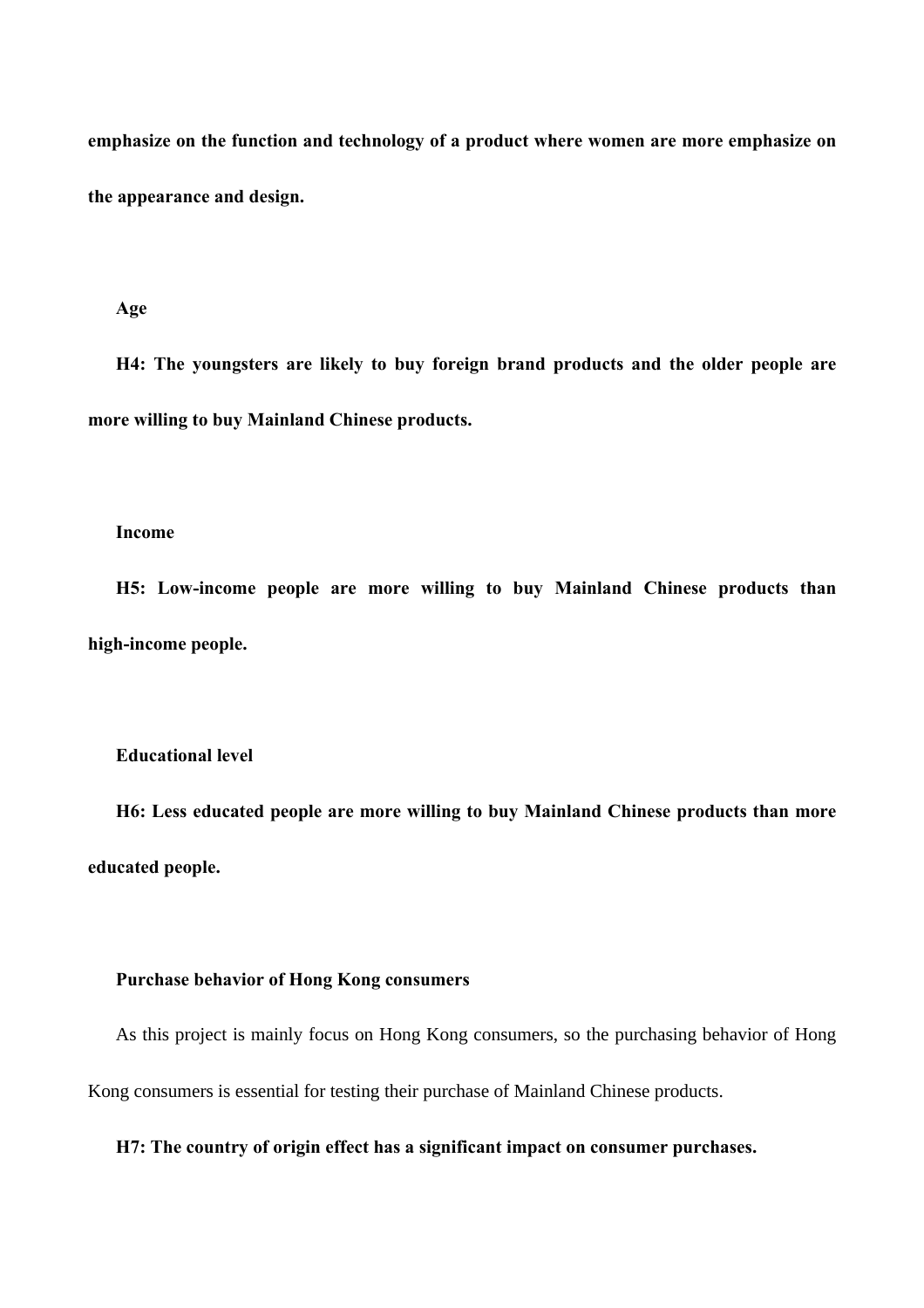## Chapter 3

## *Methodology*

Besides the secondary data on country of origin effect, brand image of the products and consumer behavior from books, researches and articles, there is needed to collect information by experiment and survey too.

The experiment was combined with the survey into one test. So the questionnaire was divided into three parts. The first part belonged to the experiment and involved two questions. The second part was the survey that contained totally eight questions. The last part consisted of four questions and was used for control of manipulation of the posters in the experiment.

## *3.1 Experiment:*

For the experiment part, we designed two posters to test people's attitudes towards advertising and brand. For each interviewee, we showed he or she one poster randomly, after one to two minutes, we then asked the interviewee to answer the questions. There were totally two questions for the experiment part. The first question was to test people's attitudes towards advertising and the second question was to test people's attitudes towards brand. A specific product, electric appliance (television) was used in the poster because there was assumed that a significant negative country of origin effect of the electric appliance from China than other products. Japan was chosen to compare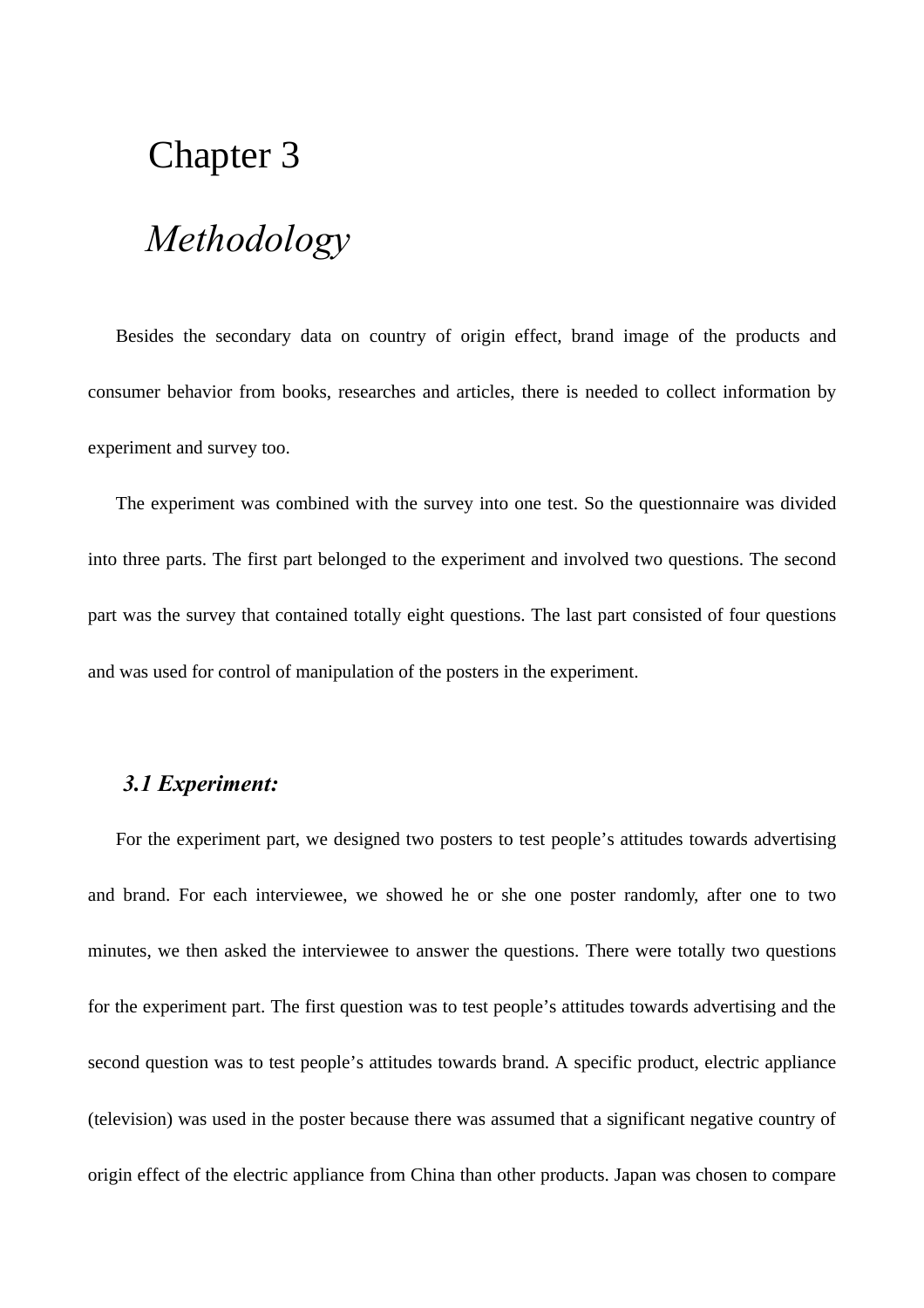with China as the products from Japan relatively had positive country of origin effect, especially the electric appliances.

### *3.1.1 Poster design:*

There were two posters of electric appliance (television) for the experiment used. The design of the two posters was totally the same with different brand names on the top of the posters. The two brand names were the exist brand names in Hong Kong market, Sharp and Konka. Sharp ( $\qquad$ ) was a Japanese brand and Konka () was a Chinese brand. With the same design of the posters, we could test whether the brand names would influence people's attitudes or evaluations of the advertising and brand image.

## **3.2 Survey:**

For the survey, there were eight questions aimed to assess consumers' general attitudes towards products from China and Japan as well as their intention to buy the products from these two countries. Other variables, which may influence people to purchase of China brand products, such as sex, age, income and educational level, were also tested in the survey. The interviewees had to do the survey continuously after they had finished the experiment part.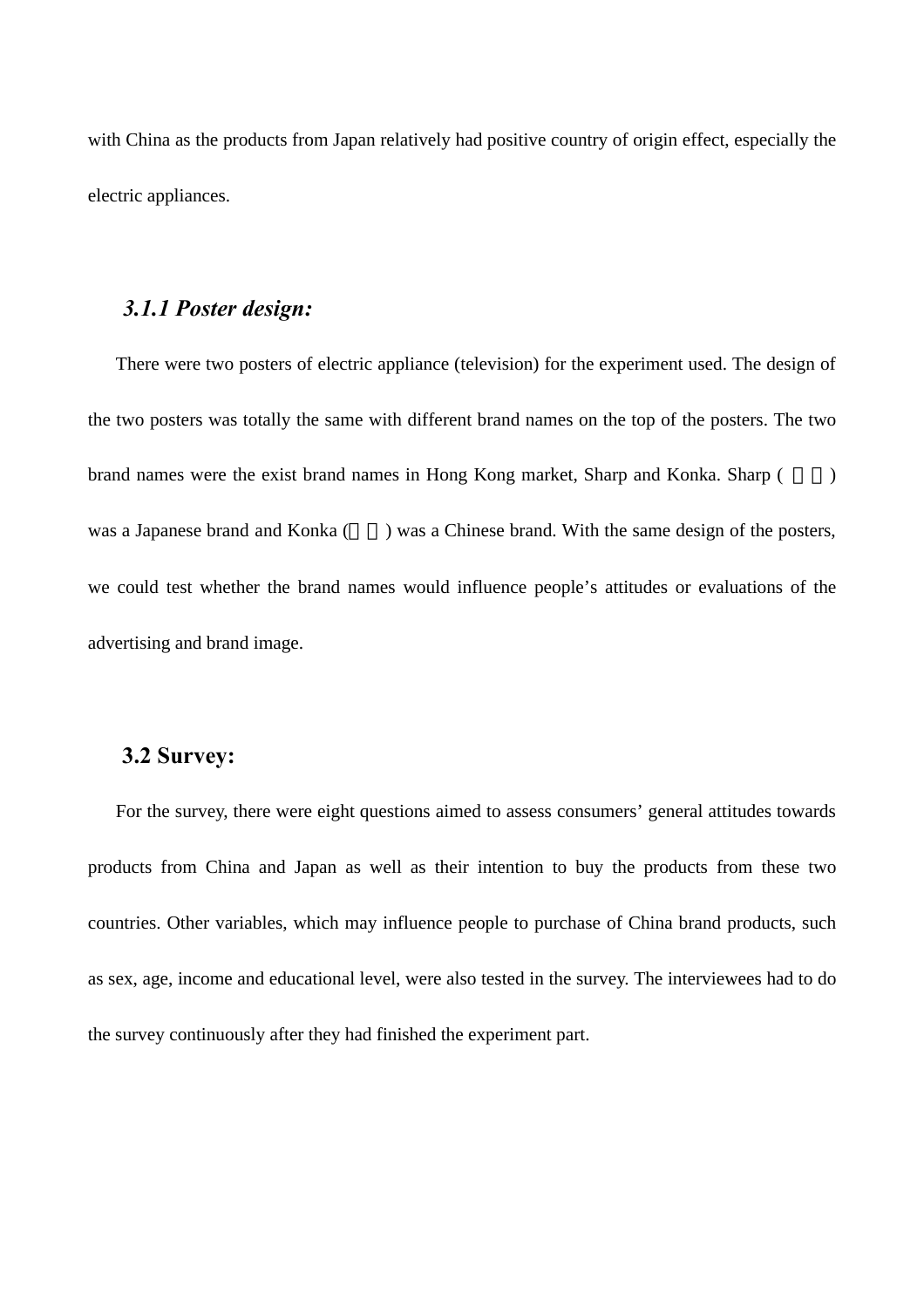## *3.2.1 Control of manipulation:*

The third part of the questionnaire, which consisted of four questions, was used to control of the manipulation of the posters to the interviewees. The first thing had to control was whether the interviewees knew the two brands of products or not and the countries that they came from. If most of them could not recognize Sharp was come from Japan and Konka was come from China, then we could not test the country of origin effect of these two countries and the test was useless. Secondly, the use of two existing brand names in the posters needed to be controlled by asking the interviewees whether they owned the product at home and their likeable of the brands. If the interviewees owned the products at home, they may have better attitudes towards the brand and finally affect the reliability of the test.

 We also have to control for the effect of advertising in order to test the country of origin effect and brand effect. We used two posters in same design with the only difference of brand names, Sharp and Konka, to ensure that the interviewees should have same attitudes towards advertising of the two posters.

## *3.3 Sample:*

The sample size of the test was 330. So the sample size for each poster (Sharp and Konka) in the experiment was 165. The response rate for the test was 90%. The test had been done randomly on the street in the urban areas and the shopping centers in Shatin, Mongkok and Causeway Bay. We did the test during the lunch hours and evenings, and was finished within two weeks.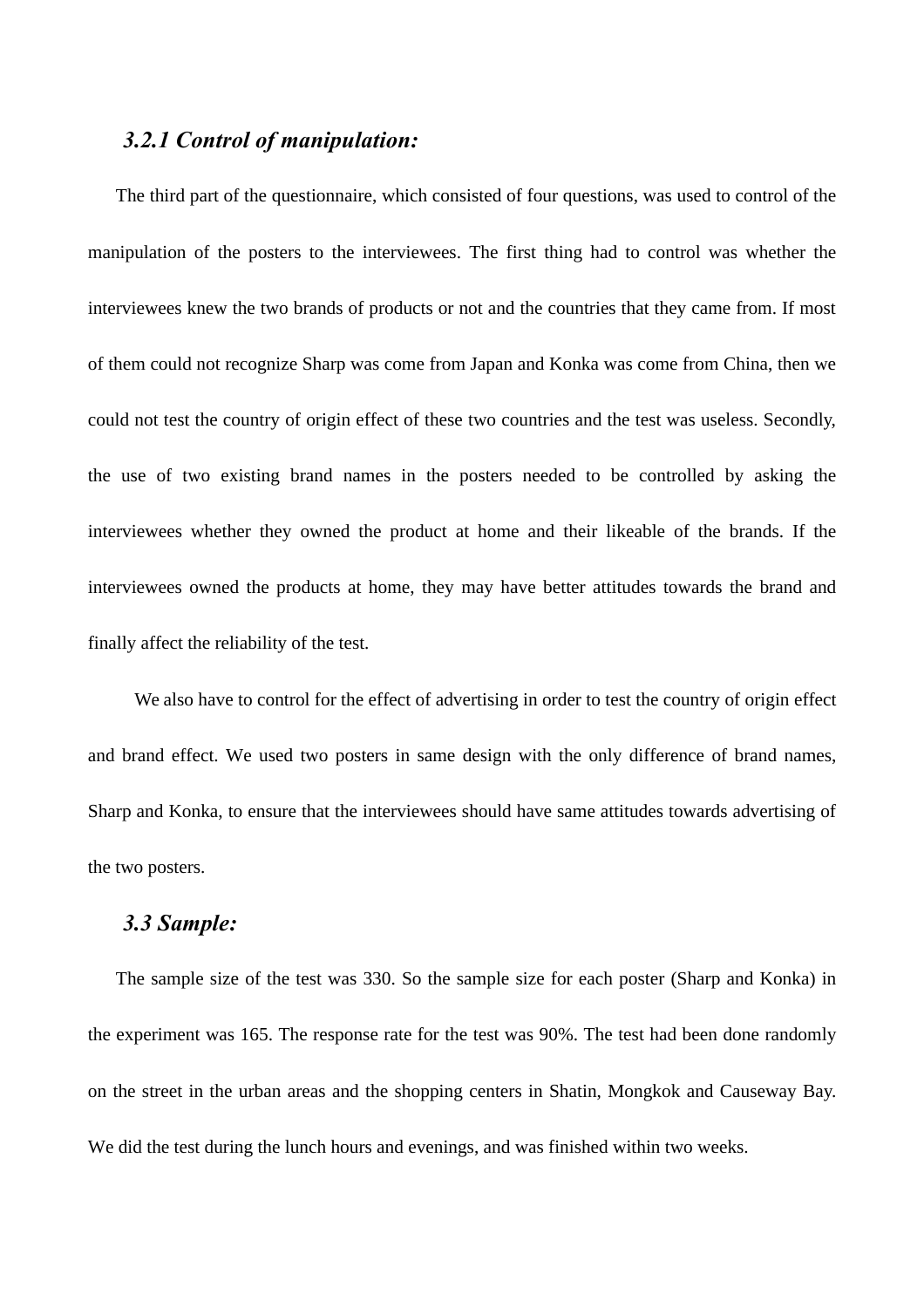# **Chapter 4** *Results and Analysis*

Belows are the figures of the sample in the survey:

## **4.1 Descriptive statistics of the sample**

The ratio of males to females of the sample is similar. Most of them are in age 21-30. The interviewees are from a wide range of educational level which from form 3 to post graduate. For the income level, most interviewees have lower than \$5,000 income because there are many students in the sample.



*Fig. 3 Sex* There are 43% of male and 57% of female in the sample.

## *Fig. 4 Age*

There are 40% of interviewees are in age 21-30. Below 20 years old and between 31-40 both have 18%. 15% are in age 41-50 and 9% over 50.

## *Fig. 5 Educational level*

There are 28% in F.3-F.5 level of education. 22% are in University. 21% are dipomal holders. 16% are below F.3 and 13% are in F.6 or F.7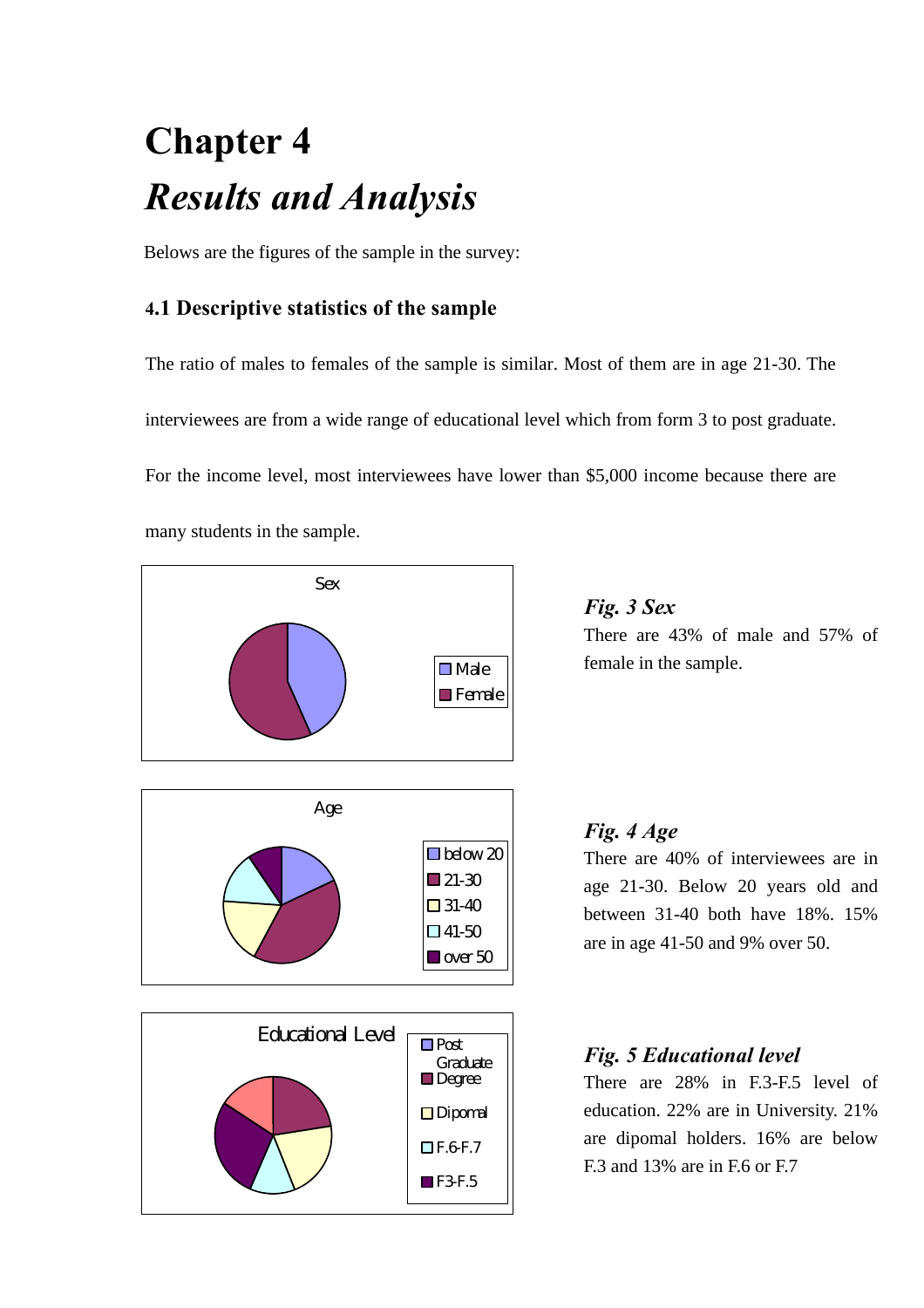



Most interviewees (45%) have lower than \$5,000 income because there are many students *(Fig.7)* in the sample. 20% have around \$5,001-8,000. 16% of the interviewees have \$8,001-11,000.



## *Fig. 7 Job*

There are 38% of interviewees are students and 13% are clerical or service workers. Also, 18% are doing other jobs (including retirement) than the choice provided.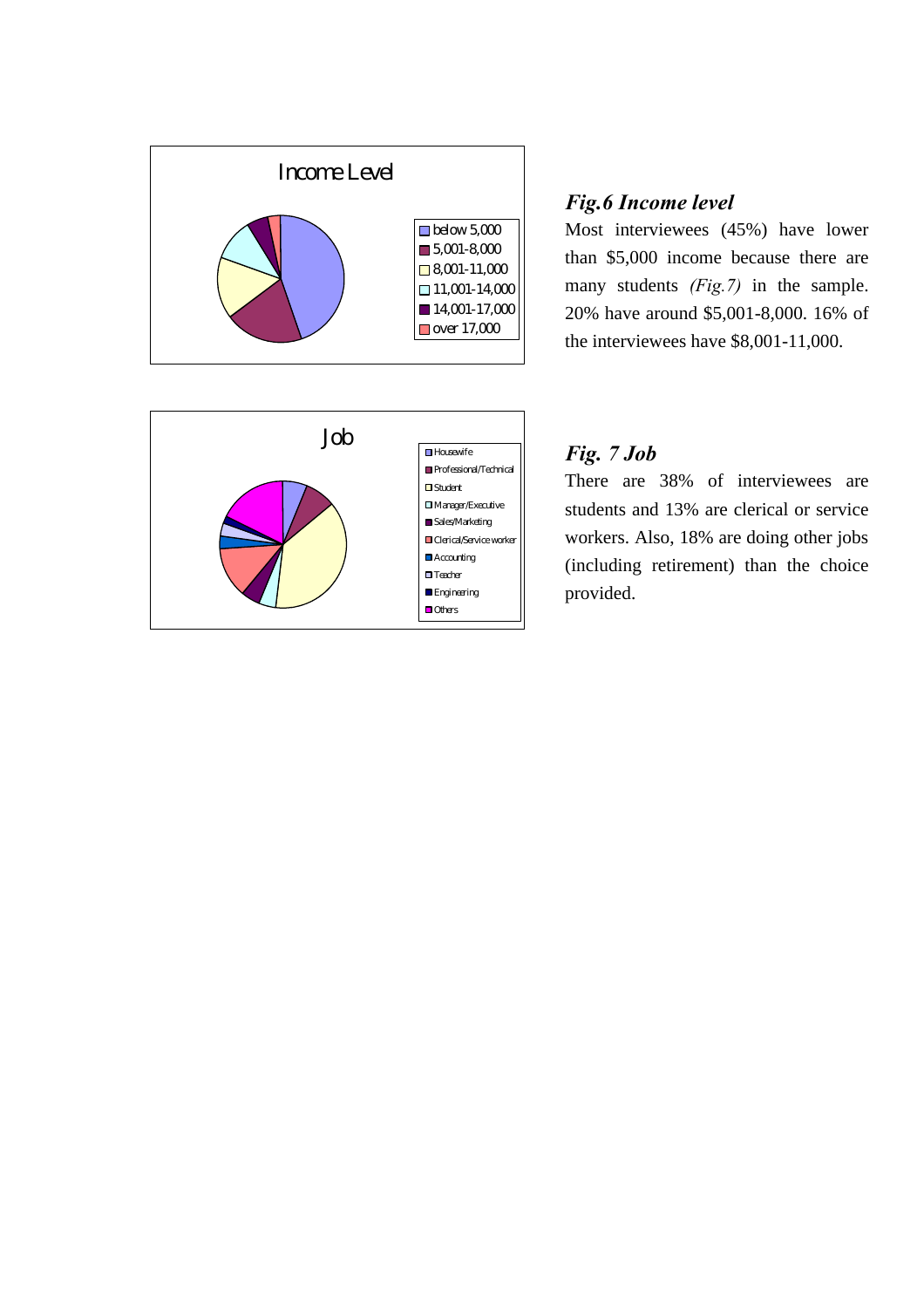## **4.7 Controlled manipulation**

Since we want to eliminate the bias of the interviewees, there are 4 questions in the questionnaire to control the manipulation. The following figures show the results.



## *Fig. 8 Recognize of Sharp*

This question is to test the interviewees' recognition about the brand in the poster. 95% of 150 interviewees recognized the brand "Sharp".



## *Fig. 9 Recognize of Konka*

There are 95% of other 150 interviewees recognize the other brand "Konka" , too.



## *Fig. 10 Recognize of where Sharp comes from*

This is to test people whether they know the brand "Sharp" or "Konka" comes from which country. 69% of 150 interviewees' answer correctly that Sharp comes from Japan.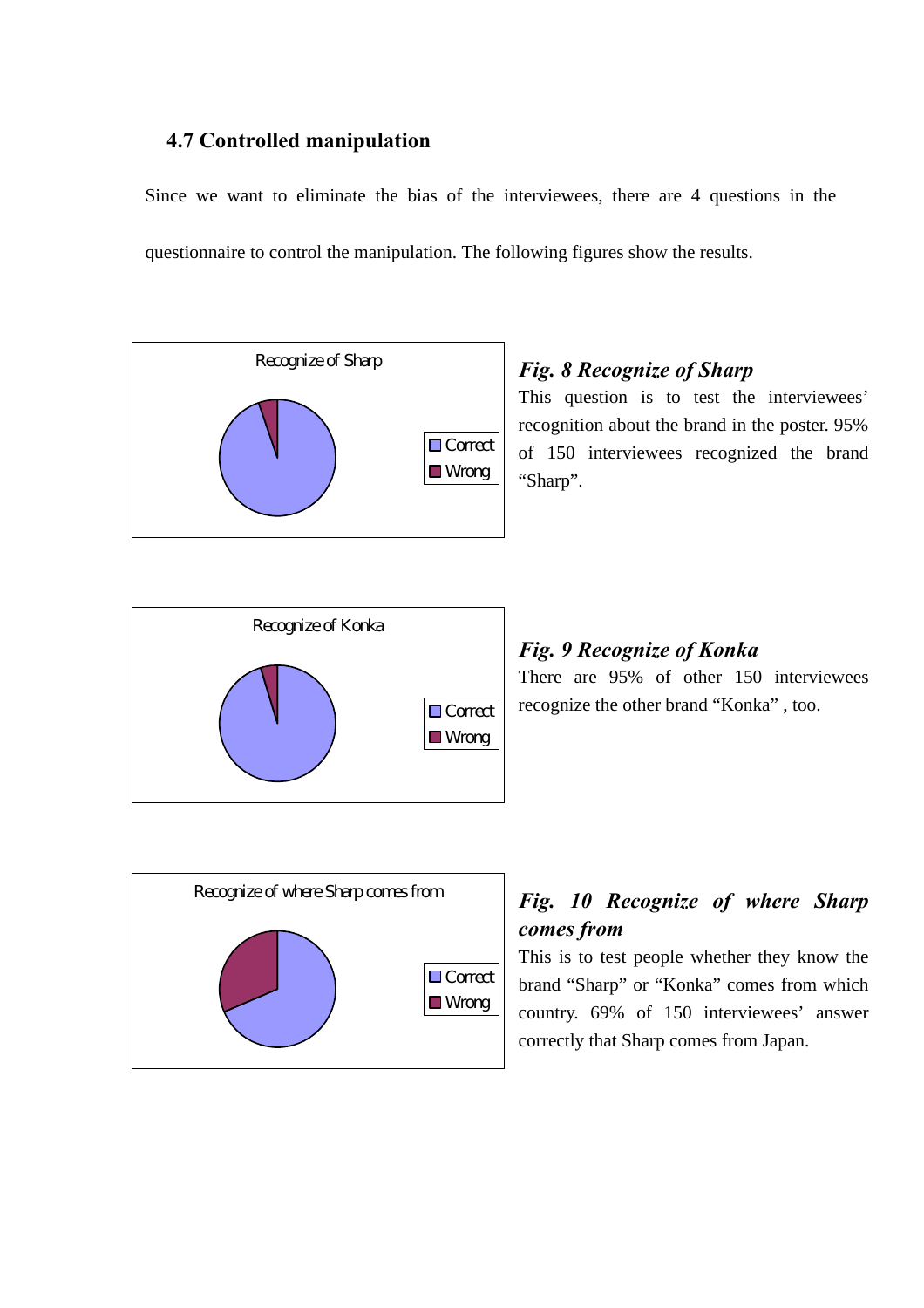

## *Fig. 11 Recognize of where Konka comes from*

There are 79% of other 150 interviewees know the place that "Konka" comes from.

## *Fig. 12 Ownership of Sharp* There are 32% of 150 interviewees own

Sharp TV at home.

*Fig. 13 Ownership of Konka* Only 5% of other 150 interviewees own Konka TV at home.

| <b>Brand Name</b> | The favorite |
|-------------------|--------------|
|                   | degree       |
| Sharp             | 3.9          |
| Konka             | 3.3          |

*Table 19 Likable of the brand*

There are similar favorite degrees for Sharp and Konka in interviewees' mind.

The control of manipulation in this questionnaire is success since most people can recognize the two brand names and where they come from. That allows us to test the country of origin and brand image. Moreover, not many people own the TVs and have a medium likable on both Sharp and Konka that ensure they give opinions without any bias or favorite which may affect the judgement of the interviewees.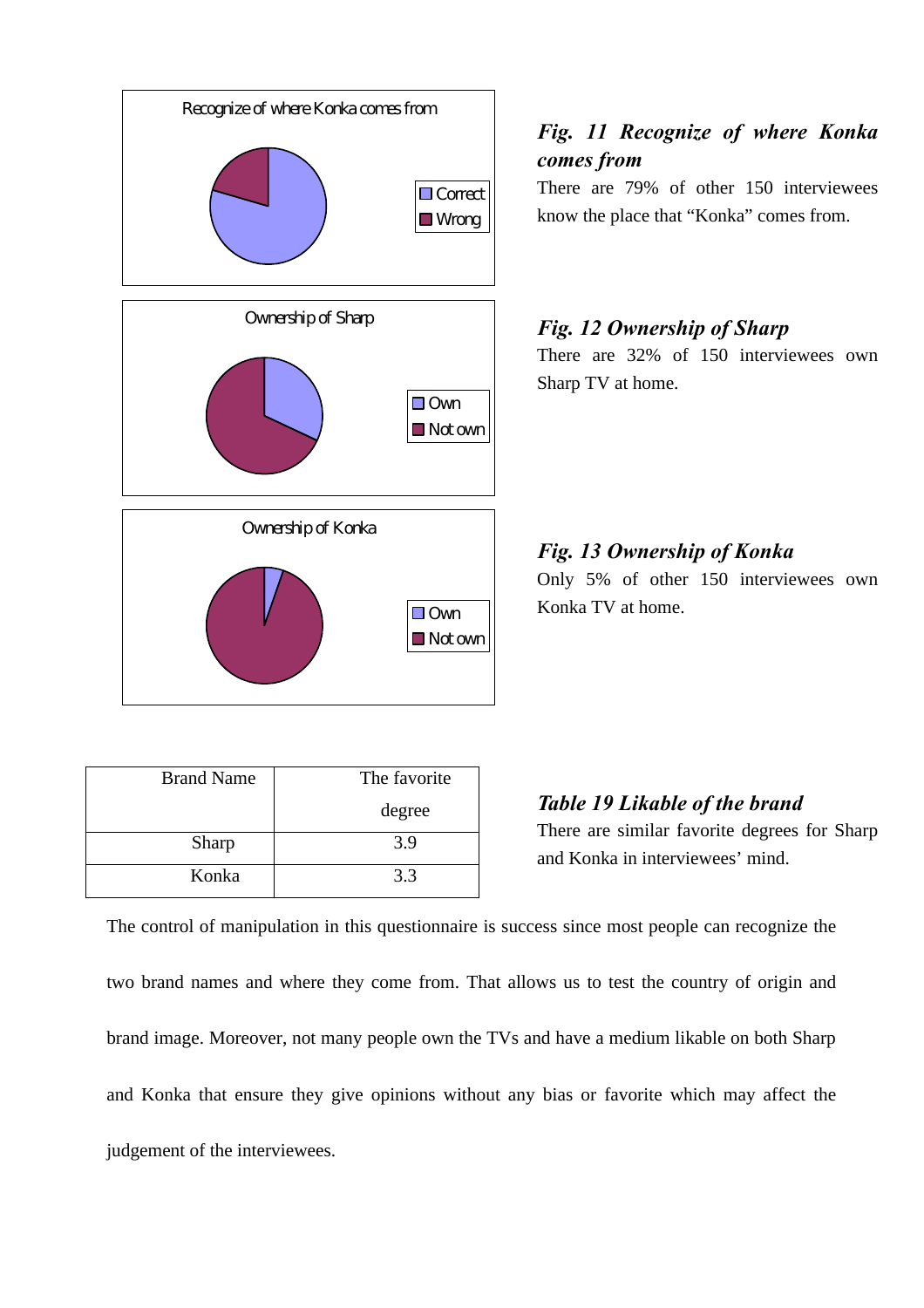### *4.2 Manipulation Check: Attitude towards Advertising*

From the results of the experiment, that is question no.1 of the questionnaire, the mean of each criteria, attractiveness, informative, believable, likeable, quality, effectiveness and persuasive, are similar with the two posters, China version and Japan version *(Table 1)*. By looking at the t-test results, there is only one significant difference in the effectiveness between the two posters, and there are not significant differences in other criteria. It shows that there are no great differences between people's attitudes towards advertising of China brand products and Japan brand products (Television). It means that with the same design of posters but different brand names, people still have similar attitudes and evaluations of the advertising. So in that case, people attitudes towards advertising have little effects with the brand names, or even the country of origin.

We were very effective in manipulating and controlling for variations in advertising design.

|                |       |      | t       | Sig. |
|----------------|-------|------|---------|------|
|                |       | Mean |         |      |
| Attractiveness |       |      |         |      |
|                | Japan | 3.64 |         | .895 |
|                |       |      | $-.132$ |      |
|                | China | 3.66 |         |      |
| Informative    |       |      |         |      |
|                | Japan | 3.50 |         | .965 |
|                |       |      | $-.044$ |      |
|                | China | 3.51 |         |      |
| Believable     |       |      |         |      |
|                | Japan | 3.83 |         | .780 |
|                |       |      | $-.280$ |      |
|                | China | 3.79 |         |      |
| Likeable       |       |      |         |      |
|                | Japan | 3.38 |         | .659 |
|                |       |      | $-.441$ |      |
|                | China | 3.45 |         |      |

*Table 1 T-test results of attitude towards advertising of Japan and China brands' products*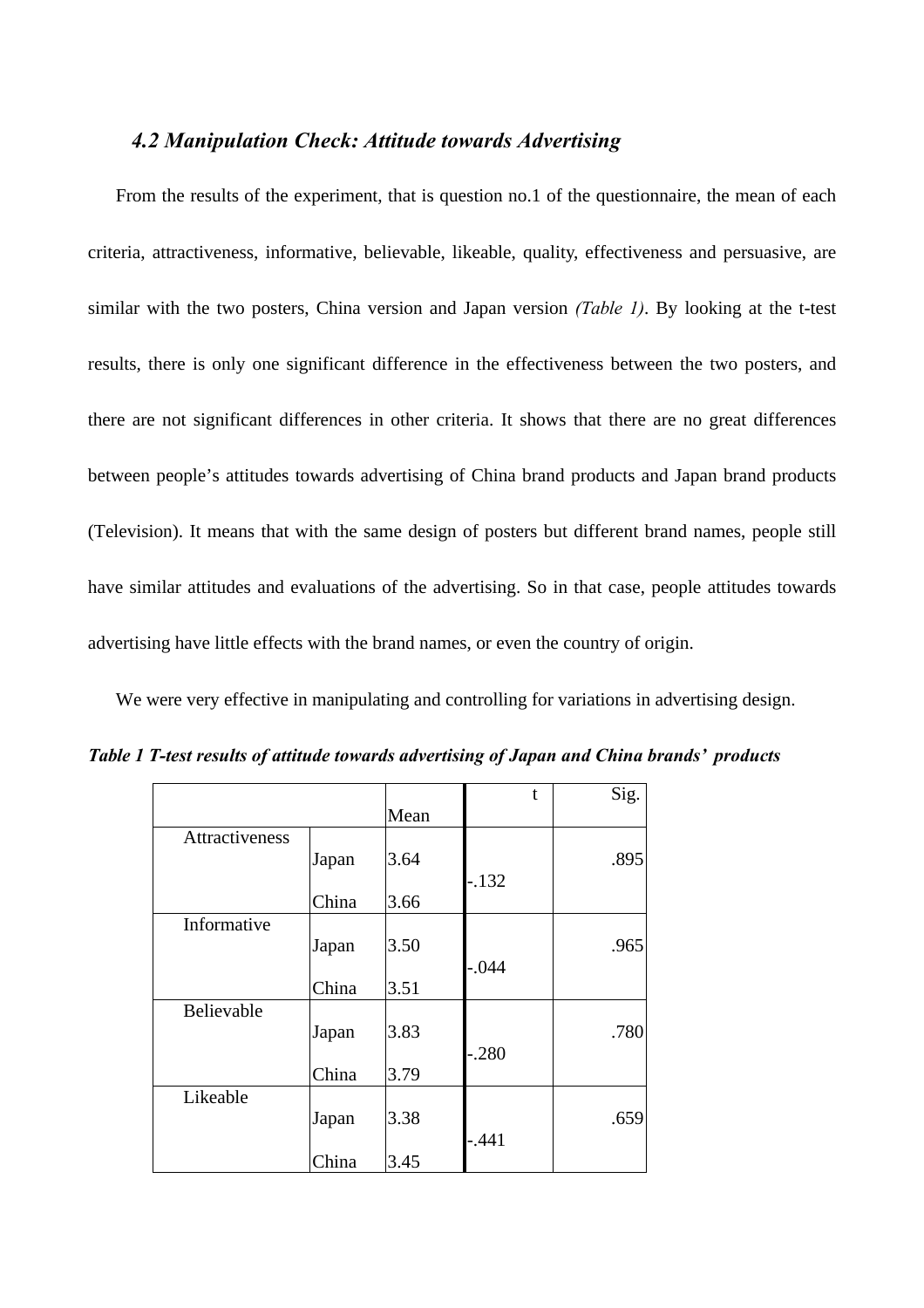| Quality       |       |      |         |      |
|---------------|-------|------|---------|------|
|               | Japan | 3.63 |         | .965 |
|               |       |      | $-.044$ |      |
|               | China | 3.64 |         |      |
| Effectiveness |       |      |         |      |
|               | Japan | 3.59 |         | .008 |
|               |       |      | 2.671   |      |
|               | China | 3.19 |         |      |
| Persuasive    |       |      |         |      |
|               | Japan | 3.38 |         | .119 |
|               |       |      | 1.287   |      |
|               | China | 3.19 |         |      |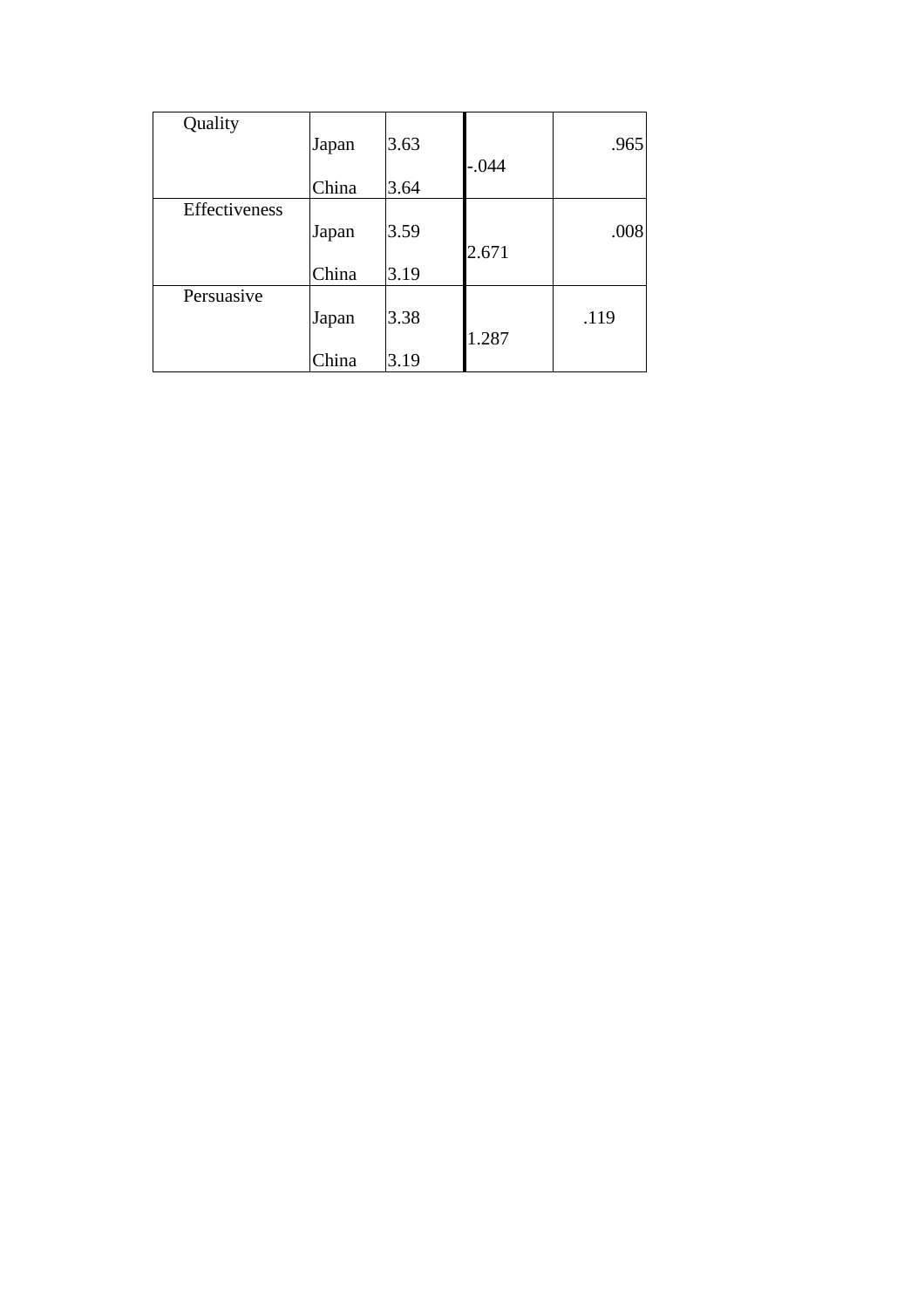### **4.3 Country of origin (Hypothesis 1)**

In Table 2, we compare the country of origin effect of Mainland China and Japan. According to the results, all significant figures are zero, that mean there have a big differences between China brand products and Japan brand products in the terms of price, attractive, innovative, etc.. China brand products have extremely lower scores in those variables. However, Japan brand products in overall have higher scores than China brand products and finally big differences in the results occur.

| C-China, J-Japan        | Difference |           | Sig. |
|-------------------------|------------|-----------|------|
| Cprice-Jprice           | $-2.59$    | $-26.177$ | .000 |
| Cchoice-Jchoice         | $-2.26$    | $-21.914$ | .000 |
| Cattractive-Jattractive | $-2.53$    | $-24.575$ | .000 |
| Cdurable-Jdurable       | $-2.09$    | $-18.845$ | .000 |
| Cquality-Jquality       | $-2.29$    | $-21.331$ | .000 |
| Cfunction-Jfunction     | $-2.17$    | $-14.983$ | .000 |
| Cinnovative-Jinnovative | $-2.63$    | $-23.859$ | .000 |
| Cpopular brand name-    | $-2.90$    | $-26.144$ | .000 |
| Jpopular brand name     |            |           |      |

*Table 2 Paired sample results of Country of origin* 

Many people think that Mainland Chinese products are cheap, unattractive and not innovative. In additions, since Mainland Chinese products are not so popular in Hong Kong and lack of promotion, their brand names are not well-known. Besides lack of promotion in Hong Kong and unpopular brand names, in fact, the overall image of products from Mainland China is less favorable in consumers' minds. When people see a product which is from Mainland China, they may have strong perceptions that the product is not good. In additions, since the producers in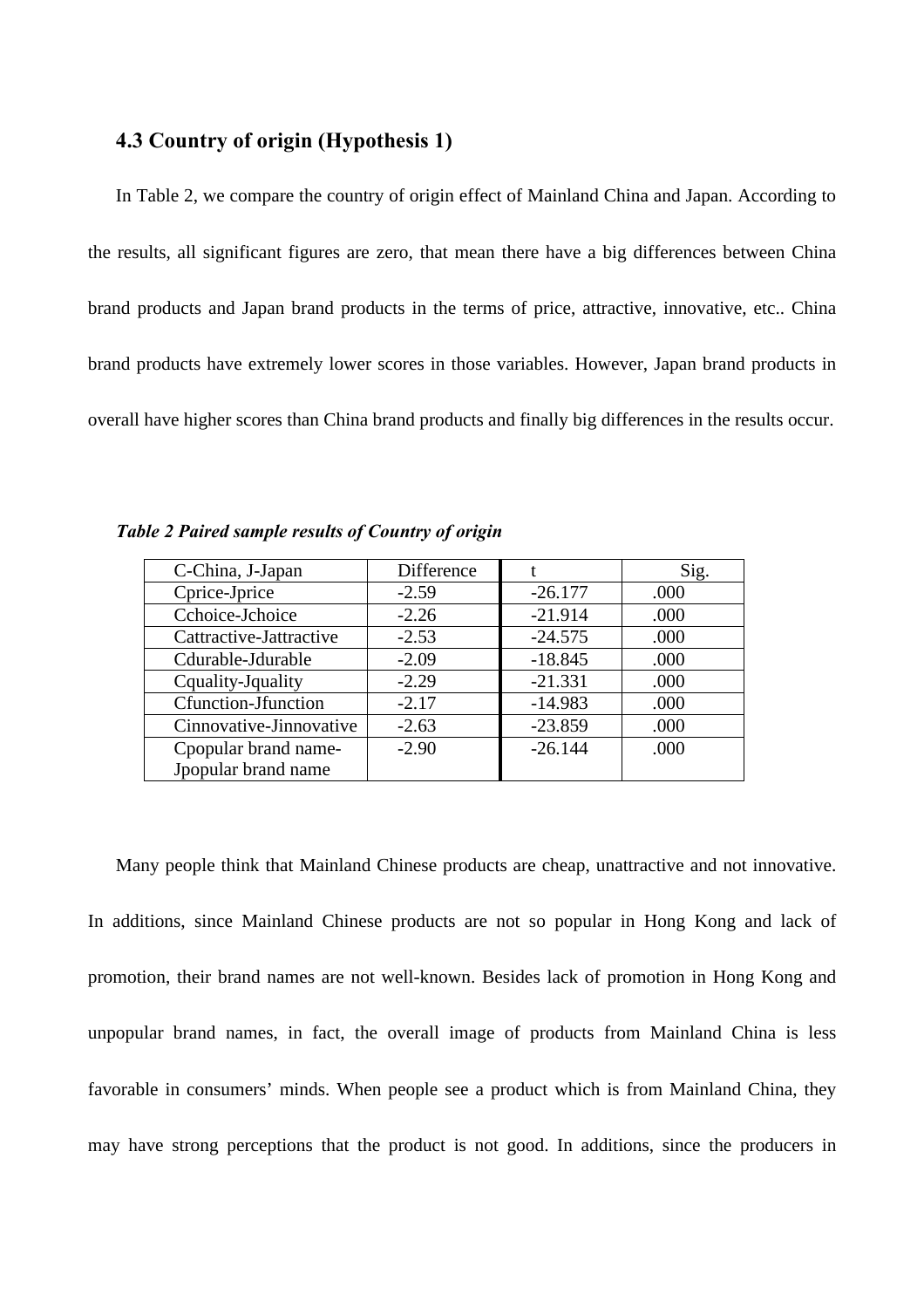Mainland China always ignore the package design of the products, so the appearances of the products are not old-fashioned and not attractive enough. The test results reflect this situation for China brand products in Hong Kong market.

The results also prove that our hypothesis in which Hong Kong people have negative country of origin effect towards Mainland Chinese products is true. People in Hong Kong do not like China brand products very much, they think the products are old-fashioned, cheap and not innovative.

*Table 3 Paired sample results for comparing attitudes towards COO of China and brand*

|                          | K-Konka, C-China        | Mean | t     | Sig. |
|--------------------------|-------------------------|------|-------|------|
| Quality                  | Konka                   | 3.68 |       |      |
|                          | China (COO)             | 2.95 |       |      |
| <b>Kquality-Cquality</b> |                         | .73  | 6.338 | .000 |
| (Difference)             |                         |      |       |      |
| Function                 | Konka                   | 3.55 |       |      |
|                          | China (COO)             | 3.15 |       |      |
| Kfunction-Cfunction      |                         |      |       |      |
| (Difference)             |                         | .40  | 3.639 | .000 |
| Innovativ                | Konka                   | 3.60 |       |      |
| e                        |                         |      |       |      |
|                          | China (COO)             | 2.96 |       |      |
|                          | Kinnovative-Cinnovative |      |       |      |
| (Difference)             |                         | .64  | 5.185 | .000 |
| Durable                  | Konka                   | 3.71 |       |      |
|                          | China (COO)             | 2.81 |       |      |
| Kdurable-Cdurable        |                         | .98  | 7.681 | .000 |
| (Difference)             |                         |      |       |      |
| Appearan                 | Konka                   | 3.62 |       |      |
| ce                       |                         |      |       |      |
|                          | China (COO)             | 2.93 |       |      |
|                          | Kappearance-Cappearance |      |       |      |
| (Difference)             |                         | .69  | 6.218 | .000 |
| Popular                  | Konka                   | 3.19 |       |      |
| brand                    | China (COO)             | 2.91 |       |      |
| name                     |                         |      |       |      |
| Kpopular-Cpopular        |                         | .29  | 2.197 | .030 |
| (Difference)             |                         |      |       |      |

*attitude from poster ( Hypothesis 1 and 2)*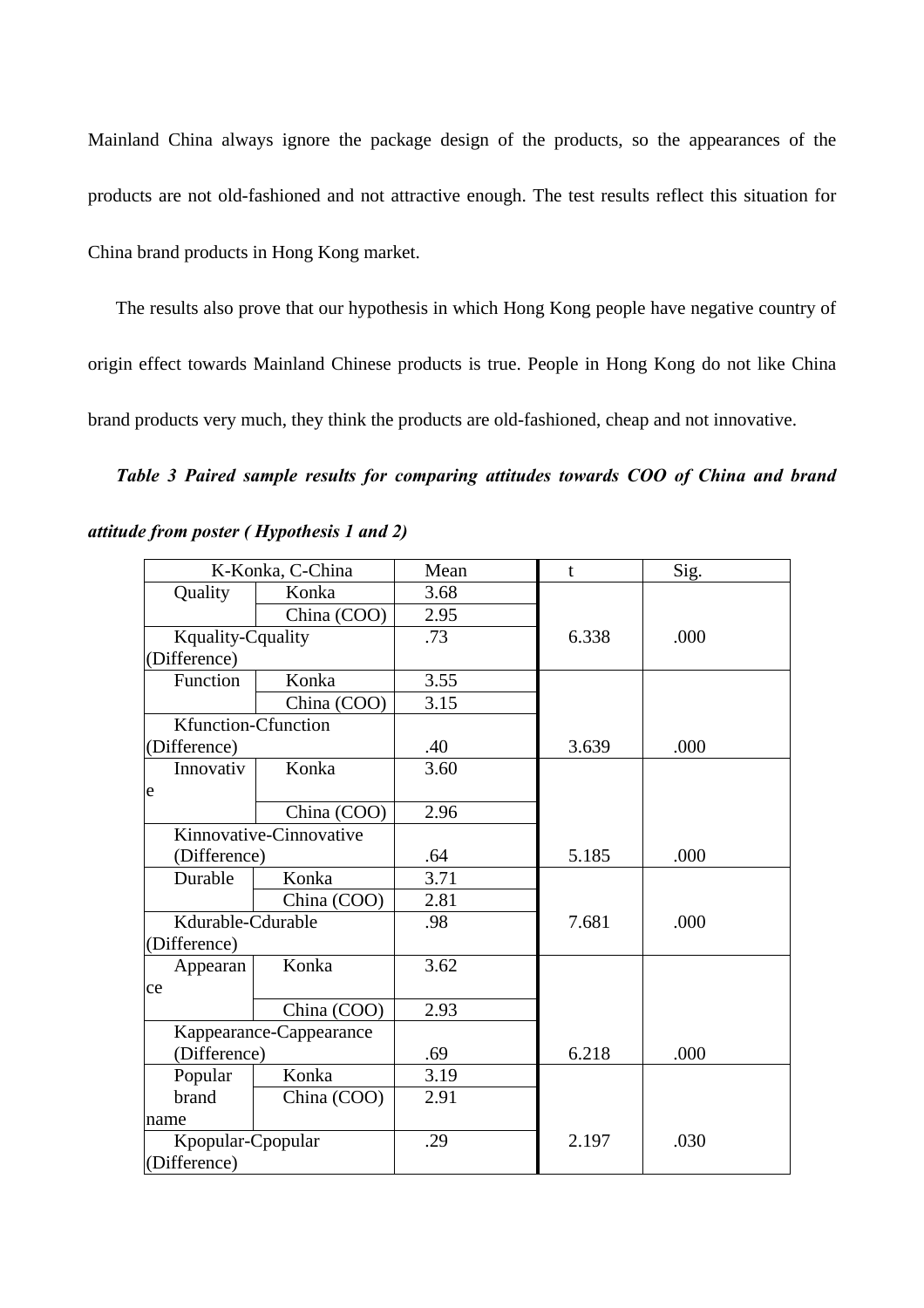Besides, we also test whether there any brand image effects on country of origin. From *Table 3*, the significant figures and t-values support that there are big differences between the results of brand attitude and country of origin of Mainland China. The overall results of country of origin effect on Mainland Chinese products are lower than attitudes towards brand in which interviewees evaluate a TV poster with brand name "Konka". The results indicate people value the Konka TV better than the overall Chinese products in many categories.

There are several reasons explaining the above results. By showing the posters to the interviewees, it allows them to evaluate the product easier as they can see the real thing on the poster. In additions, as we have successful manipulation on the effect of advertising in the test, and 95% of interviewees (*Fig. 9*) know the brand "Konka" and many of them aware that it is from Mainland China. That means Konka is much well-known among many of the Mainland Chinese brand names in Hong Kong. So, the differences in evaluations may mainly due to the more favorable brand name, Konka, which shown in the poster. On the other hand, since there are many different types of Mainland Chinese products, when asking people's attitudes towards China brand products, they would just evaluate by thinking of his/her existing perceptions on any of the Mainland Chinese products. So, the overall evaluations on Mainland Chinese products are poor. According to the results, we can conclude that China brand products generally have negative country of origin effect in Hong Kong consumers' minds. And the results also support our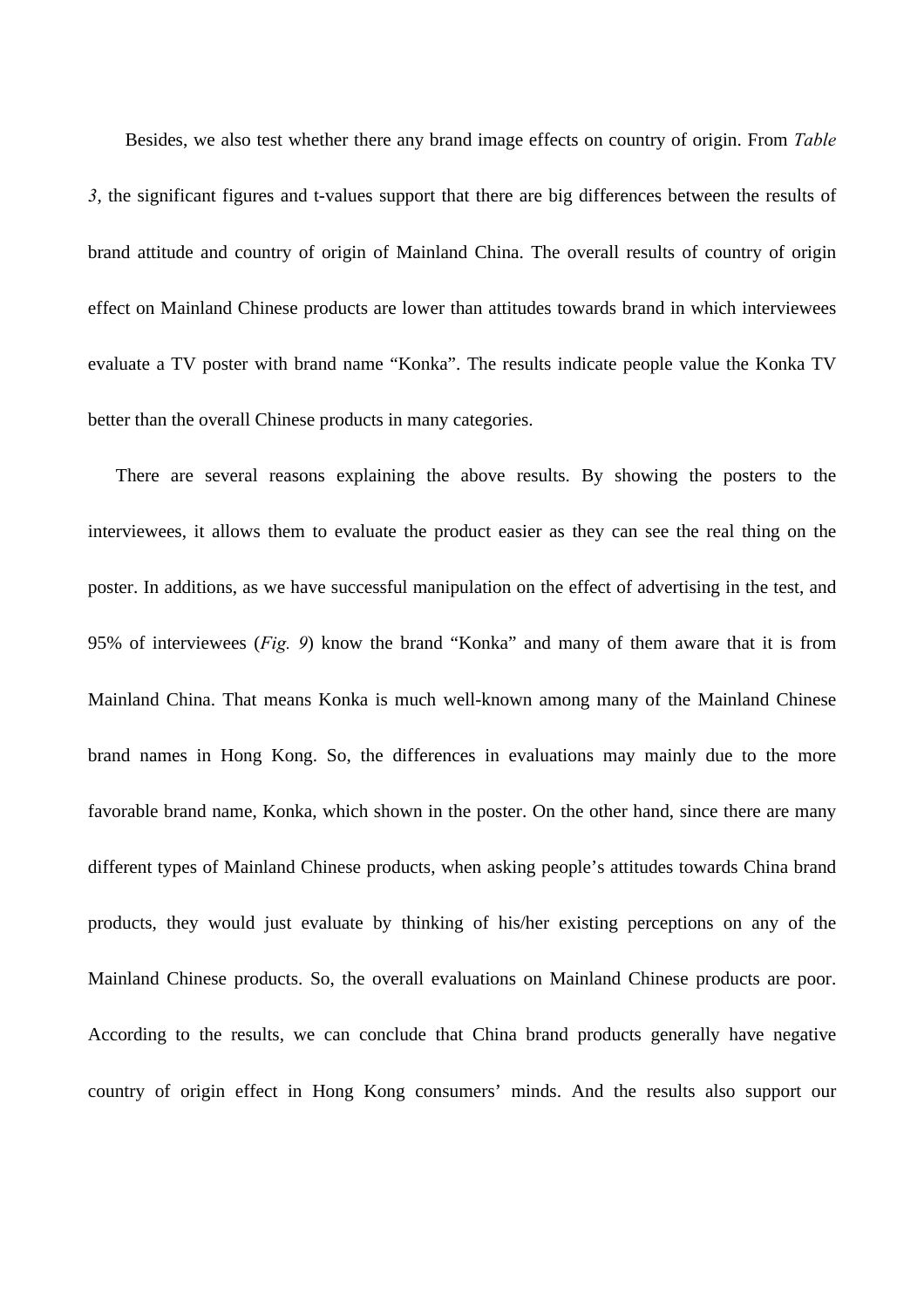assumption in hypothesis 1 as we suggest that people in Hong Kong have negative attitudes towards

Mainland Chinese products.

## *Table 4 Paired sample results for comparing COO of Japan and brand attitude from poster*

## *( Hypothesis 1 and 2)*

|                     | S-Sharp, J-Japan               | Mean    | t         | Sig. |
|---------------------|--------------------------------|---------|-----------|------|
| Quality             | Sharp                          | 4.01    |           |      |
|                     | Japan (COO)                    | 5.05    |           |      |
|                     | Squality-Jquality (Difference) | $-1.04$ | $-8.722$  | .000 |
| Function            | Sharp                          | 3.67    |           |      |
|                     | Japan (COO)                    | 5.33    |           |      |
| Sfunction-Jfunction |                                | $-1.67$ | $-13.331$ | .000 |
| (Difference)        |                                |         |           |      |
| Innovativ           | Sharp                          | 3.83    |           |      |
| e                   |                                |         |           |      |
|                     | Japan (COO)                    | 5.43    |           |      |
|                     | Sinnovative-Jinnovative        |         |           |      |
| (Difference)        |                                | $-1.61$ | $-11.251$ | .000 |
| Durable             | Sharp                          | 3.98    |           |      |
|                     | Japan (COO)                    | 4.81    |           |      |
| Sdurable-Jdurable   |                                | $-.83$  | $-7.044$  | .000 |
| (Difference)        |                                |         |           |      |
| Appearan            | Sharp                          | 4.01    |           |      |
| ce                  |                                |         |           |      |
|                     | Japan (COO)                    | 5.43    |           |      |
|                     | Sappearance-Jappearance        |         |           |      |
| (Difference)        |                                | $-1.42$ | $-11.211$ | .000 |
| Popular             | Sharp                          | 4.05    |           |      |
| brand               | Japan (COO)                    | 5.43    |           |      |
| name                |                                |         |           |      |
| Spopular-Jpopular   |                                | $-1.49$ | $-11.958$ | .000 |
| (Difference)        |                                |         |           |      |

Table 4 shows the comparison between country of origin effect of Japanese products and attitudes towards brand with poster in brand "Sharp". In here, there also have big differences in the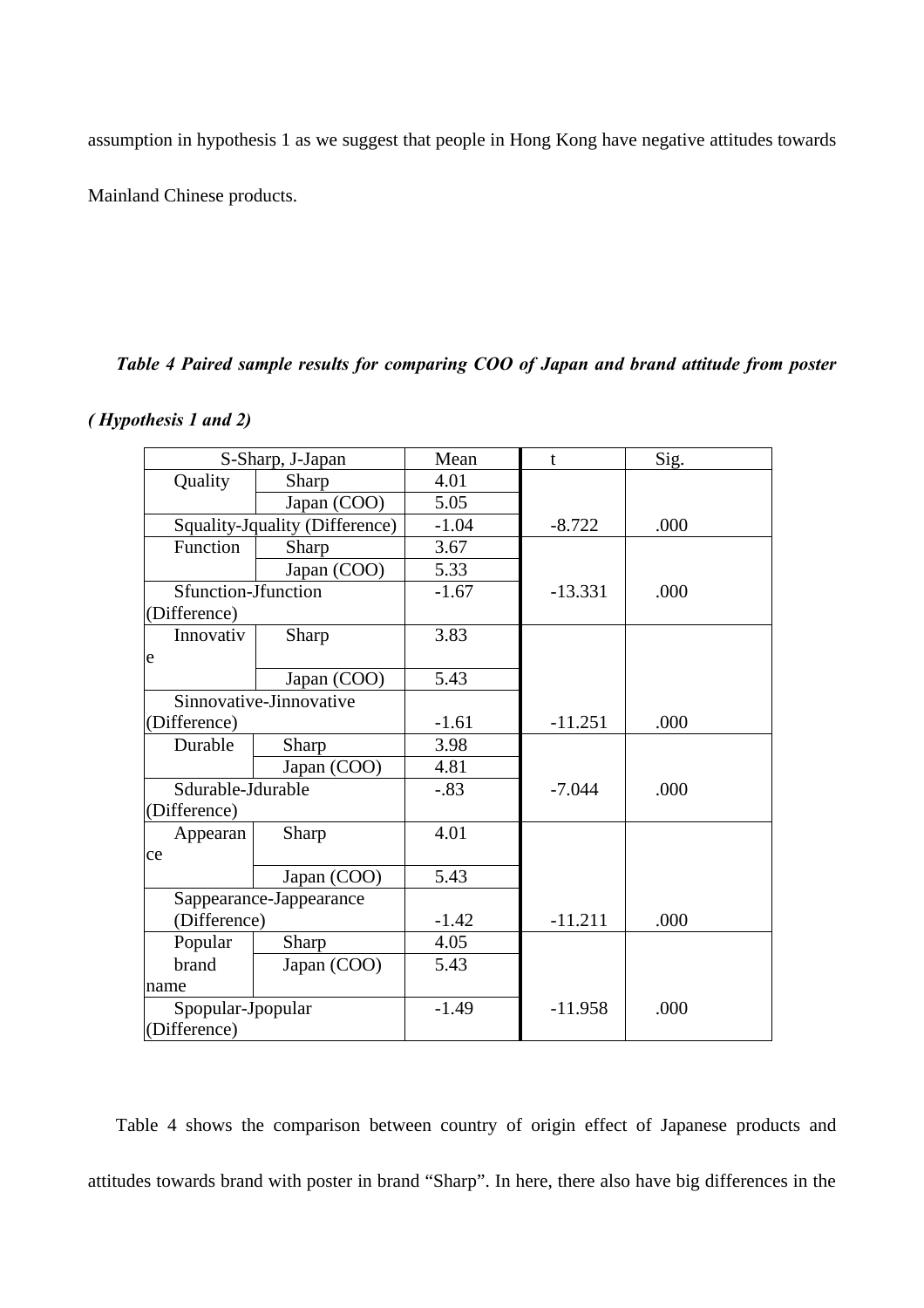results brand attitude and country of origin of Japan. In Table 3, the overall China brand products have lower scores than Konka which showed in the poster. Conversely, in Table 4, the overall Japanese products get higher scores than the advertising with brand name "Sharp".

In fact, Sharp is not the most well-known Japanese brand in Hong Kong, so just 69% of interviewees (Fig. *10*) recognize it comes from Japan. Thus, people may not have very good evaluations on Sharp in the survey since some of them may not familiar with the brand. Besides, when comparing with the results in Table 3, people still have better country image towards Japanese products than Mainland Chinese products.

People usually view Japanese products as innovative and with more functions. Also, the package and design of Japanese products are more attractive and popular in Hong Kong, such as Japanese fashions and trendy products that many Hong Kong people like to buy. Therefore, they find Japanese products are trendy and good in design. So, many of them evaluate the overall Japanese products better.

Besides, different evaluation criteria and expectations by people towards the two countries' products can cause the results that Konka gets higher scores than overall Mainland Chinese products and Sharp gets lower scores than overall Japanese products. As we have some descriptions/information of the TV in the poster, e.g. 14-inch size with Nicam and two colors-sliver or gold. For interviewees who saw the poster of Sharp with these functions and design, they may think that it is not creative and innovative enough as many TV nowadays also consist these things.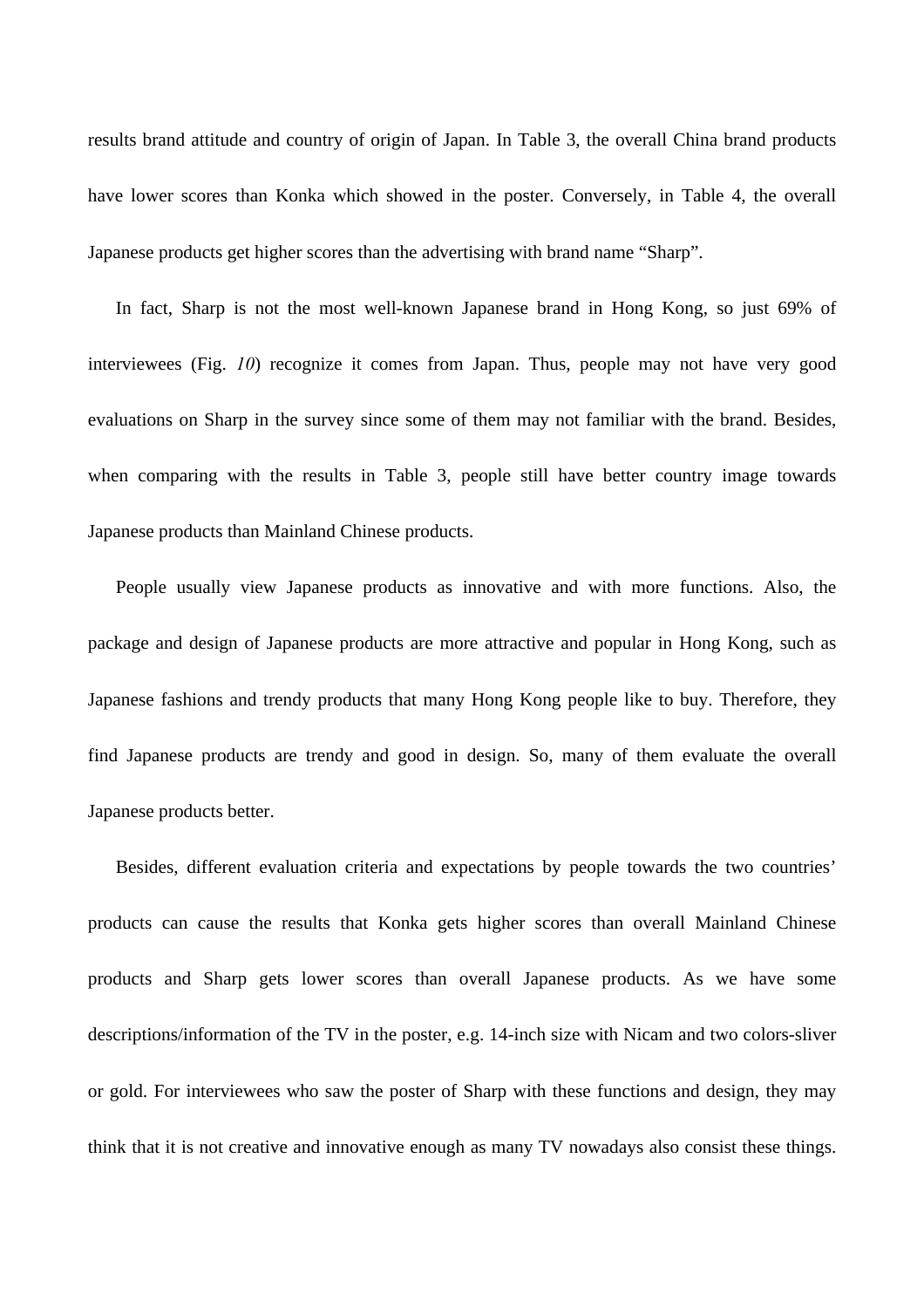So people may have poor evaluations on Sharp. But, for other interviewees who saw the poster with Konka brand name, they may have other evaluation criteria and lower expectations when evaluating the TV. In here, we can see that people would lower their expectations on Mainland Chinese products and higher their requirements on Japanese products. It reflects that people in general have higher perceptions on Japanese products and better attitudes towards products from Japan than from Mainland China.

#### **Summary:**

To summarize this part, the results clearly indicate that in Hong Kong consumers' minds, Mainland Chinese products are less expensive than Japanese products, but they are not attractive and innovative enough. This results may mostly due to the country of origin effect of the two countries. Many Hong Kong people recognize Japan as a developed country and have strong finance, so, Japanese products are more creative and in high quality. Many Hong Kong people follow the Japanese trends and have positive impressions on Japanese products or even proud of having them. However, Hong Kong people recognize Mainland China as a developing country, people in there are relatively poor and old-fashioned. So, Hong Kong people may shy to use Mainland Chinese products since there is a perceived risk of being laugh or look-down by others. On the other hand, the results also indicate that Hong Kong people quite emphasize on brand names. Although "Sharp" is from Japan, it has similar mean score (3.9 for Sharp and 3.3 for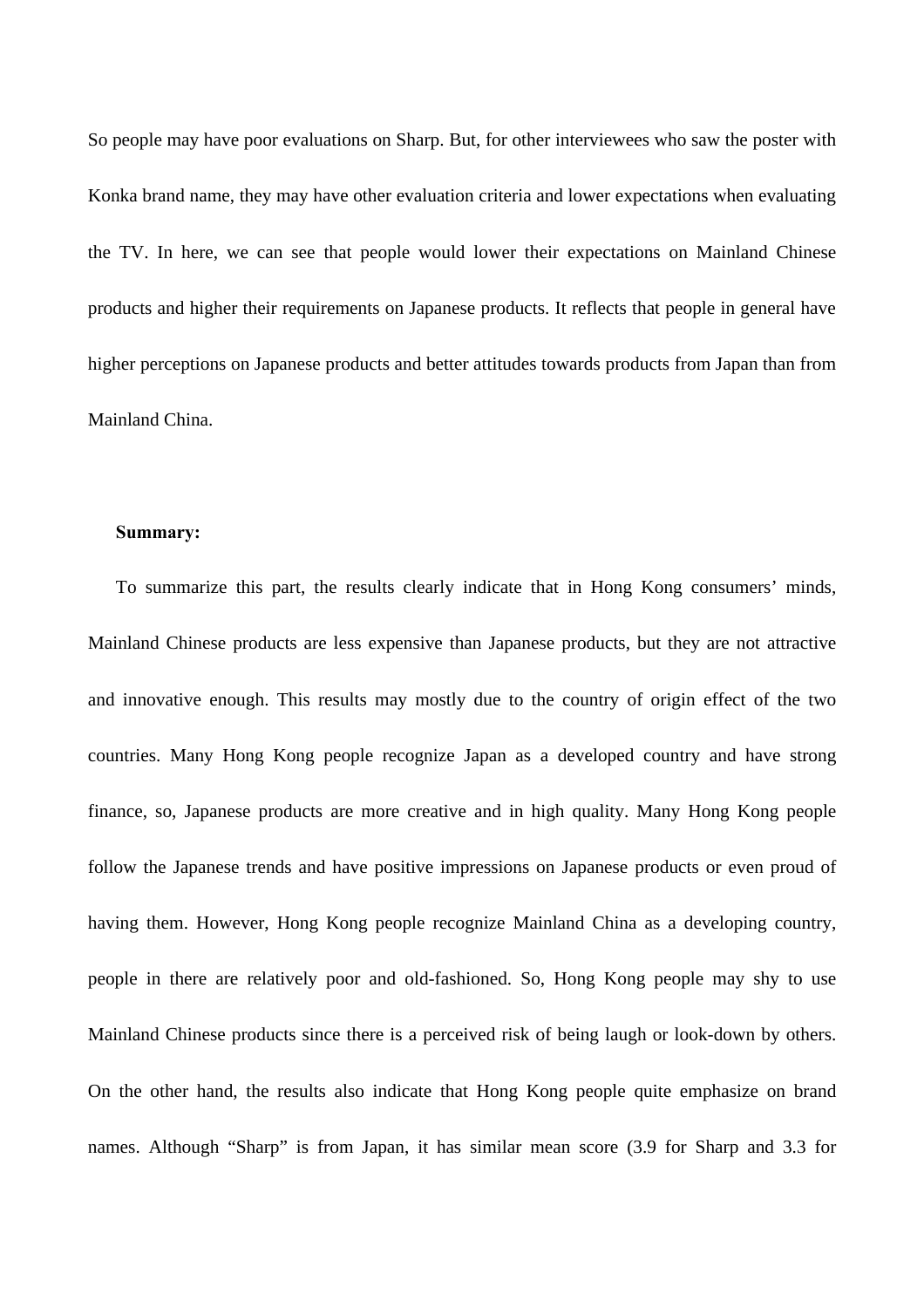Konka, ,*Table 19*) with "Konka" which is from Mainland China. It may because Sharp is not the most well-known brand name in Hong Kong market. In fact, the brand image and brand name can influence people's intentions to buy since proud of owning a product of famous brand is an important criteria in Hong Kong consumers' buying behavior. So, just 5% of the sample own "Konka" as the brand is not popular (Fig.13).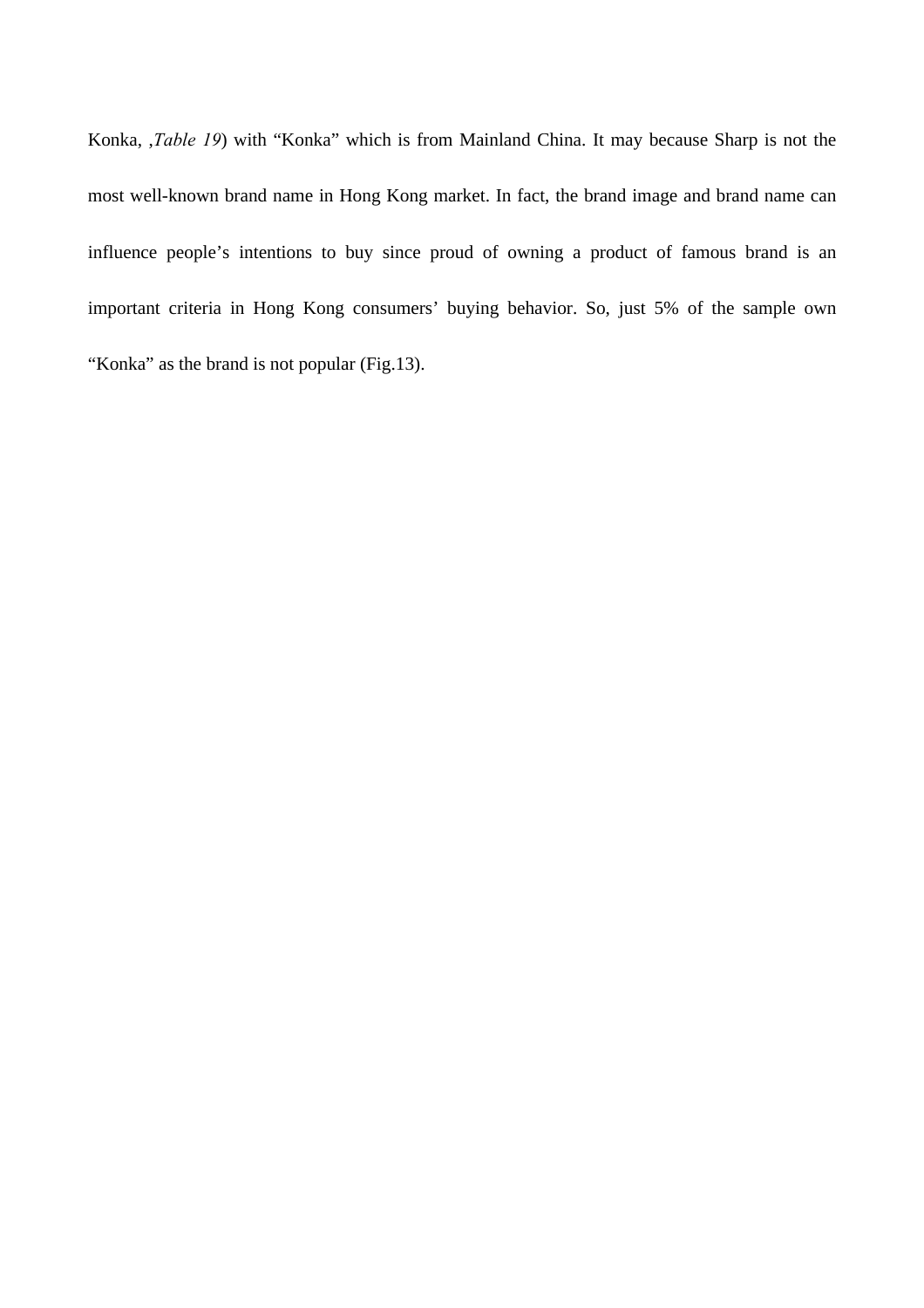### **4.4 Attitude towards Brand (Hypothesis 2)**

The other thing we want to test from the experiment is people's attitude towards brand from Japan (Sharp) and from China (Konka). From the results of the test, there are differences between people's attitude and evaluation of Japan brand products and China brand products. All the means of different criteria, quality, function, durable, innovative, intention to buy, popular brand name and appearance in the test of Japan brand's product are higher than China. We can see that from table 5*,* especially the quality, durable, intention to buy, popular brand name and appearance have more significant differences among all. Also, from the results of the t-test, it shows that the "popular brand name" has the most significant difference between Japan brand's product and China brand products with the mean of 4.05 and 3.19 respectively. The results support our hypothesis that there is less favorable brand image of Mainland Chinese products in Hong Kong.

|                    |       | Mean | $\mathbf{t}$ | Sig. |
|--------------------|-------|------|--------------|------|
| Quality            | Japan | 4.01 |              |      |
|                    | China | 3.68 | 2.447        | .015 |
| Function           | Japan | 3.67 |              |      |
|                    | China | 3.55 | .849         | .397 |
| Durable            | Japan | 3.98 |              |      |
|                    | China | 3.71 | 2.113        | .035 |
| Innovative         | Japan | 3.83 |              |      |
|                    | China | 3.60 | 1.459        | .146 |
| Intention to buy   | Japan | 3.46 |              |      |
|                    | China | 3.03 | 2.450        | .015 |
| Popular brand name | Japan | 4.05 |              |      |
|                    | China | 3.19 | 5.151        | .000 |
| Appearance         | Japan | 4.01 |              |      |
|                    | China | 3.62 | 2.464        | .014 |

*Table 5 T-test results of attitude towards China brand (Konka) and Japan brand (Sharp)*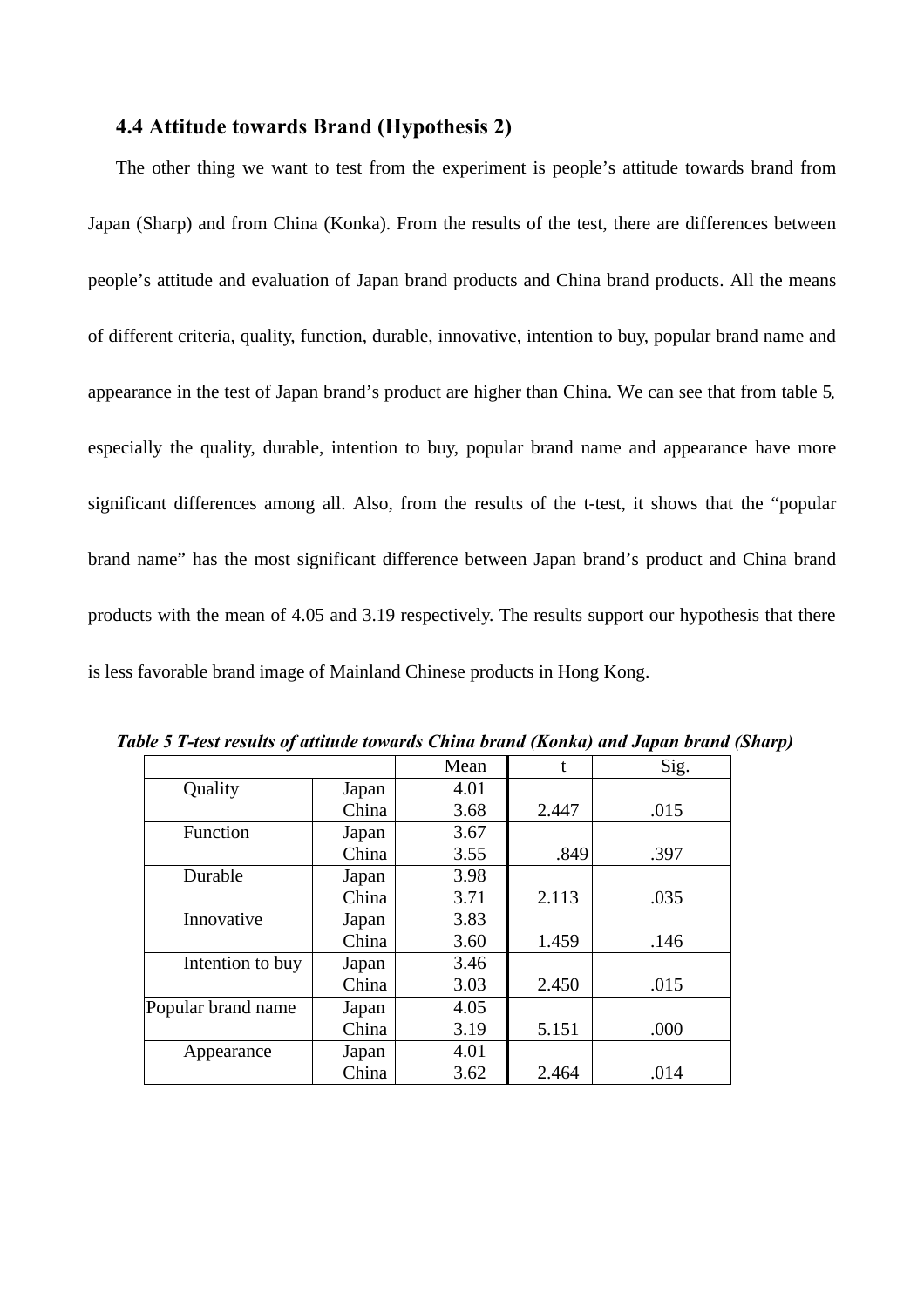As we used two existing brand names of television in Hong Kong market, Sharp and Konka, so we have to control of manipulation of the interviewees. At the last of the questionnaire, we asked the interviewees whether they had the brand of products at home and how much they like the brand. We asked these questions for making sure the reliability of the test. For the results, the interviewees like Sharp at 3.9 degrees and like Konka at 3.3 degrees in average *(Table 19 )*. And only 32% (48/150) of the interviewees own sharp and 5% (8/150) own Konka *(Fig.12 &13)*. These figures show us the fact that there is no great bias for the evaluations of the interviewees, they do not have extremely good attitudes towards each of the brand. Also, we have discussed before that interviewees' attitudes towards advertising of the two posters are similar. So, two posters with totally the same product and design, and have control of manipulation, but still have differences between the evaluations of the two brands, the reason must due to different brand names of the two posters.

First, it may because Hong Kong people know Sharp more than Konka. The mean for "popular brand name" of Sharp is 4.05 but for Konka is only 3.19. So people may evaluate Sharp better than Konka.

Second, there are more Japanese products in Hong Kong, especially the electric appliances, even people do not own Sharp at home, they must own other Japanese products. So they can easier to get information of the Japan brand products and even have experiences to use them, so they may have more confidence on the quality, function and durability of Japanese products and have greater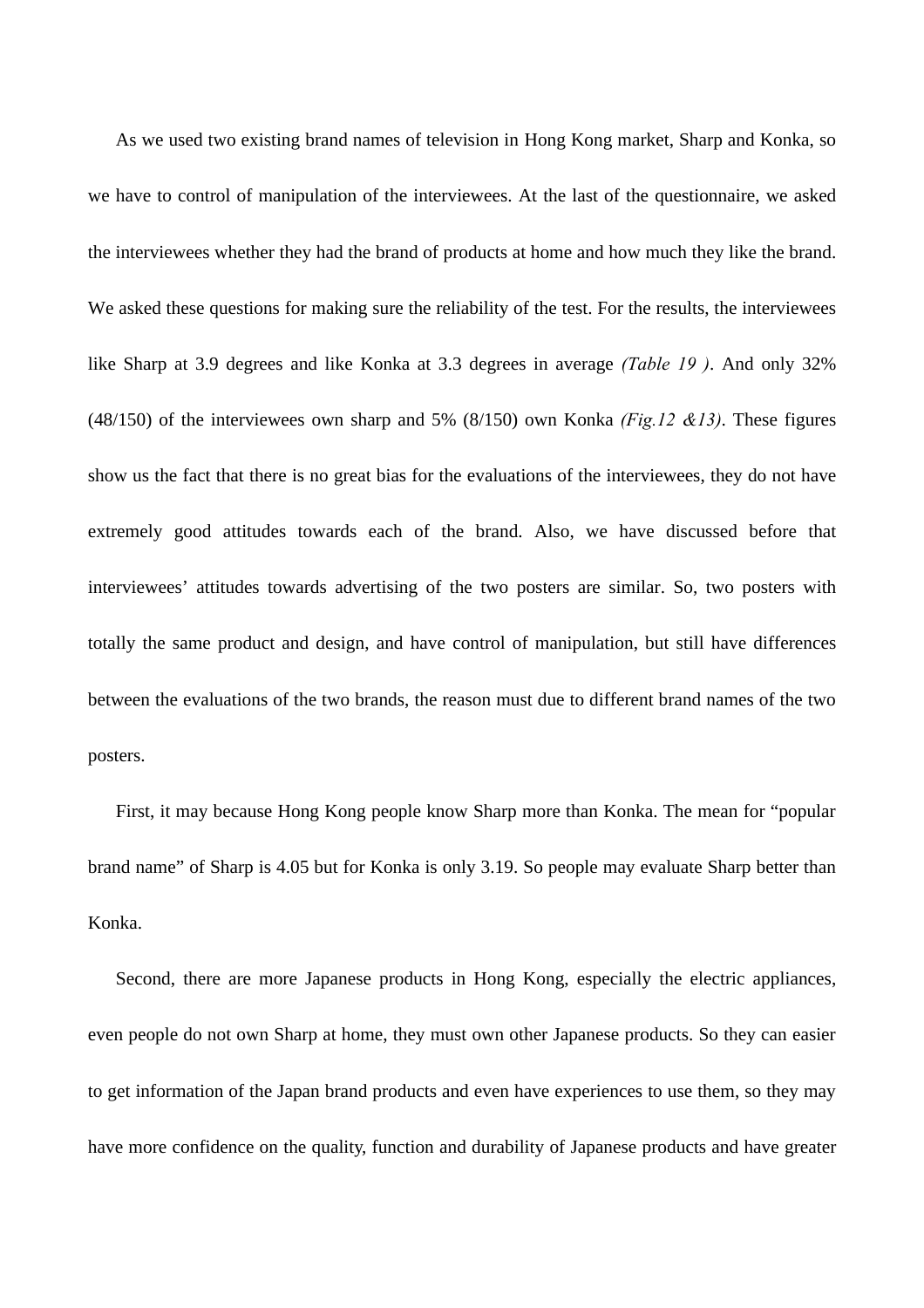intention to buy.

Third, the differences may due to the country of origin effect on the two countries' products. In the literature review, we have discussed that the Hong Kong people commonly have less favorable country of origin effect on China brand products. And this is also the hypothesis of our test. By the test results, it proves that there may be a negative country of origin effect on Mainland Chinese products in Hong Kong.

One interesting thing is that there are not significant for the function and innovative of Chinese and Japanese products. As the literature review states that Chinese products are considered as old-fashioned and out-dated by Hong Kong consumers. But from the result, it shows that the real situation is not the same, it may because Konka is a better brand people perceived among many of the Mainland Chinese products.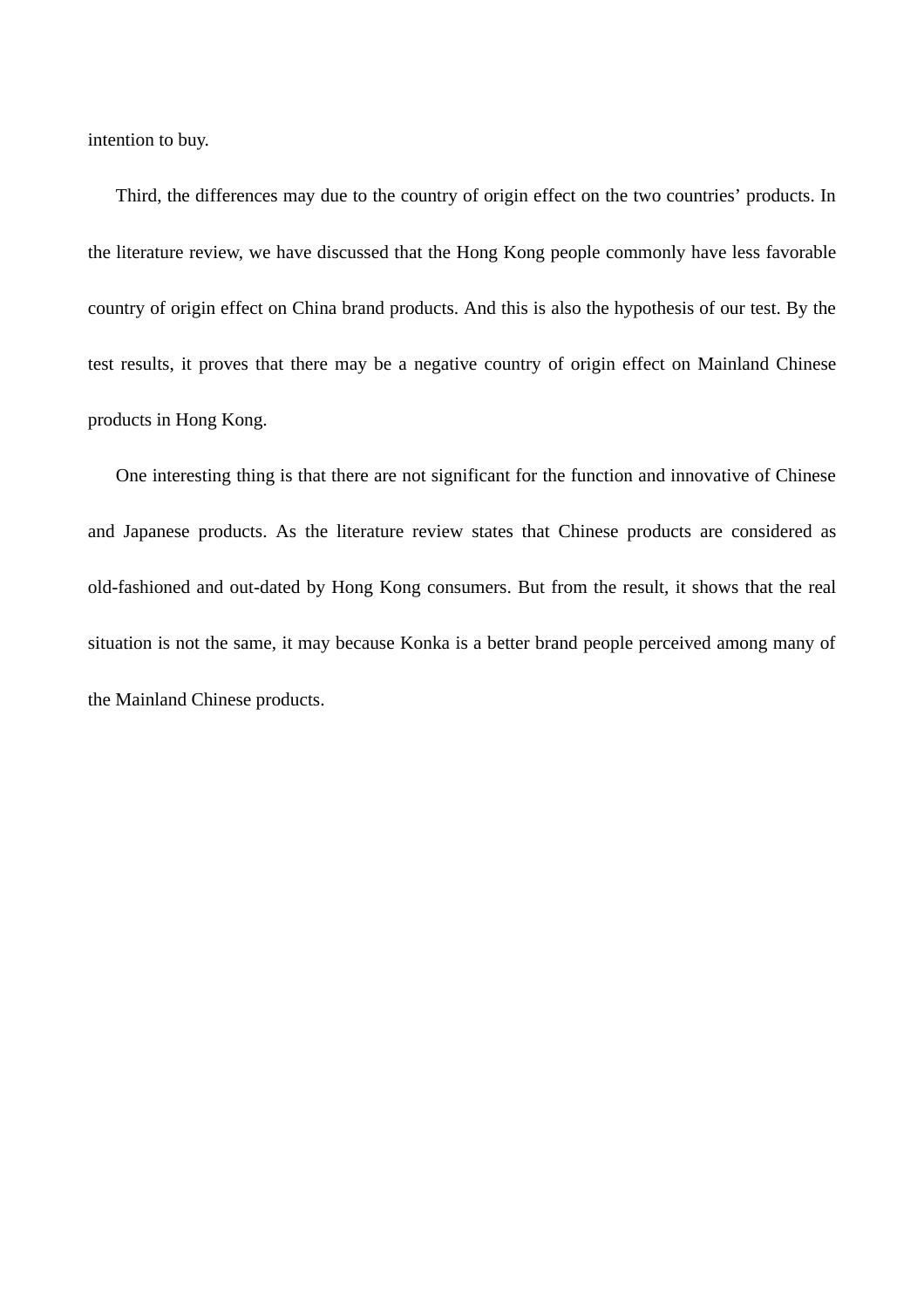### **4.5 Intention to buy**

From the results, people have greater intention to buy the Japan brands' electric appliances with a mean of 5.68 than from China which the mean is only 3.12. And the significant figure also shows that the results are with great significant difference.

*Table 6 Paired sample results of intention to buy Chinese and Japanese products*

|       | Mean |        | Sig. |
|-------|------|--------|------|
| China | 3.12 |        |      |
| Japan | 5.68 | 23.698 | .000 |

The results are not so surprising since our hypothesis is that people have negative country of origin effect towards China brand products and finally lower intention to buy. But one thing has to point out is that the real situation is much better than our imaginations. Some people may like trying to buy Mainland Chinese electric appliances than Japanese one. It may because after 1997, the relationship between Mainland China and Hong Kong is much closer, and as market of Mainland China continuously open, more Chinese products imported to Hong Kong market, people have more chance and easier to buy products from Mainland China. Besides, some of the China brand products have more promotions in Hong Kong market recently, especially the electric appliances, such as TCL, Goodwill, Midea() and Kelon(). By the promotions, people are more familiarize with China brands' electric appliances, so some of them may be more willing to buy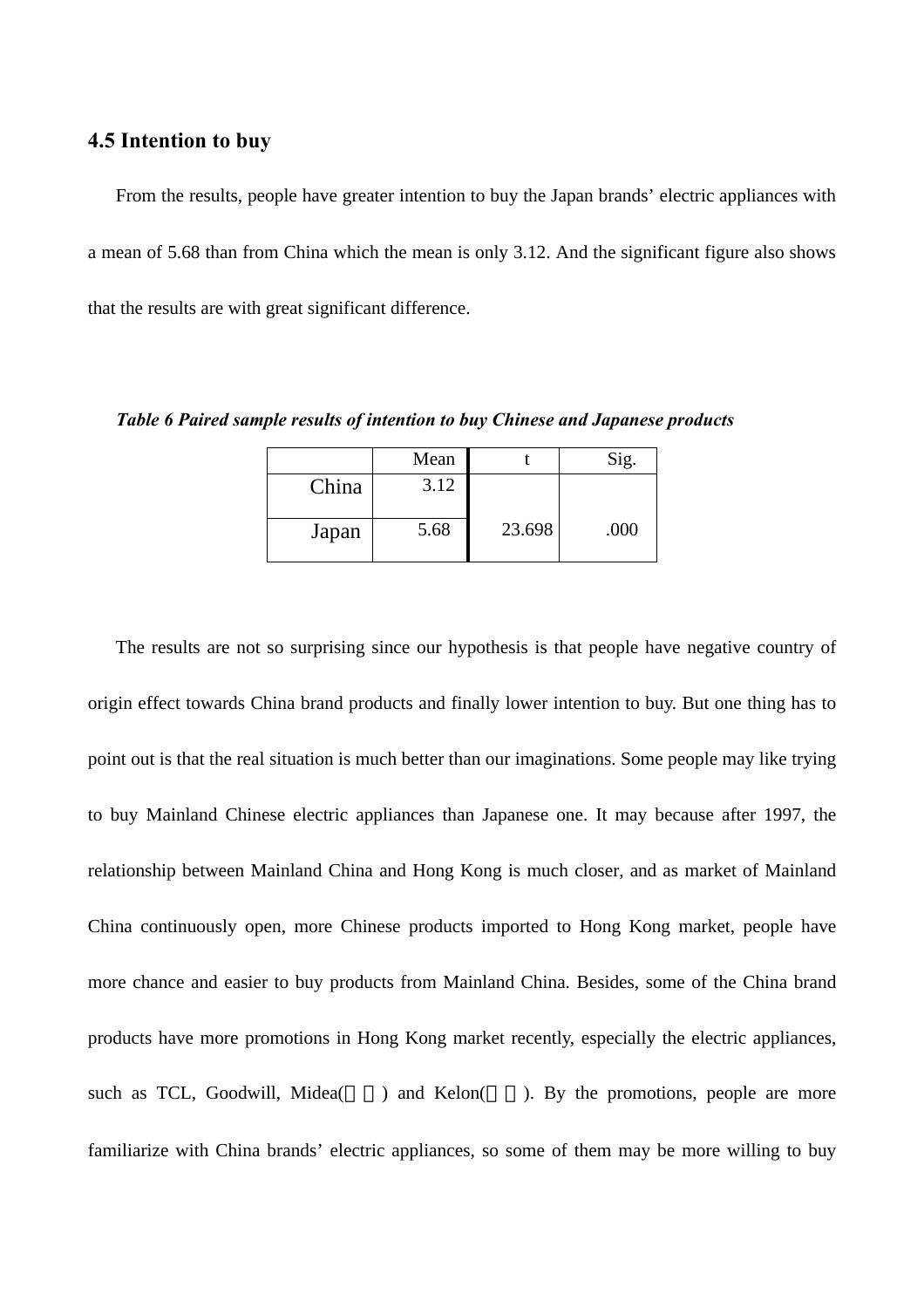these products than before.

In additions, there are many different countries' electric appliances in Hong Kong market, not only from Mainland China and Japan, some of them are quite popular, such as Whirlpool that from U.S.. So even people commonly have better attitudes towards Japan brand products, but their intentions to buy are not very high with many choices in Hong Kong market, as the mean is just 5.68. This result also has another explanation. For the electric appliances, they include many different kinds of products, such as television, washing machines and computers, the Japan brands' products are not famous in all product categories. Just takes computers as example, Compaq is popular but it comes from U.S.. So when asking people's intentions to buy the electric appliances from Japan or Mainland China, their intentions may not too high since the product range is too large with only two countries to choose.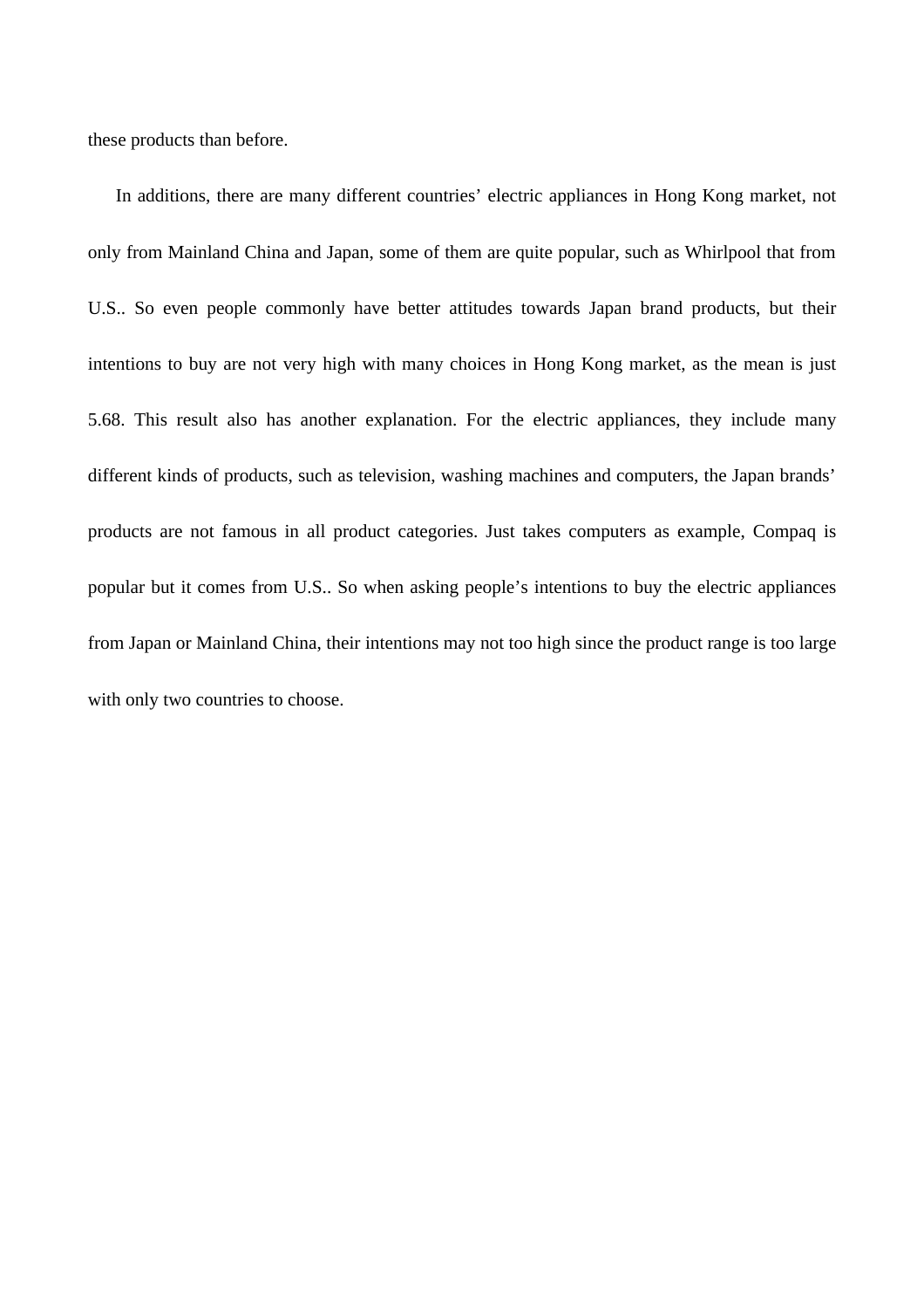## *4.6 Other variables and country of origin effects*

## **4.6.1 Sex and country of origin effects ( hypothesis 3)**

According to table 7, there are no significant differences between males and females when they evaluate the products from Mainland China. However, we can see that the means for males on choice, attractive, innovative and popular brand name are higher than females. That may because females are more emphasis on those variables when evaluating products but males are not. Females would more concentrate on innovative, attractiveness and popularity of a product rather than its quality, function and durability. So, they evaluate China brand products worse as these products may far below their expectations and requirements on these criteria.

|            |        | Mean | t       | Sig. |
|------------|--------|------|---------|------|
| Price      | Male   | 2.73 | $-.593$ | .554 |
|            | Female | 2.81 | $-.578$ | .564 |
| Choice     | Male   | 3.25 | .511    | .610 |
|            | Female | 3.18 | .507    | .613 |
| Attractive | Male   | 3.09 | .820    | .413 |
|            | Female | 2.97 | .825    | .410 |
| Durable    | Male   | 2.96 | $-.141$ | .888 |
|            | Female | 2.98 | $-.140$ | .888 |
| Quality    | Male   | 3.04 | $-.285$ | .776 |
|            | Female | 3.08 | $-.287$ | .775 |
| Function   | Male   | 3.24 | $-.545$ | .586 |
|            | Female | 3.38 | $-.592$ | .555 |
| Innovative | Male   | 3.13 | .670    | .503 |
|            | Female | 3.02 | .677    | .499 |
| Popular    | Male   | 2.92 | .705    | .481 |
| brand name | Female | 2.81 | .702    | .483 |

*Table 7 T-test results of sex influence on the Country of origin of China*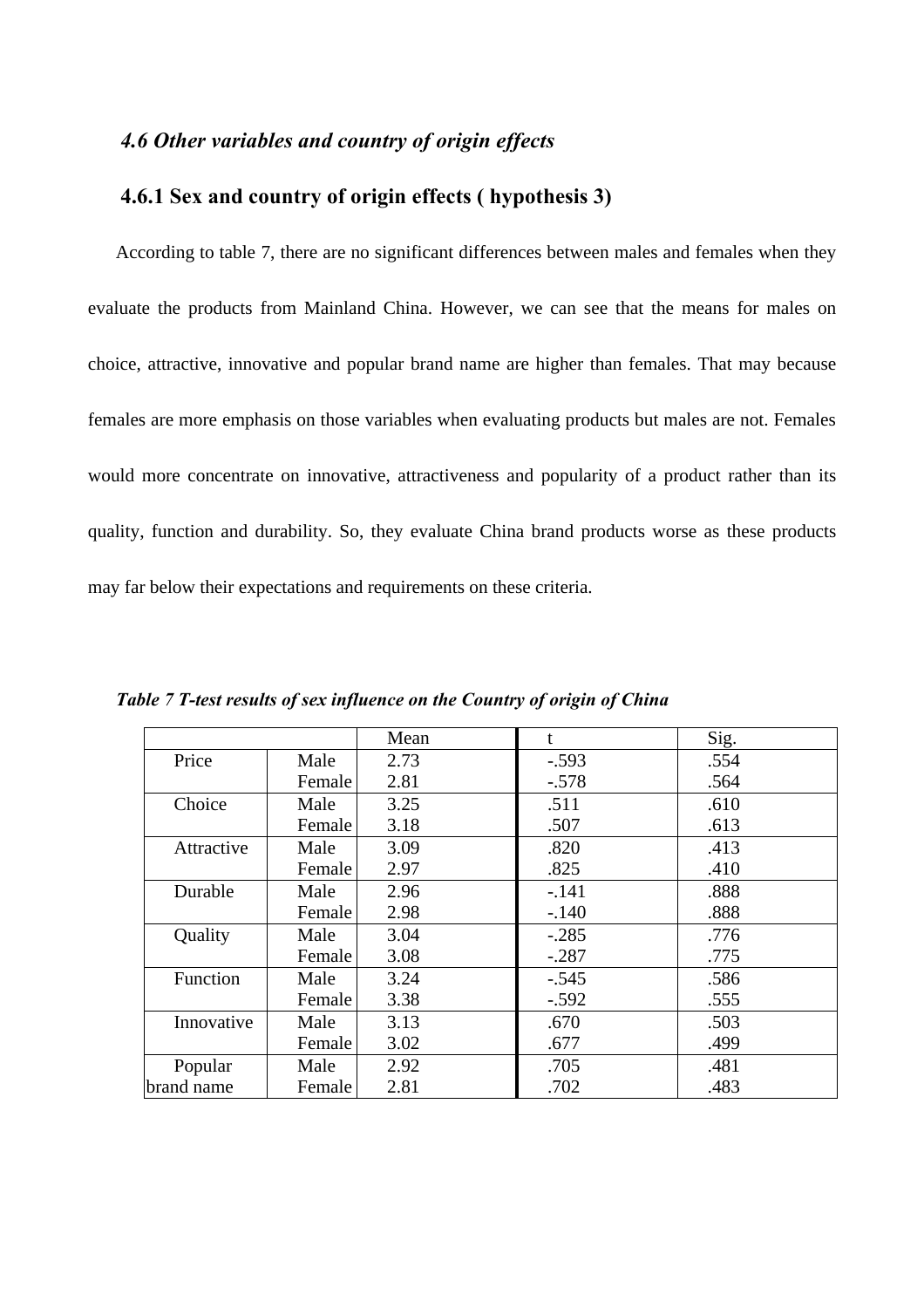|       |        | Mean |          | Sig  |
|-------|--------|------|----------|------|
| China | Male   | 3.39 | 3.273    | .001 |
|       | Female | 2.92 | 3.225    | .001 |
| Japan | Male   | 5.59 | $-1.295$ | .196 |
|       | Female | 5.75 | $-1.295$ | .197 |

*Table 8 T-test results of sex influence on the intention to buy*

To table 8, it shows that males have higher intentions to buy China brand products than females and the difference is significant. However, to Japanese products, males and females have similar intentions to buy and the difference is not significant. But males have relatively lower intentions in buying Japan brand products than females. Females have more positive attitudes towards Japanese products *(Table 9)*. There are significant differences in attractive, function, innovative and popular brand name. Females have higher scores in these variables because females more concentrate on products' package design and brand name. They would be influenced by the design and popularity of brands very much when making the buying decisions. The emotional buying behavior of females is different from males' rational decision making, so females would think that Japanese products are also good in choice, durability and quality as they consider Japanese products have good looking and well-known brand names.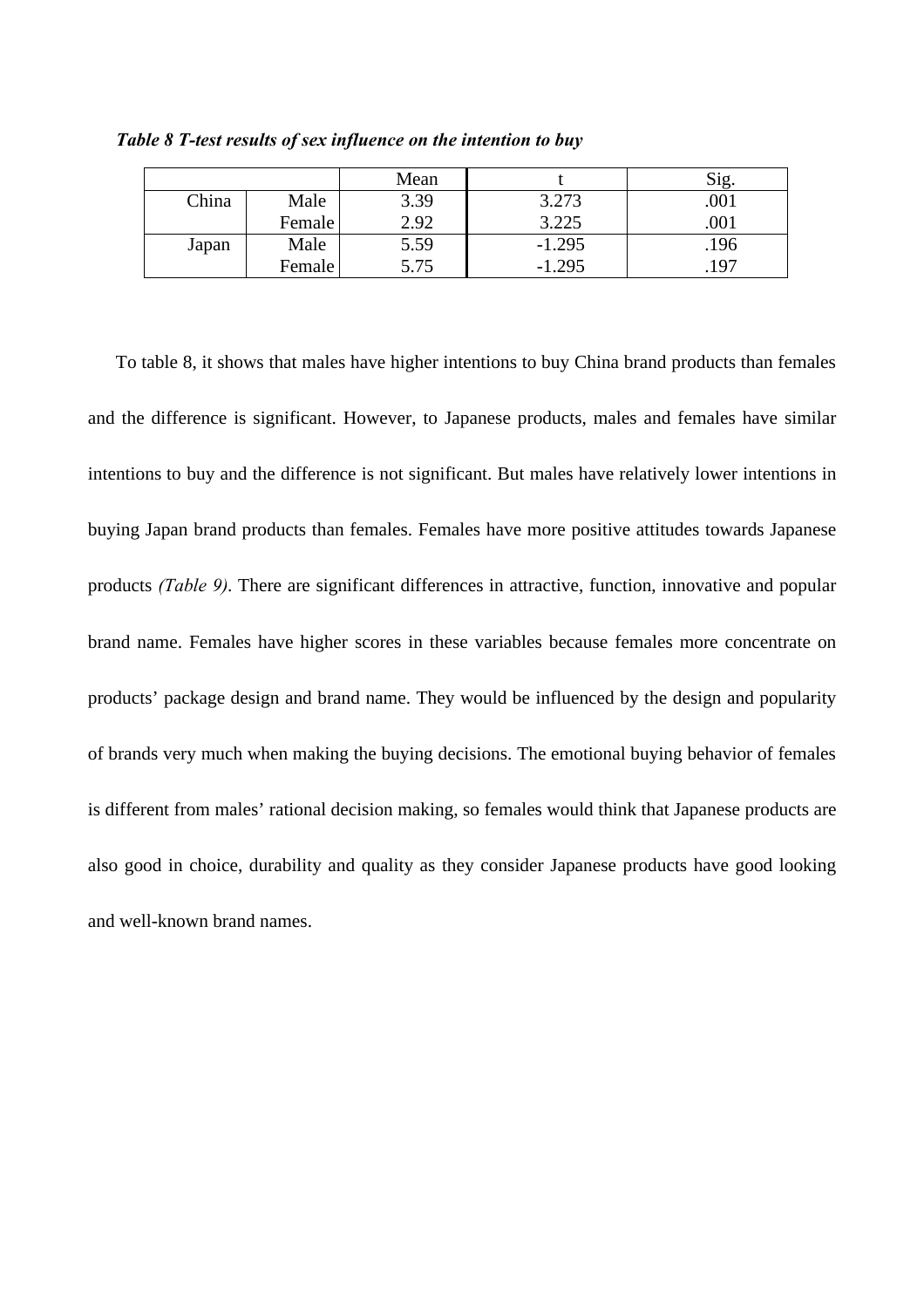|            |        | Mean | t        | Sig. |
|------------|--------|------|----------|------|
| Price      | Male   | 5.34 | $-.415$  | .679 |
|            | Female | 5.39 | $-416$   | .678 |
| Choice     | Male   | 5.40 | $-.904$  | .367 |
|            | Female | 5.52 | $-.907$  | .365 |
| Attractive | Male   | 5.40 | $-2.129$ | .034 |
|            | Female | 5.67 | $-2.142$ | .033 |
| Durable    | Male   | 4.95 | $-1.380$ | .169 |
|            | Female | 5.14 | $-1.387$ | .166 |
| Quality    | Male   | 5.29 | $-.887$  | .376 |
|            | Female | 5.40 | $-.895$  | .371 |
| Function   | Male   | 5.31 | $-2.491$ | .013 |
|            | Female | 5.62 | $-2.544$ | .011 |
| Innovative | Male   | 5.55 | $-2.081$ | .038 |
|            | Female | 5.82 | $-2.087$ | .038 |
| Popular    | Male   | 5.55 | $-2.824$ | .005 |
| brand name | Female | 5.92 | $-2.851$ | .005 |

*Table 9 T-test results of sex influence on the Country of origin of Japan*

Therefore, sex would affect people's attitudes towards products from different countries. Even both males and females are more willing to buy Japanese products, but males tend to have better attitudes towards Mainland Chinese Products than females.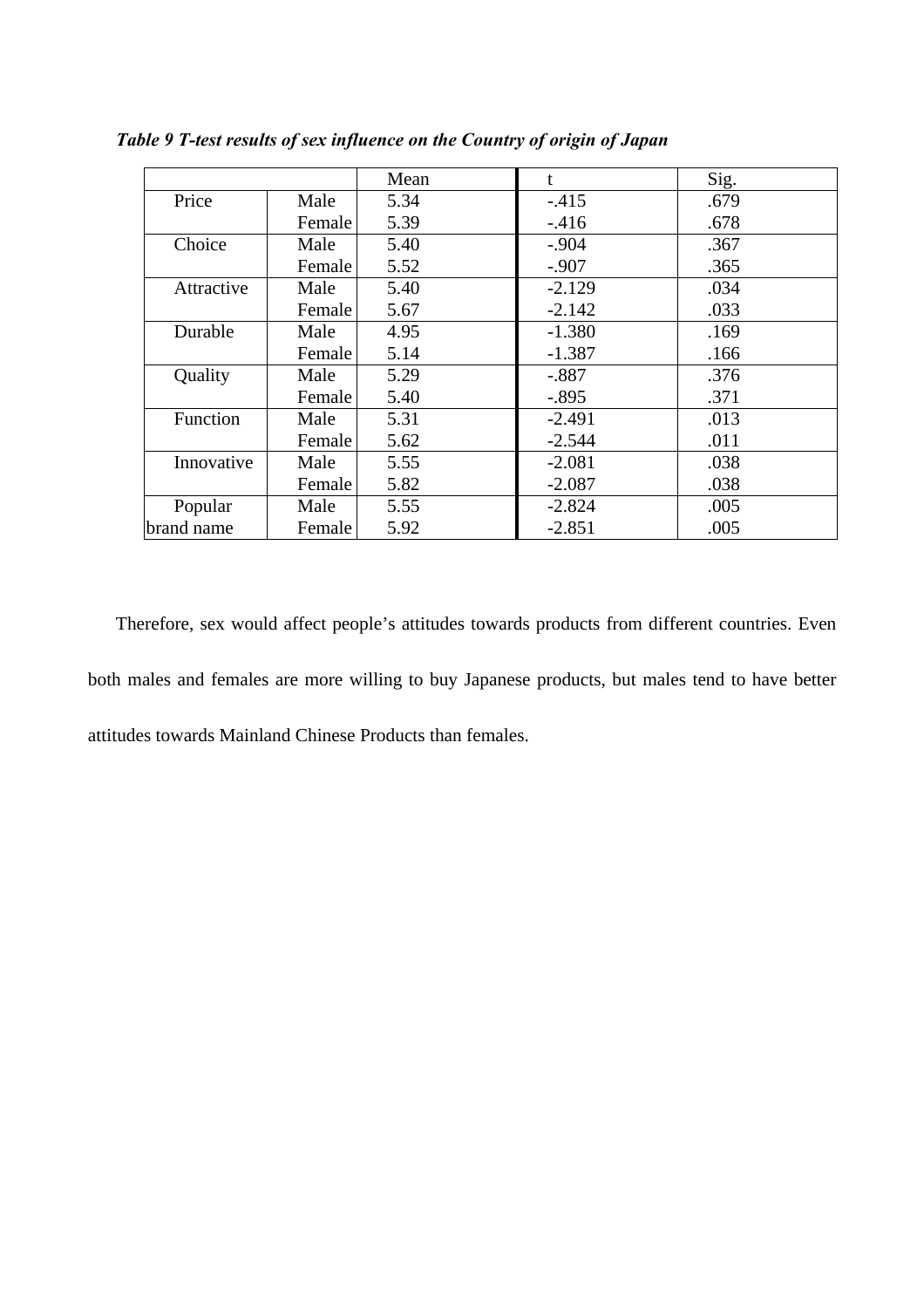## **4.6.2 Age and Country of origin effect (Hypothesis 4)**

By the questionnaires, we also test for whether there any effect of different age on country of

origin effect towards Japan and China brand products. The results are showed in the tables below.

*Table 10 Anova results of comparing Age and Country of Origin Effect towards Mainland Chinese products*

| China |             | Price | Choice | Attractiveness | Durable |
|-------|-------------|-------|--------|----------------|---------|
|       | 20 or below | 2.70  | 3.50   | 3.20           | 3.09    |
|       | $21 - 30$   | .97   | 3.13   | 2.85           | 2.79    |
| Mean  | $31 - 40$   | 1.18  | 2.84   | 2.65           | 2.89    |
|       | $41 - 50$   | 1.24  | 3.20   | 3.20           | 3.02    |
|       | 51 or above | 1.40  | 3.17   | 3.86           | 3.61    |
|       | F-value     | 3.736 | 3.052  | 5.523          | 2.650   |
|       | Sig.        | .006  | .017   | .000           | .034    |

## *(Continued)*

|      | China       | Quality | Function | Innovative | Popular |
|------|-------------|---------|----------|------------|---------|
|      | 20 or below | 3.30    | 3.30     | 3.28       | 3.15    |
|      | $21 - 30$   | 2.87    | 3.20     | 2.88       | 2.61    |
| Mean | $31 - 40$   | 2.93    | 2.93     | 3.04       | 2.73    |
|      | $41 - 50$   | 2.98    | 3.11     | 3.07       | 3.02    |
|      | 51 or above | 3.82    | 4.93     | 3.54       | 3.36    |
|      | F-value     | 3.654   | 4.698    | 1.694      | 2.905   |
|      | Sig.        | .006    | .001     | .151       | .002    |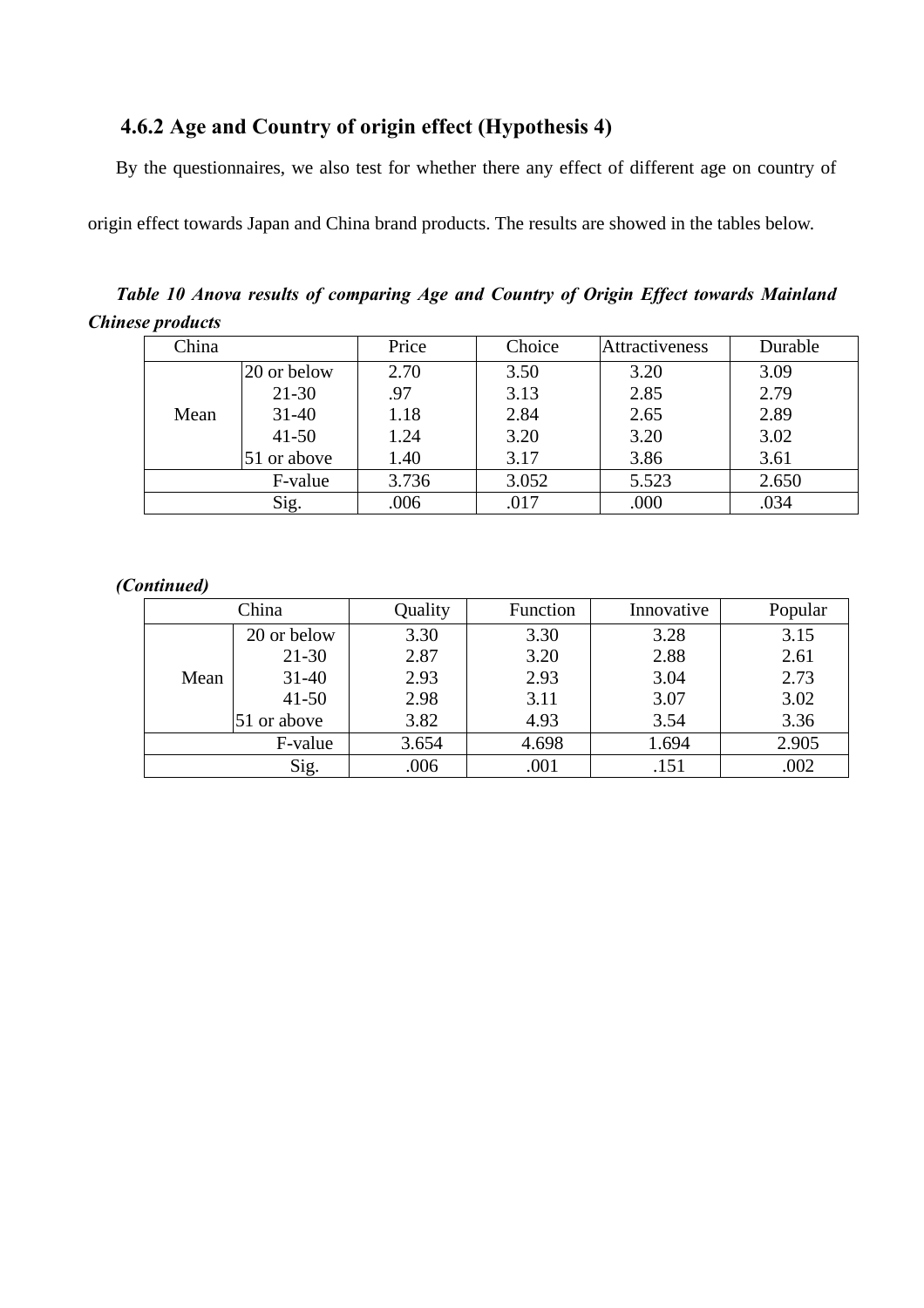*Table 11 Anova results of comparing Age and Country of Origin Effects towards Japanese products*

|      | Japan       | Price | Choice | Attractiveness | Durable |
|------|-------------|-------|--------|----------------|---------|
|      | 20 or below | 5.41  | 5.57   | 5.70           | 4.93    |
|      | $21 - 30$   | 5.45  | 5.65   | 5.82           | 5.23    |
| Mean | $31 - 40$   | 5.15  | 5.36   | 5.22           | 5.13    |
|      | $41 - 50$   | 5.41  | 5.23   | 5.34           | 4.77    |
|      | 51 or above | 5.32  | 5.07   | 5.14           | 4.93    |
|      | F-value     | .718  | 2.448  | 4.858          | 1.602   |
|      | Sig.        | .580  | .046   | .001           | .174    |

#### *(Continued)*

|      | Japan       | Quality | Function | Innovative | Popular |
|------|-------------|---------|----------|------------|---------|
|      | 20 or below | 5.41    | 5.57     | 5.91       | 5.81    |
|      | $21 - 30$   | 5.53    | 5.72     | 5.93       | 6.02    |
| Mean | $31 - 40$   | 5.18    | 5.11     | 5.40       | 5.65    |
|      | $41 - 50$   | 5.16    | 5.36     | 5.57       | 5.41    |
|      | 51 or above | 5.14    | 5.21     | 5.11       | 5.36    |
|      | F-value     | 1.951   | 3.947    | 5.058      | 3.728   |
|      | Sig.        | .102    | .004     | .001       | .006    |

From the results, generally, the elderly people with age 51 or above have better attitudes towards China brand products than other age groups. The means in most criteria by age 51 or above are nearly the highest, with most significant in attractiveness, quality and function. And for Japan brand products, it seems that younger people like more, especially for the age group of 21-30, their evaluations on all criteria towards Japan brand products are the best, with higher means than other age groups.

As most people of age 51 or above in Hong Kong are Mainland China immigrants in the 60's, so they may have deeper emotions and better attitudes towards Mainland China as well as it's products. Moreover, most of those people may also have bad attitudes towards Japan, as they cannot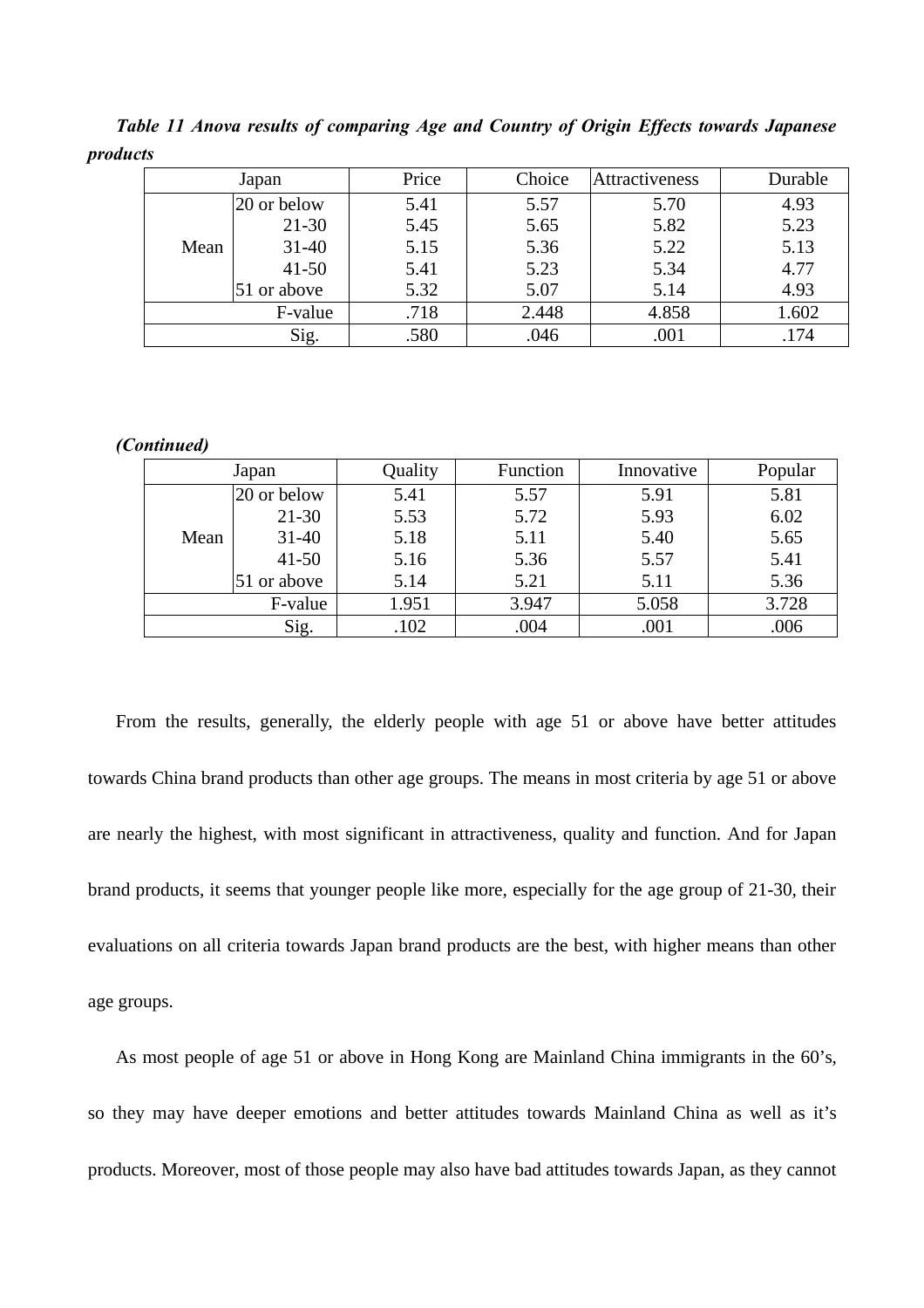forget their memories about the history of the Japanese attack China. On the other hand, people in this age group may have more experiences in using China brand products than the younger people. So their evaluations on the quality, durability and functions of the Mainland Chinese products may be better.

For the younger people, especially the age group of 21-30, most of them like to follow the trend, especially those fashions and trendy products from Japan. Besides, they are the group of people that tend to be more willing to try the new products or inventions, so they may like Japanese products more as these products are more innovated. In additions, the young people may have bad attitudes or feelings towards Mainland China by its history that they experienced, such as the incident in 4<sup>th</sup> of June in 1989, it damaged the image of Mainland China a lot. From the above reasons, it may explain the result that the younger tend to have better attitudes towards the Japan brand products.

 In conclusion, the elderly people tend to have better attitudes towards Mainland Chinese products and the younger tend to like Japanese products more. Even the elderly people have better attitudes towards Mainland Chinese products, but when comparing with the Japanese products, they have better evaluations of the Japanese products over the Mainland Chinese products, it is why the overall intentions to buy Japan brand products are higher than China brand products. The results are showed in the table below *(Table12)*. Consequently, age is a variable that can affect people's attitudes and evaluations towards products and the country of origin. The results also support our hypothesis in which the elderly people have better attitudes towards China brand products and the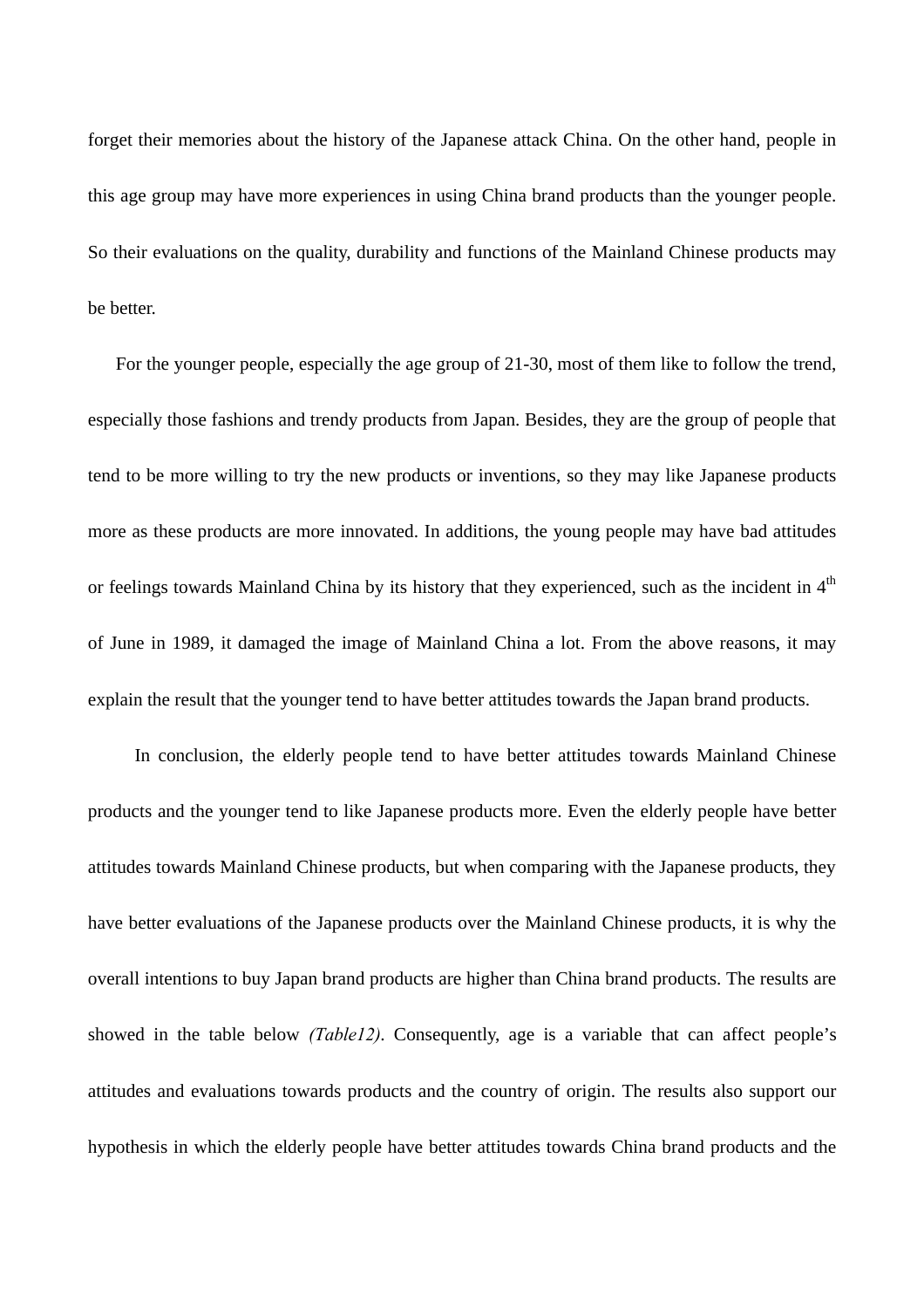youngsters like Japanese products more.

|       |             |      | F     |      |
|-------|-------------|------|-------|------|
|       |             | Mean |       | Sig. |
|       | 20 or below | 3.20 |       |      |
| China | $21 - 30$   | 2.88 |       |      |
|       | $31 - 40$   | 3.25 | 3.084 | .016 |
|       | $41 - 50$   | 3.11 |       |      |
|       | 51 or over  | 3.75 |       |      |
|       |             |      |       |      |
|       | 20 or below | 5.72 |       |      |
| Japan | $21 - 30$   | 5.82 |       |      |
|       | $31 - 40$   | 5.47 | 2.532 | .041 |
|       | $41 - 50$   | 5.77 |       |      |
|       | 51 or over  | 5.25 |       |      |
|       |             |      |       |      |

*Table 12 Anova results of age and intention to buy Mainland Chinese and Japanese products*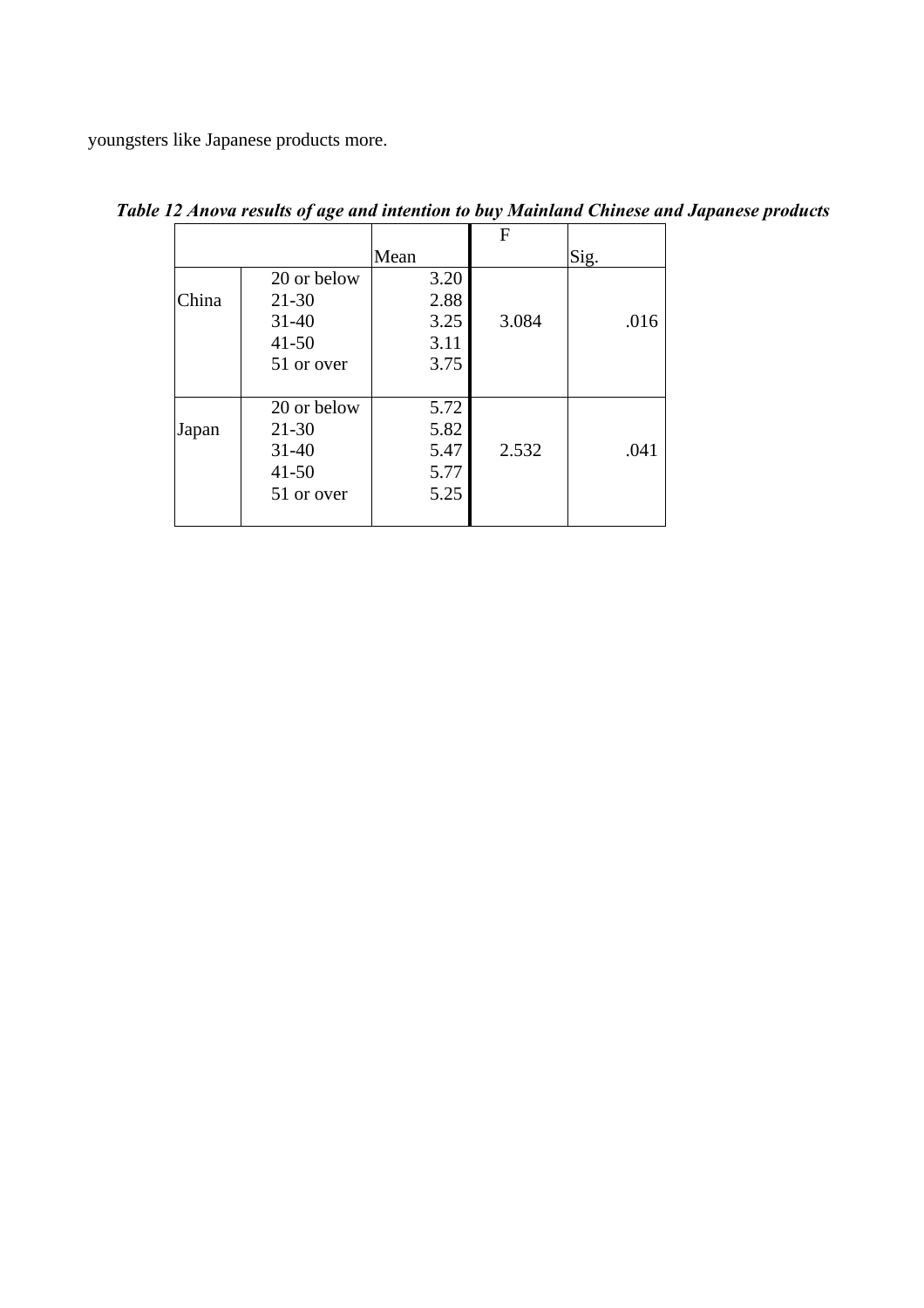## **4.6.3 Educational level and Country of origin effect ( Hypothesis 5)**

The two tables below show the relationship between educational level and country of origin effect towards Mainland Chinese and Japanese products. As we discuss in the hypothesis, the educational level, more or less, do have some influences on people's attitudes and evaluations on different countries' products. In this case, it is especially true for the evaluations on attractiveness and popular brand name of Mainland Chinese and Japanese products as the results are both significant in these two products.

*Table 13 Anova results of comparing Educational Level and Country of Origin Effect towards Mainland Chinese products*

|      | China       | Price | Choice | <b>Attractiveness</b> | Durable |
|------|-------------|-------|--------|-----------------------|---------|
|      | University  | 2.75  | 3.18   | 2.90                  | 2.88    |
|      | HD/Dip.     | 2.70  | 3.09   | 2.78                  | 2.75    |
| Mean | Form 6 or 7 | 2.58  | 3.08   | 2.74                  | 2.68    |
|      | Form $3-5$  | 2.78  | 3.17   | 3.13                  | 3.05    |
|      | Form 3 or   | 3.06  | 3.60   | 3.57                  | 3.51    |
|      | below       |       |        |                       |         |
|      | F-value     | 1.051 | 1.300  | 3.710                 | 3.400   |
|      | Sig.        | .381  | .270   | .006                  | .010    |

### *(Continued)*

|      | China       | Quality | Function | Innovative | Popular |
|------|-------------|---------|----------|------------|---------|
|      | University  | 2.87    | 3.01     | 2.87       | 2.60    |
|      | HD/Dip.     | 2.95    | 3.28     | 2.98       | 2.98    |
| Mean | Form 6 or 7 | 2.68    | 3.74     | 2.74       | 2.76    |
|      | Form $3-5$  | 3.11    | 3.19     | 3.10       | 2.73    |
|      | Form 3 or   | 3.72    | 3.68     | 3.70       | 3.36    |
|      | below       |         |          |            |         |
|      | F-value     | 4.418   | 1.087    | 3.612      | 2.644   |
|      | Sig.        |         | .363     | .007       | .034    |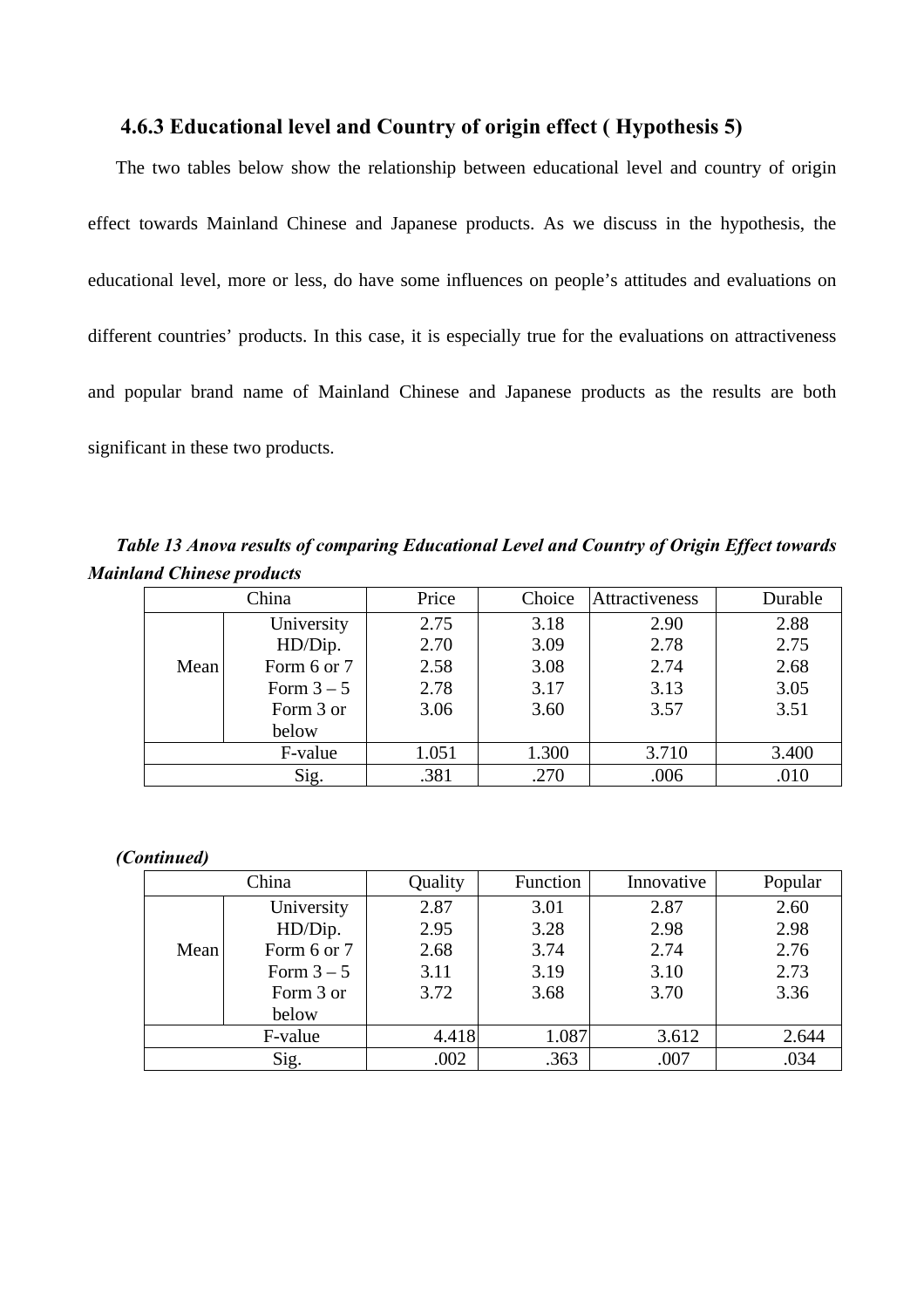*Table 14 Results of comparing Educational Level and Country of Origin Effect towards Japanese products*

|      | Japan       |       | Choice | Attractivene | Durable |
|------|-------------|-------|--------|--------------|---------|
|      |             |       |        | <b>SS</b>    |         |
|      | University  | 5.38  | 5.38   | 5.74         | 5.12    |
|      | HD/Dip.     | 5.33  | 5.75   | 5.86         | 5.13    |
| Mean | Form 6 or 7 | 5.47  | 5.37   | 5.39         | 5.21    |
|      | Form $3-5$  | 5.22  | 5.52   | 5.43         | 5.13    |
|      | Form 3 or   | 5.60  | 5.19   | 5.21         | 4.64    |
|      | below       |       |        |              |         |
|      | F-value     | 0.919 | 1.985  | 3.393        | 1.887   |
|      | Sig.        | .453  | .097   | .010         | .113    |

#### *(Continued)*

|      | Japan       | Quality | Function | Innovative | Popular |
|------|-------------|---------|----------|------------|---------|
|      | University  | 5.40    | 5.59     | 5.84       | 5.81    |
|      | HD/Dip.     | 5.56    | 5.83     | 5.86       | 6.09    |
| Mean | Form 6 or 7 | 5.53    | 5.47     | 5.82       | 5.82    |
|      | Form $3-5$  | 5.27    | 5.34     | 5.63       | 5.66    |
|      | Form 3 or   | 5.02    | 5.13     | 5.32       | 5.38    |
|      | below       |         |          |            |         |
|      | F-value     | 2.320   | 3.583    | 2.143      | 2.954   |
|      | Sig.        | .057    | .007     | .076       | .020    |

Besides, the results show that people with lower educational level, that is form 3 or below, seem to have better attitudes towards China brand products as the means of all criteria on evaluating Mainland Chinese products are higher than others. Besides, their evaluations of Japanese products are also worse than others. Conversely, people with relatively higher educational levels, such as higher diploma or diploma, have better evaluations of Japanese products, especially on the choice, function and popularity.

Table 15 shows how much the educational levels affect people's intentions to buy Mainland Chinese products and Japanese products. From the results, we can see that the educational level do have some effects on people's attitudes towards the China and Japan brand products and their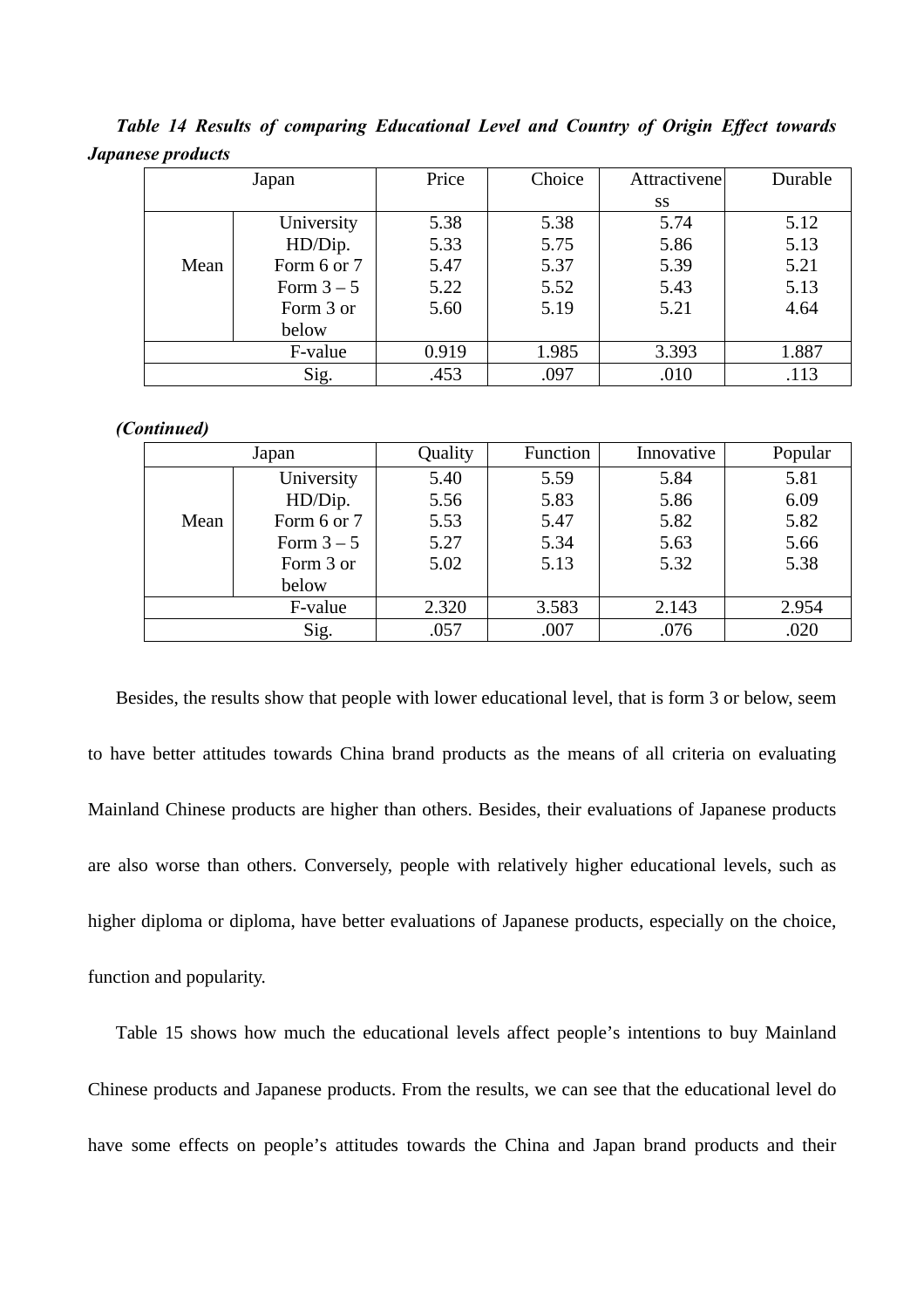intentions to buy these two countries' products. The difference is more significant for people's intentions to buy Japanese products. In overall, people tend to buy Japanese products. But for Mainland Chinese products, people with form 3 or below level of education have greater intentions to buy. And for Japanese products, people with higher educational levels are more likely to buy.

*Table 15 Anova results of educational level and intention to buy Mainland Chinese and*

| <b>Japanese products</b> |  |
|--------------------------|--|
|--------------------------|--|

|       |                 | Mean | F     | Sig. |
|-------|-----------------|------|-------|------|
|       | University      | 3.06 |       |      |
| China | HD/Dip.         | 2.89 |       |      |
|       | Form 6 or 7     | 2.92 | 1.826 | .124 |
|       | Form $3-5$      | 5.28 |       |      |
|       | Form 3 or below | 3.43 |       |      |
|       |                 |      |       |      |
|       | University      | 5.87 |       |      |
| Japan | HD/Dip.         | 5.80 |       |      |
|       | Form 6 or 7     | 5.76 | 2.604 | .036 |
|       | Form $3-5$      | 5.61 |       |      |
|       | Form 3 or below | 5.30 |       |      |
|       |                 |      |       |      |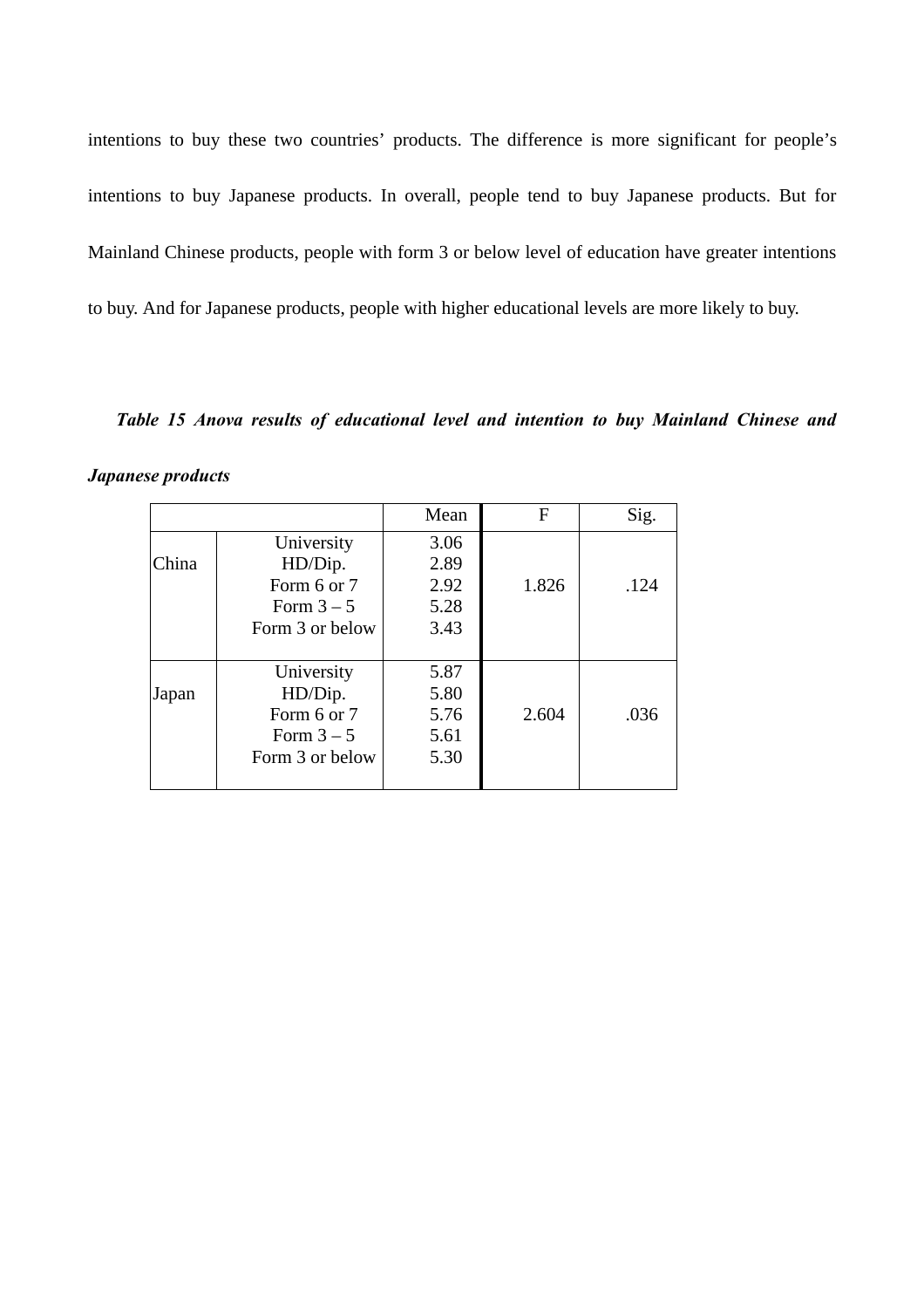## **4.6.4 Income level and country of origin effect in terms of expensiveness ( Hypothesis 6)**

In our questionnaire, we define six income groups but in the t-test, we group them into three groups in order to make the results more clear.

*Table 16 Anova results of income level influence on price of Mainland Chinese products*

|                    | Mean |      |  |
|--------------------|------|------|--|
| <b>Below 5,000</b> | 2.80 |      |  |
| 5,001-11,000       |      |      |  |
| Over 11,000        | 66   | .309 |  |

*Table 17 Anova results of income level influence on price of Japanese products*

|                    | Mean |      |      |
|--------------------|------|------|------|
| <b>Below 5,000</b> | 5.38 |      |      |
| 5,001-11,000       | 5.28 |      |      |
| Over 11,000        | 5.53 | .804 | .433 |

To compare the two results, there is no significant difference between the different income groups in evaluating the price level of Mainland Chinese and Japanese products. The results indicate that income level has less influence on people's purchasing decisions. In overall, people feel that Japanese products are more expensive than Mainland Chinese products since the means of Japan's product price for all income groups are higher than Chinese one. But generally, people still prefer buying Japanese products rather than Mainland Chinese products, especially those people have over \$11,000 income (Table 18). This may because Hong Kong people believe that high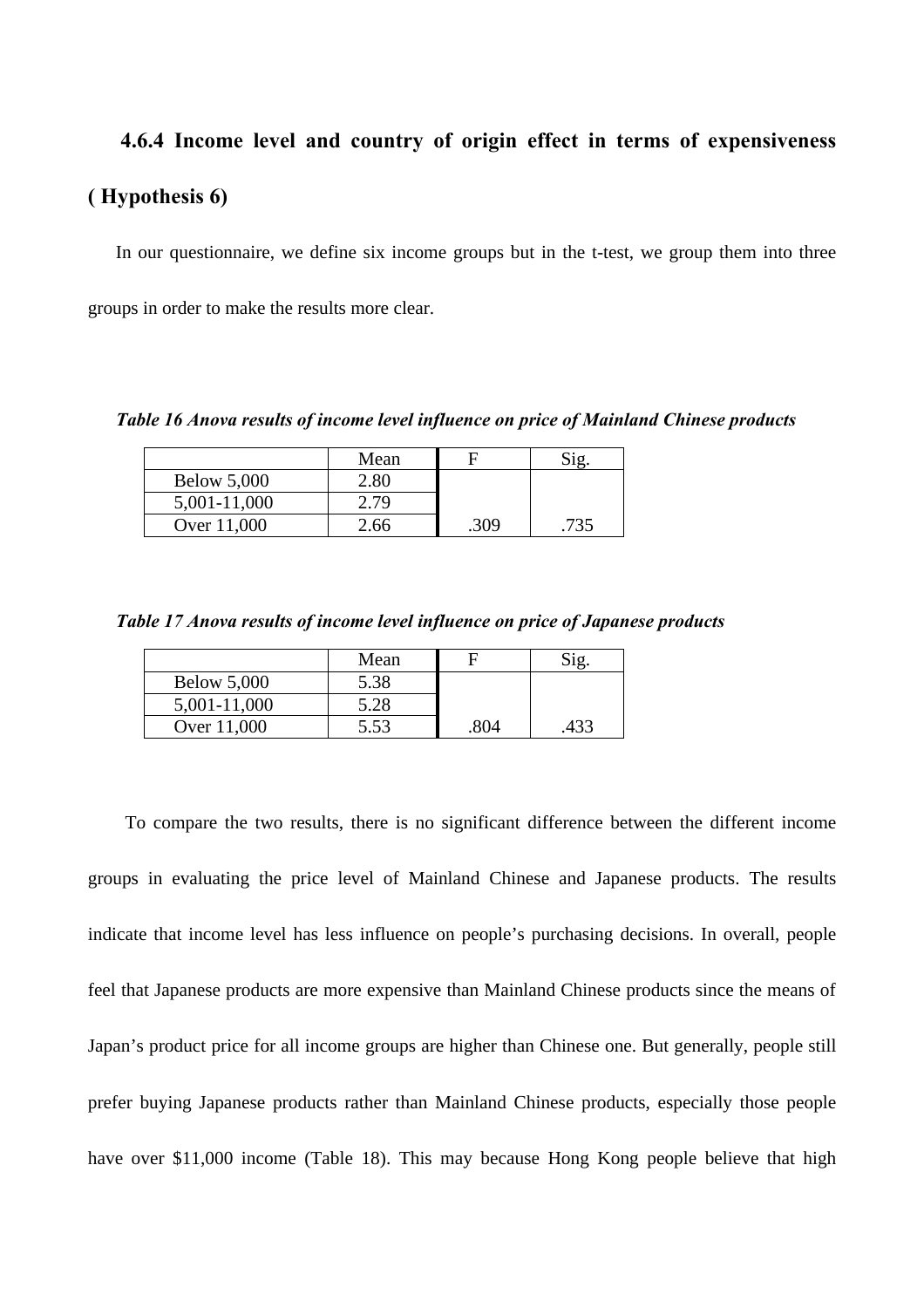quality products have relatively higher prices. It is reasonable that the price is consistance with the quality of products. So, people may willing to pay more money buying high quality products.

|       |                    | Mean | F     | Sig. |
|-------|--------------------|------|-------|------|
| China | <b>Below 5,000</b> | 2.99 |       |      |
|       | 5,001-11,000       | 3.22 |       |      |
|       | Over 11,000        | 3.20 | 1.116 | .329 |
| Japan | <b>Below 5,000</b> | 5.69 |       |      |
|       | 5,001-11,000       | 5.60 |       |      |
|       | Over 11,000        | 5.81 | .798  | .451 |

*Table 18 Anova results of income levels influence on the intention to buy*

The results also support the hypothesis that people in higher income groups tend to have greater intentions to buy Japanese products than Mainland Chinese products.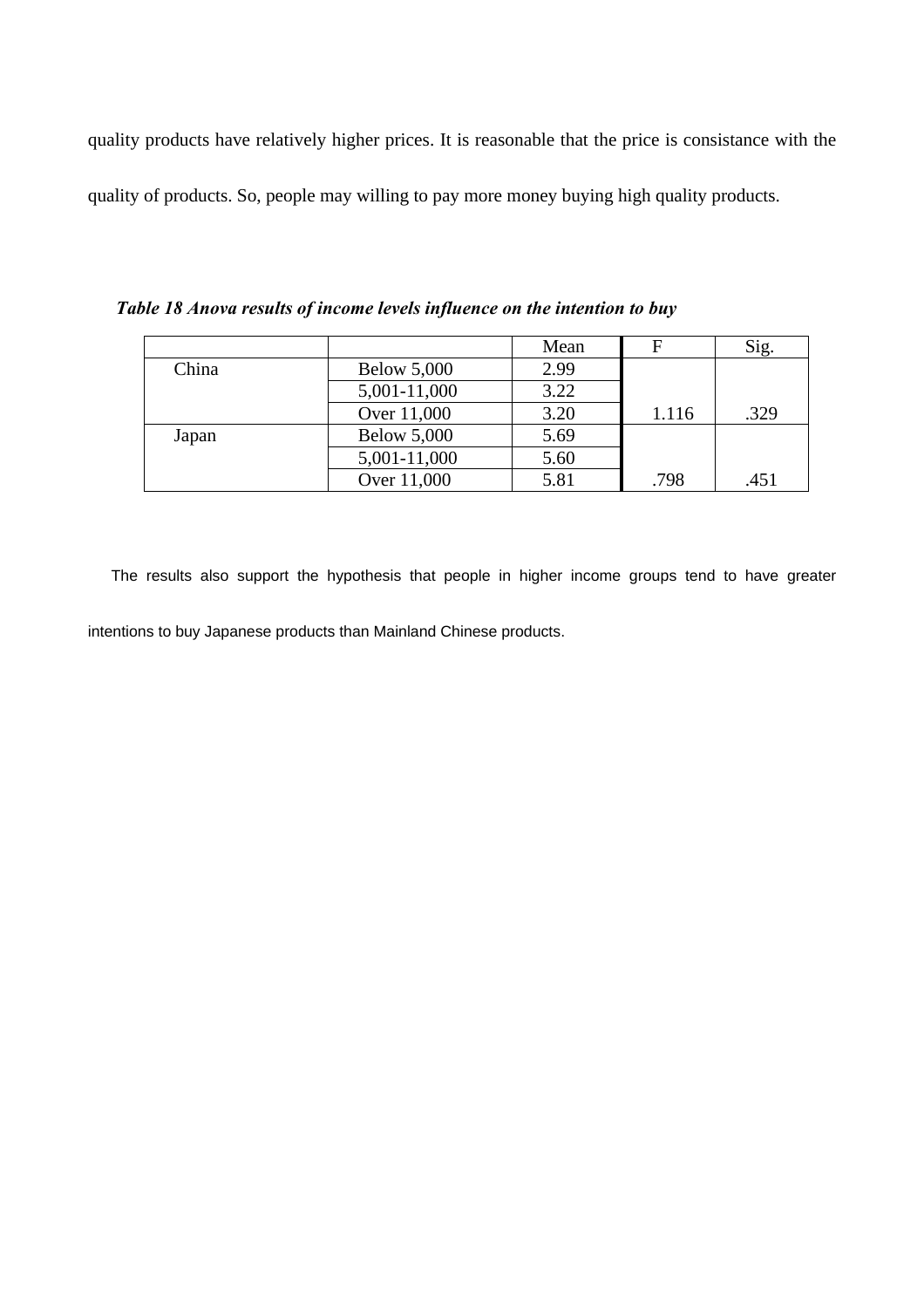# **Chapter 5** *Discussions*

## **5.1 Conclusions**

Through the literature review and survey, there has evidence to prove that Mainland Chinese products in Hong Kong market are not popular and have a negative image in consumers' minds. The cause that affect consumers to view Mainland Chinese products as unattractive and not innovative is mainly due to negative country of origin effect of Mainland China. The negative country image makes the products from China not so popular and unsucessful in Hong Kong market.

Besides, the brand and product images are quite important when entering to other markets. Many firms would change or redesign their products to adapt different markets. However, Mainland Chinese products are seldom to adapt to Hong Kong market. Although they have more advertising and promotions in Hong Kong recently, the advertisements are suitable for Mainland China rather than Hong Kong since they are quite "old-fashioned" in the views of Hong Kong people.

In additions, the product design and packaging should adapt to Hong Kong market, e.g. can be more funny and colorful. The low price strategy may be a competitive advantage for Mainland Chinese products, but this cannot last for a long time because the living standard of Hong Kong people is quite high, they emphasize on the quality of living rather than quantity of living. So, if the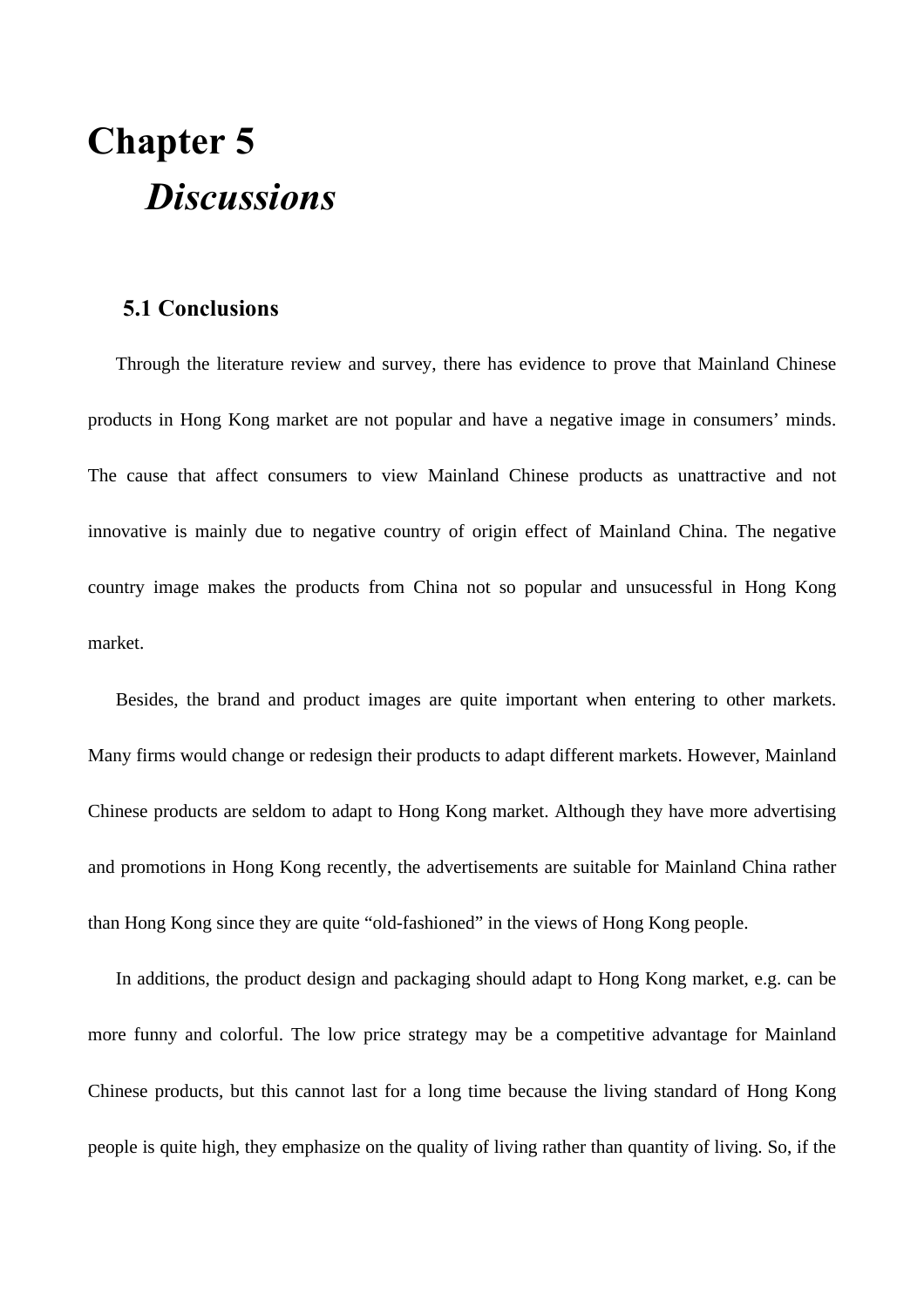Chinese businesses want to have better sales in Hong Kong market, the first and the most effective way they can use is to redesign their marketing strategies in Hong Kong market, especially the marketing mix (4P's). In the recommendation part, we have made some suggestions on the marketing mix of Mainland Chinese products in adapting Hong Kong market.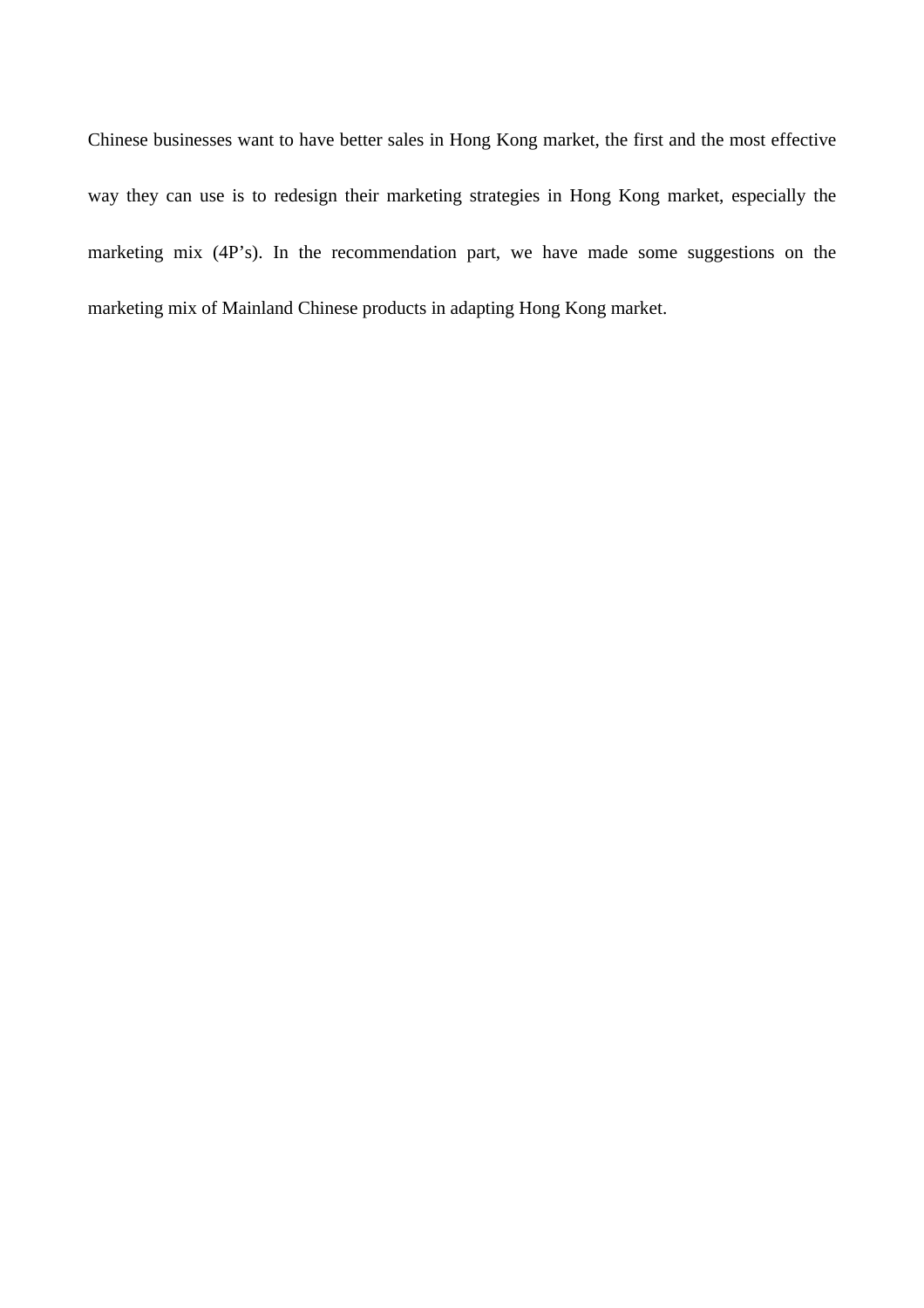## **5.2 Limitations**

From the start, we designed to add the "made-in" on the posters to test the relationship between brand image, country of origin and country of production. But after the pre-test of the experiment, we found that it was difficult to control of the "made-in" labels, and the results were not good, even the poster stated that the product was made in China or Japan, the interviewees may not believe in. So finally we abandoned this idea and not to test the country of production in the experiment. We then used the existing brand names, which most people may know where they came from instead of adding the made-in labels on the posters.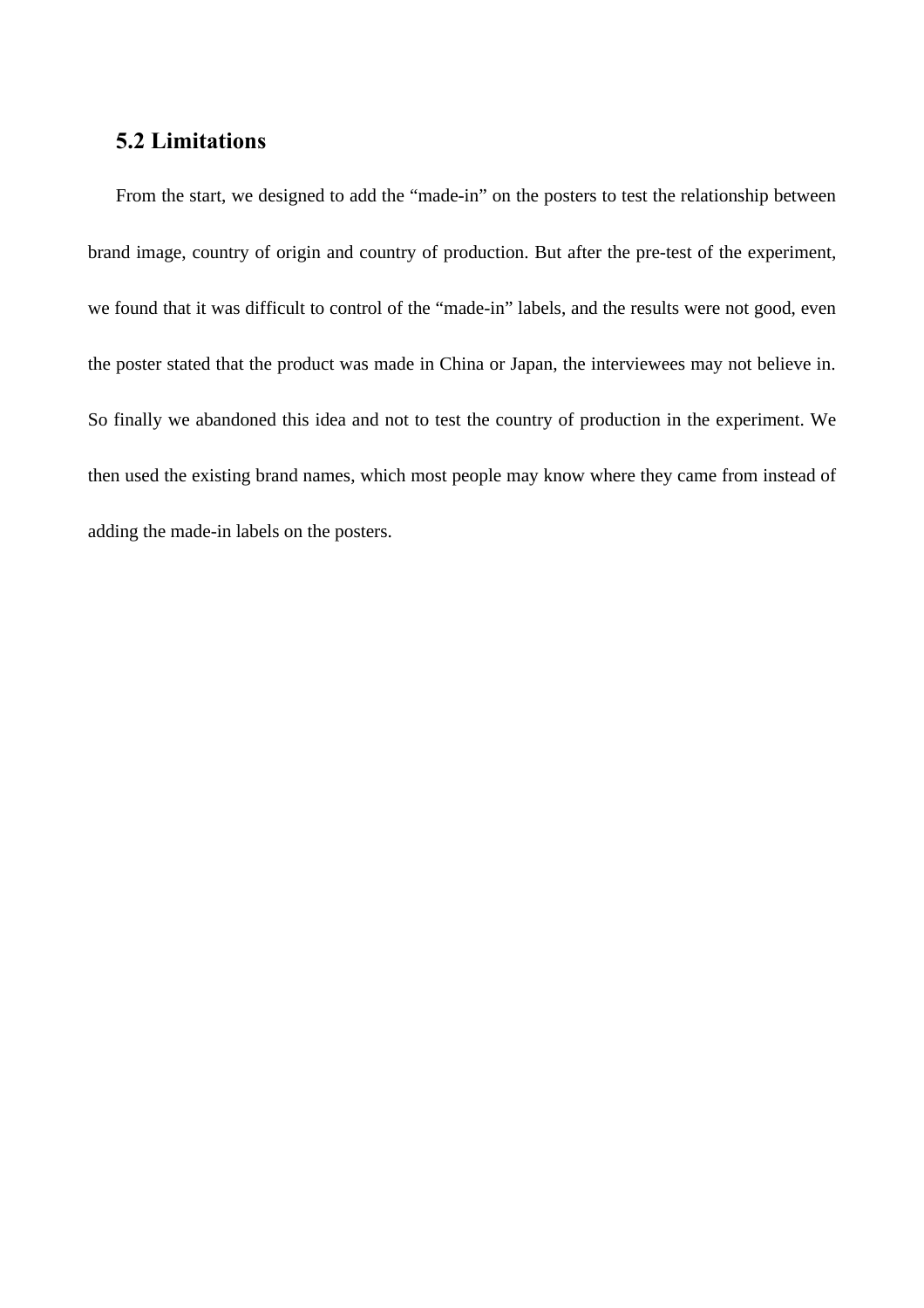## **5.3 Recommendations**

From the study, it shows that there is really a negative country of origin effect towards China brand products, but fortunately, the situation is not worse than our initial assumptions. Therefore, we believe that Mainland Chinese firms can do something to turn around the negative country of origin effect of their products. As the country of origin effect towards a country may consist of many factors, such as the history of the country, or its political, economical, technological and social environment. So in our report, we try to give some suggestions on the 4P's strategies in order to help Mainland Chinese firms to build better brand and product image and to eliminate the problem of negative country of origin effect.

### **5.3.1 Price**

First, for the price, we think that the major problem is not here, so Mainland Chinese firms can put rather less effort on their pricing strategies. Most of the Mainland Chinese firms are using a low price strategy in Hong Kong market, it may because their cost of production is relatively lower. A low price strategy can attract more customers but it may promote a "cheap", "low-class" image of the product, or even the brand. As what we investigated in the literature review, Hong Kong people think that Mainland Chinese products are "cheap" and have negative attitudes on them. So low price strategy may not suitable for Mainland Chinese firms to build better images of the products and brands, they have to pay more attention on this issue.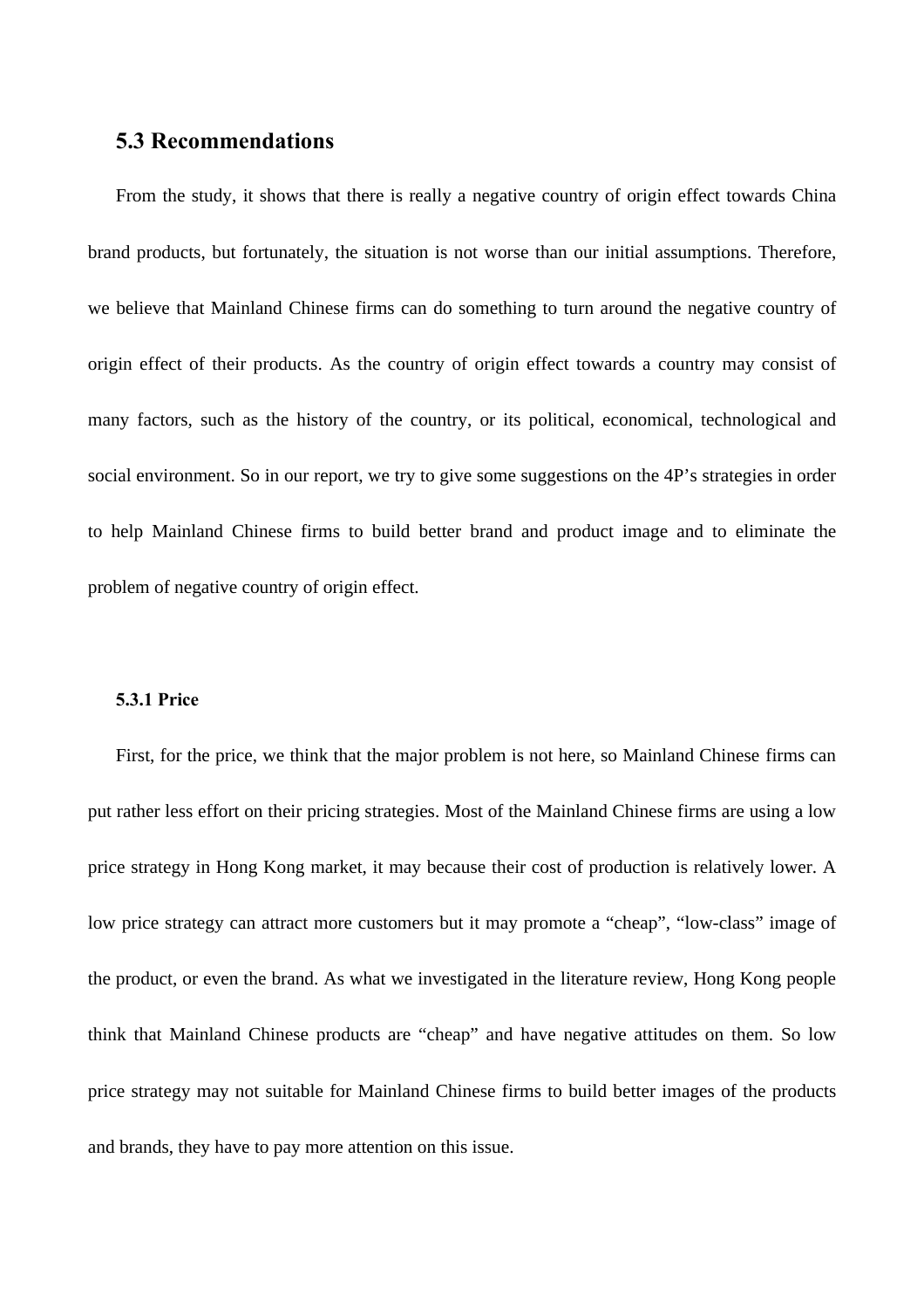#### **5.3.2 Product**

Second, for the product, we believe that it may be the major problem causing the failure of Mainland Chinese products in Hong Kong market. This is especially true in the brand name and package or design of the products. The brand name is important for developing the brand image as people first familiar with a product or a brand is by the brand name, so it must affect people's attitudes towards the product and brand if the brand name is not good. In the case of China brand products, their brand names always give Hong Kong people a feeling of "old-fashioned", "out-dated" and "bad-taste", so they do not have good attitudes towards these products. And it is also not suitable to use simplified Chinese characters and translations of Mandarin in the brand names. By the way, Mainland Chinese firms must first think of a high-sounding brand name for their products before they enter Hong Kong market.

For the package or design of the products, it should be more adapted to Hong Kong market. Even people in Mainland China may not care about the products' package, but the package of products is an important criteria in product evaluation by Hong Kong people as what we investigate in the survey. So Mainland Chinese firms should put more capital and efforts on the products' design and package and think of something innovative since Hong Kong consumers like something special and innovative. An attractive appearance of the product can attract more people and hence increase the competitive power.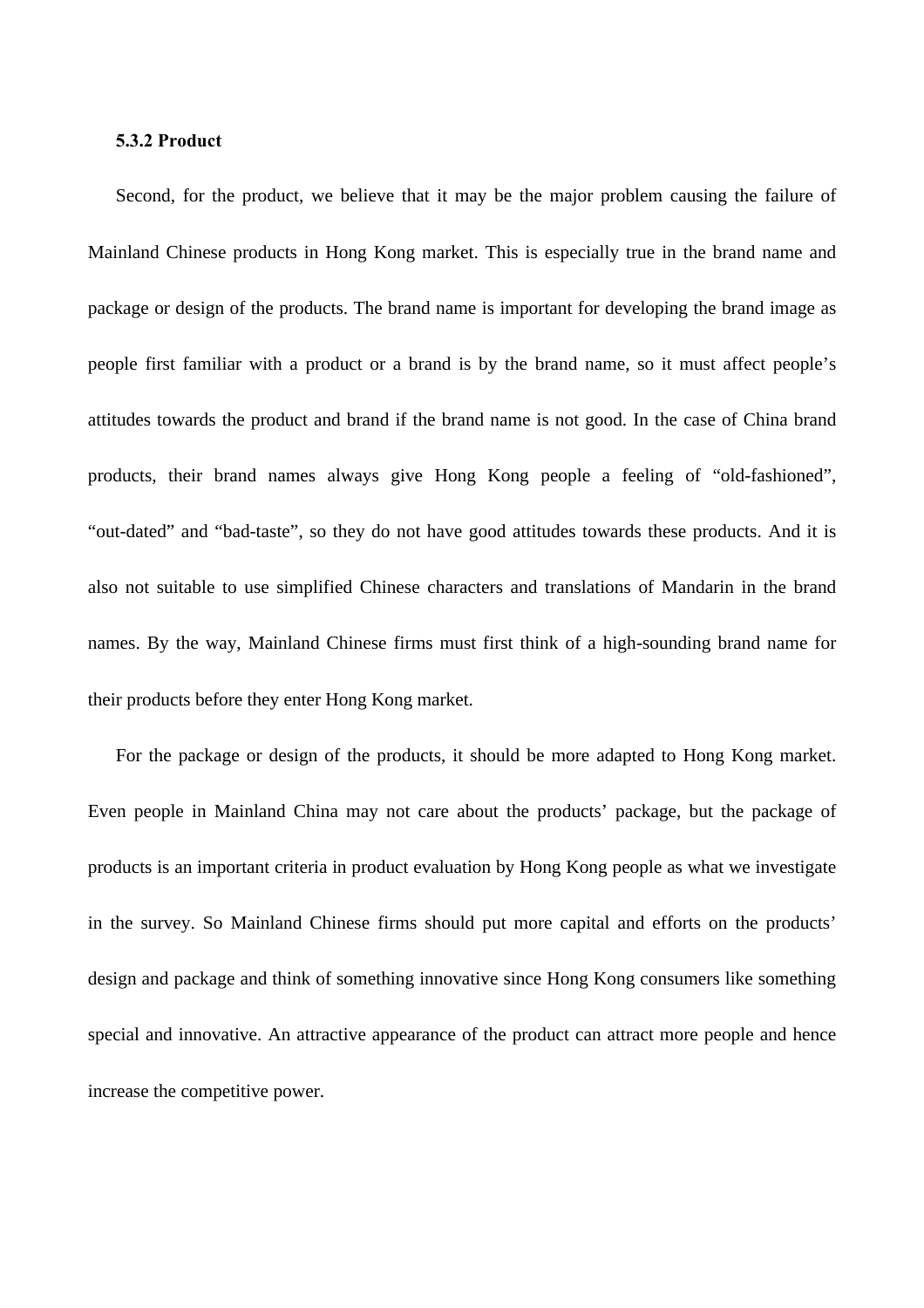Besides the package and design, the quality is very important. As Hong Kong consumers' expectations on products are increasingly higher, low quality and out-dated products are bound to fail. So Mainland Chinese firms must ensure their products are in high quality and should put more efforts on research and development tasks to make their products more innovative and suitable for Hong Kong people.

In additions, many foreign products such as from Japan, U.S., Korea, are sold in Hong Kong, so the competition is very keen. These products usually strengthen in their quality. Moreover, Hong Kong people evaluate products' quality more important than price, so, quality is the most vital elements of a product. Thus, Mainland Chinese firms have to improve the quality of products in order to enhance their competitive power in Hong Kong market.

### **5.3.3 Place**

For the place, we suggest Mainland Chinese firms to increase the number of distribution channels of their products in Hong Kong. Now only several outlets have Mainland Chinese products to sell, most of them are in small to medium size, so it is quite inconvenience for people to buy Mainland Chinese products and difficult to get information of those products. The unfamiliar of Mainland Chinese products makes people have more perceived risk for buying them. So the firms should promote their products in more shops, especially the large department stores, it can increase people's confidence to buy those products with support and guarantee by large stores. Especially for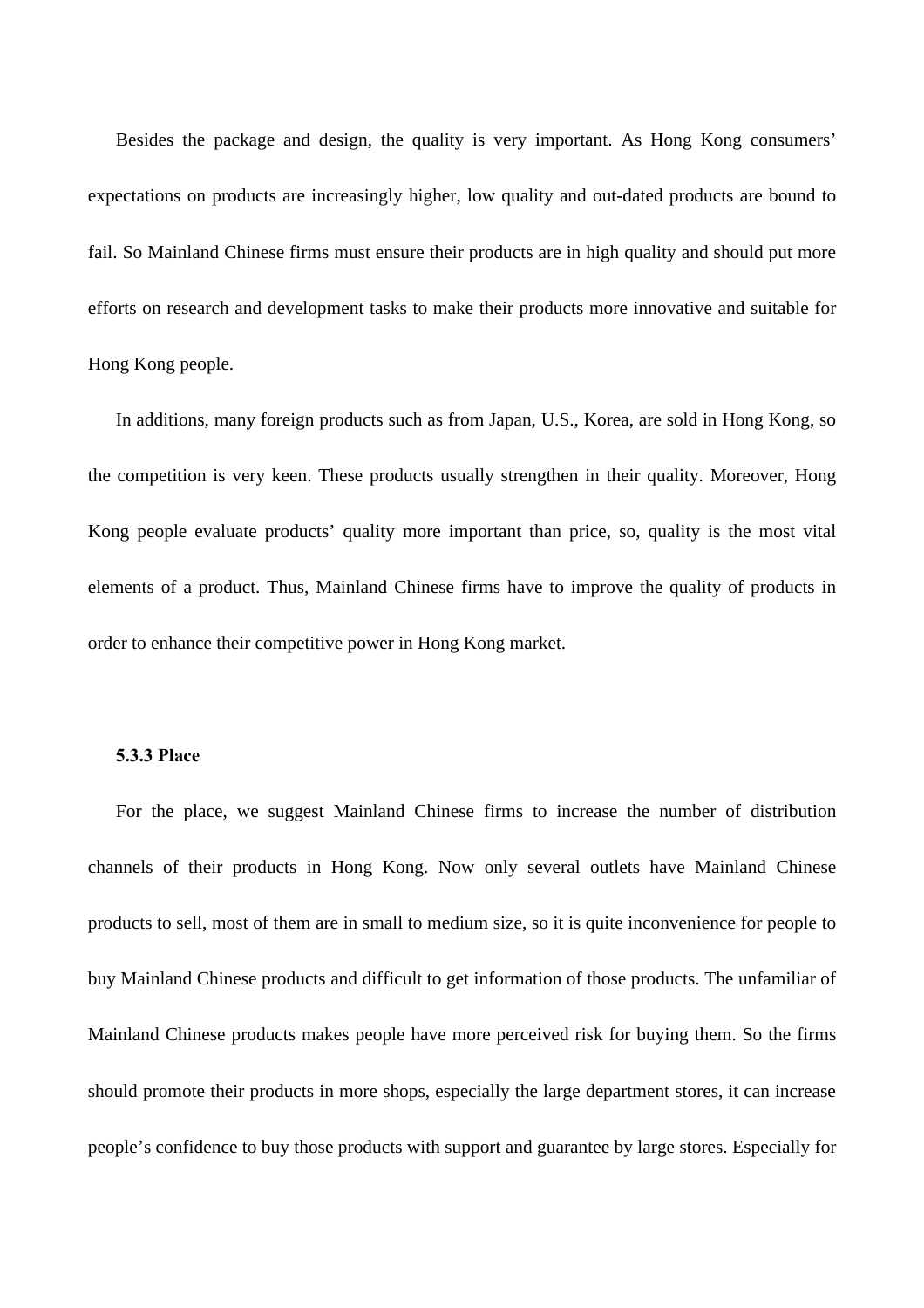the electric appliances, people would have greater confidence to buy from large department stores or specialist stores than in small shops.

### **5.3.4 Promotion**

Finally, for the promotion, it is also a great problem causing the failure of Mainland Chinese products in Hong Kong. From the test results, most people think that China brand products are not popular enough. It is because Mainland Chinese products are lack of promotions, so, many people do not familiar with these products or even do not know their existance. The solution is to carry out different promotion strategies, such as advertising, sales promotion and public relation. These are effective for building up brand image and penetrating the target customers. For the advertising, something that Mainland Chinese firms must to pay attention are the content, wordings or slogans, and the style of the advertisement, they must have to adapt to Hong Kong market's special culture. Hong Kong people tend to like some innovative and trendy advertisements more.

The change in the marketing mix of a individual Mainland Chinese firm may not have any influence on the negative country of origin, but the total effects of all or most firms to do that, especially in improving the quality of products, it could eliminate the negative country of origin. Since the reason that people like to buy products from positive country of origin is mainly because of their confidence in the products' quality and design. So if all the firms improve their marketing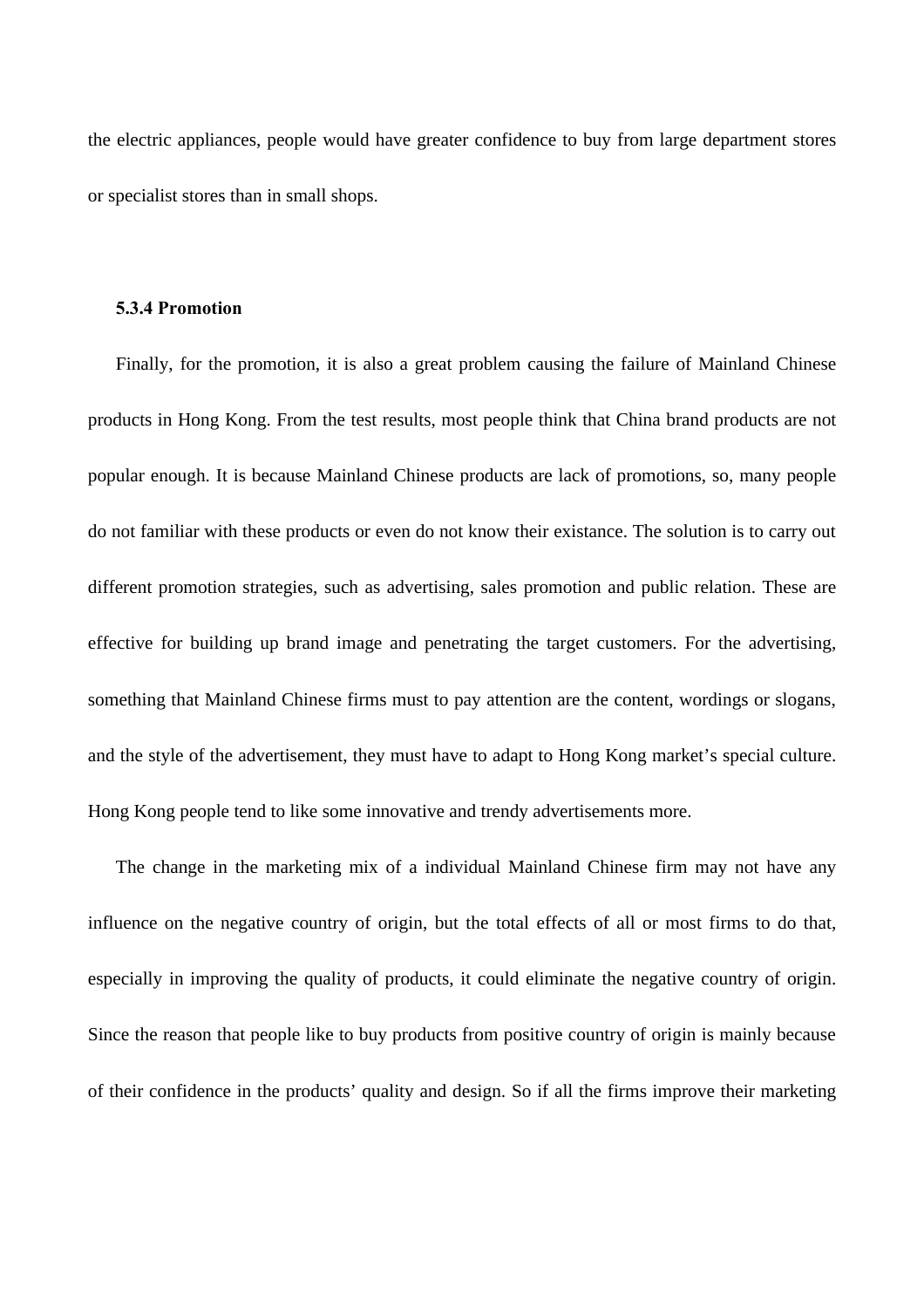mix, the overall image of the products from Mainland China would change to more favorable in future.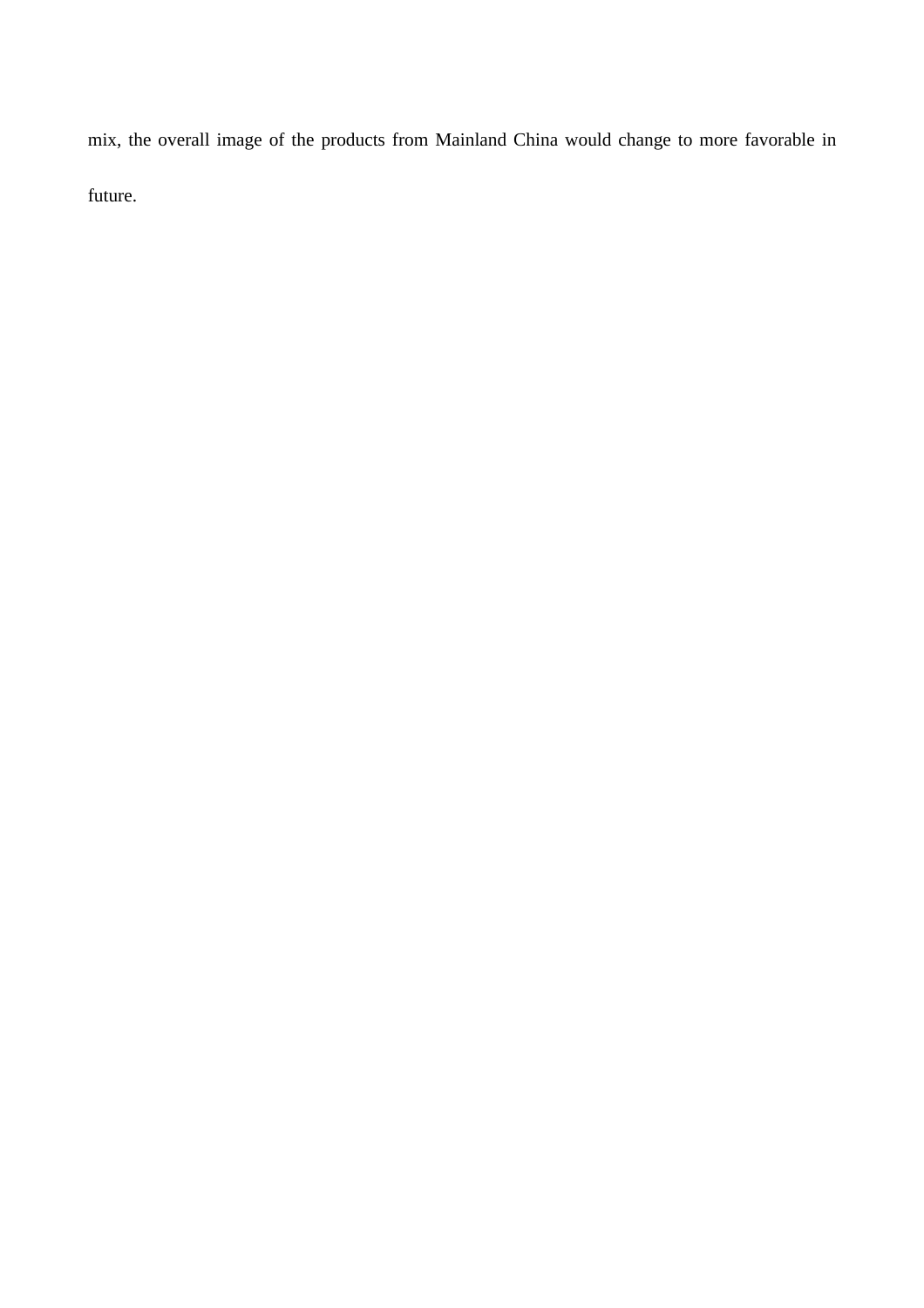## *Bibliography*

 $\Diamond$  Carrie M. Heilman, Douglas Bowman and Gordon P. Wright, "The Evolution of Brand Preferences and Choice Behaviours of Consumers New to a Market" Journal of Marketing Research May (2000) P.139-155

 $\Diamond$  David K. Tse, "Resolving Family Purchase Disagreement in Chinese Families: The Impact of Global Trends and Indigenous Culture Values" University of Hong Kong, June (1999)

 $\Diamond$  Dorothy Cohen, "Consumer Behavior" Random House, Inc. (1981)

 $\Diamond$  "Establishing a brand name: The experience of some Hong Kong companies" Hong Kong Trade Development Council, April (1991)

 $\Diamond$  Gabriel J. Biehal and Daniel A. Sheinin, "Managing the Brand in a Corporate Advertising Environment: A Decision-Making Framework for Brand Managers" The Journal of Advertising Vol. 27, No.2, summer (1998) P.99-109

 $\diamond$  Gerald Haubl, Terry Elrod, "The Impact of Congruity between Brand Name and Country of production on Consumers' Product Quality Judgements" International Journal of Research in Marketing Vol. 16, No. 3, September (1999) P.199-215

 $\Diamond$  "Hong Kong Consumers' Perception of Products Manufactured in the Republic of China Versus the People's Republic of China" Hong Kong Baptist College, March (1993)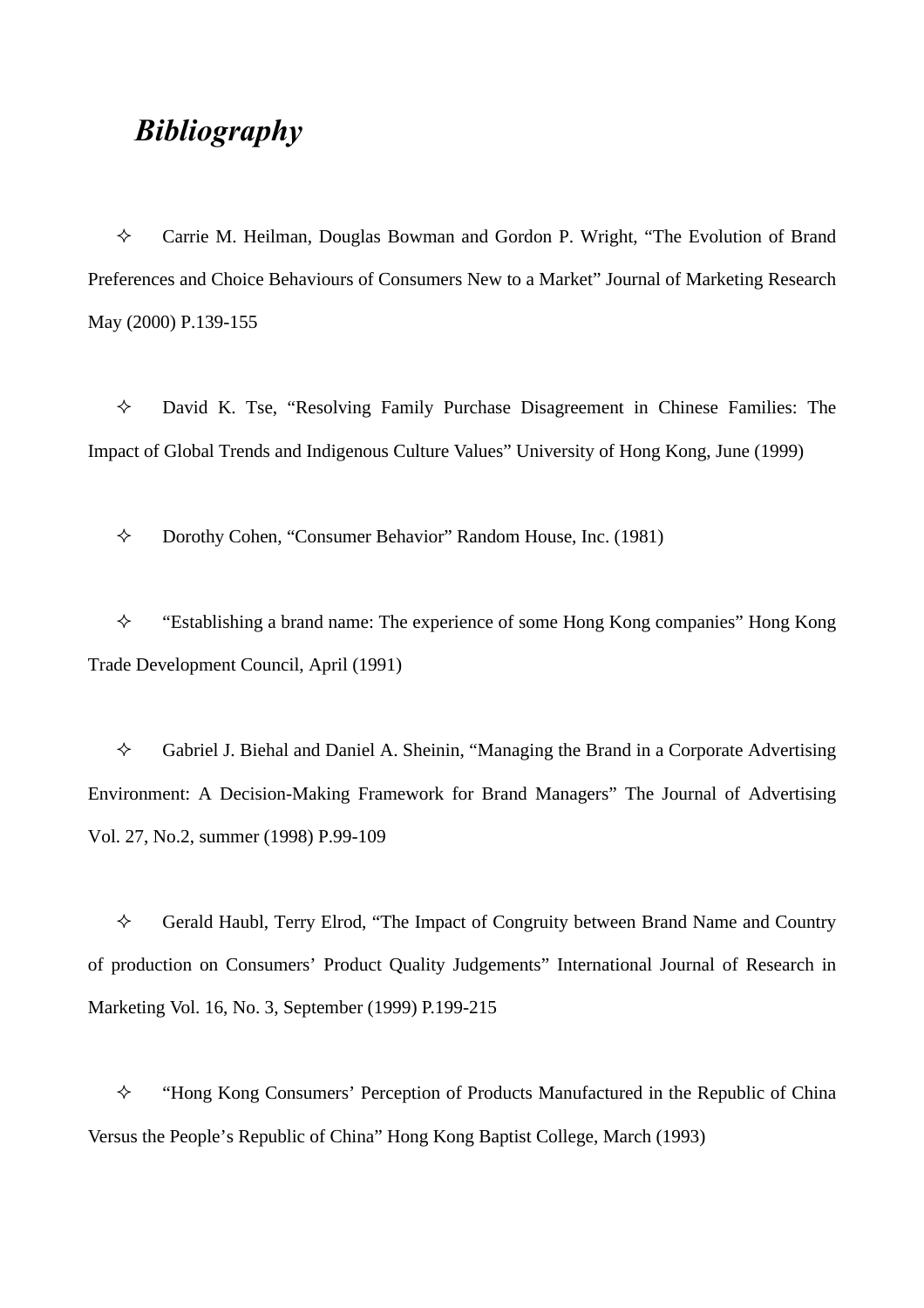$\Diamond$  Iau Phau, Gerard Prendergast, "Conceptualising the Country of origin of Brand" Hong Kong Baptist University, March (1998)

 $\Diamond$  Ian Phau, Gerard Prendergast, "Will Country of origin be relegated to obscurity in the Global Reality?" Hong Kong Baptist University, September (1998)

 $\Diamond$  Ian Phau, Gerard Prendergast, "How Useful is Product Involvement Classification? A Tale of Three Cities" Hong Kong Baptist University, October (1998)

 $\Diamond$  Ian Phau, Gerard Prendergast, "Country of origin of Brand and Hybrids Products: An Asian Perspective" Hong Kong Baptist University, November (1998)

² Jagdish Agrawal, Wagner A.kamakura, "Country of origin: A competitive advantage" International Journal of Research in Marketing Vol. 16, No. 4 December (1999) P.255-267

 $\Diamond$  Johny K. Johansson, Ilkka A. Ronkainen and Michael R. Czinkota, "Negative Country-of-Origin Effects: The case of the New Russia" Journal of International Business Studies Vol. 25, No. 1, First (1994) P.157-167

 $\Diamond$  Martin S. Roth and Jean B. Romeo, "Matching Product Category and Country Image Perceptions: A Framework for Managing Country-Of-Origin Effects" Journal of International Business Studies Vol. 23, Third Quarter (1992) P.477-497

 $\Diamond$  Richad D.Czerniawski, Michael W. Maloney, "The Management of Power Positioning and Really Great Advertising" American Management Association (1999)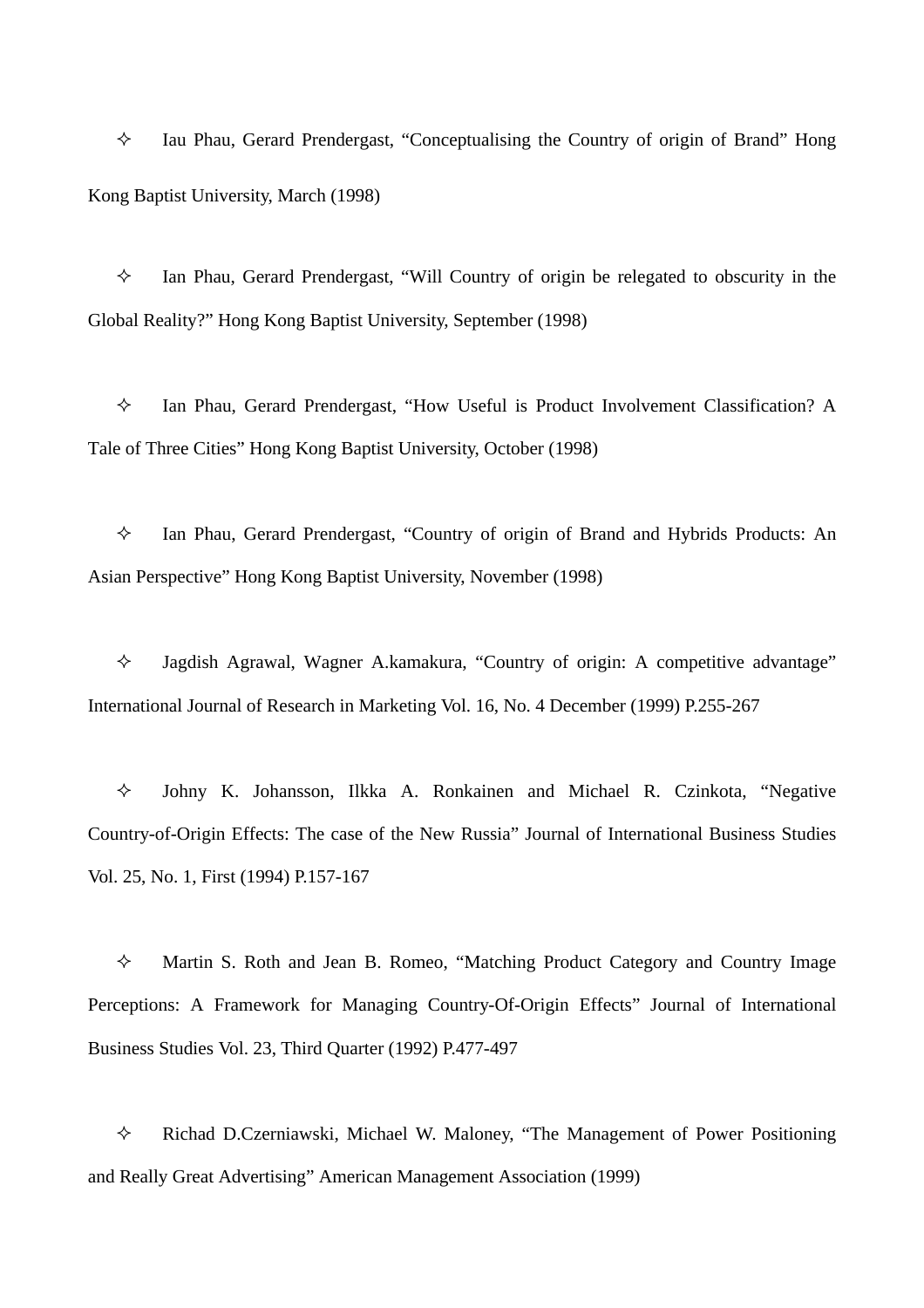$\Diamond$  Safya Menon, Barbara E. Kahn, "The Impact of Context on Variety Seeking in Product Choices" Journal of Consumer Research Vol. 22, No. 3, December (1995) P.285-294

 $\Diamond$  Sung-Tai-Hong, Robert S. Wyer, JR, "Determinants of Product Evaluation: Effects of the Time Interval between knowledge of a Product's Country-of-Origin and Information about Its Specific Attributes" Journal of Consumer Research Vol. 17, December (1990) P.277-287

 $\Diamond$  Susan Fournier, "Consumers and their brands: Developing relationship theory in consumer research" Journal of consumer Research Vol. 24, No. 4, March (1998) P.343-368

 $\Diamond$  Wai-Sum Siu & Carmen Hau-Ming Chan, "Country-of-Origin Effects on Product Evaluations: The case of Chinese Consumers in Hong Kong" Journal of International Marketing and Marketing Research Vol. 22, No. 3 (1996) P.115-121

 $\Diamond$  Zeynep Gurhan-Canli and Durairaj Maheswaran, "Cultural Variations in Country of origin Effects" Journal of Marketing Research August (2000) P.309-317

 $\diamond$  , "SPSS " (2000)  $\diamond$  , "SPSS  $\qquad$ " (2000)  $\diamond$  , , "erecase  $\circ$  "  $(1996)$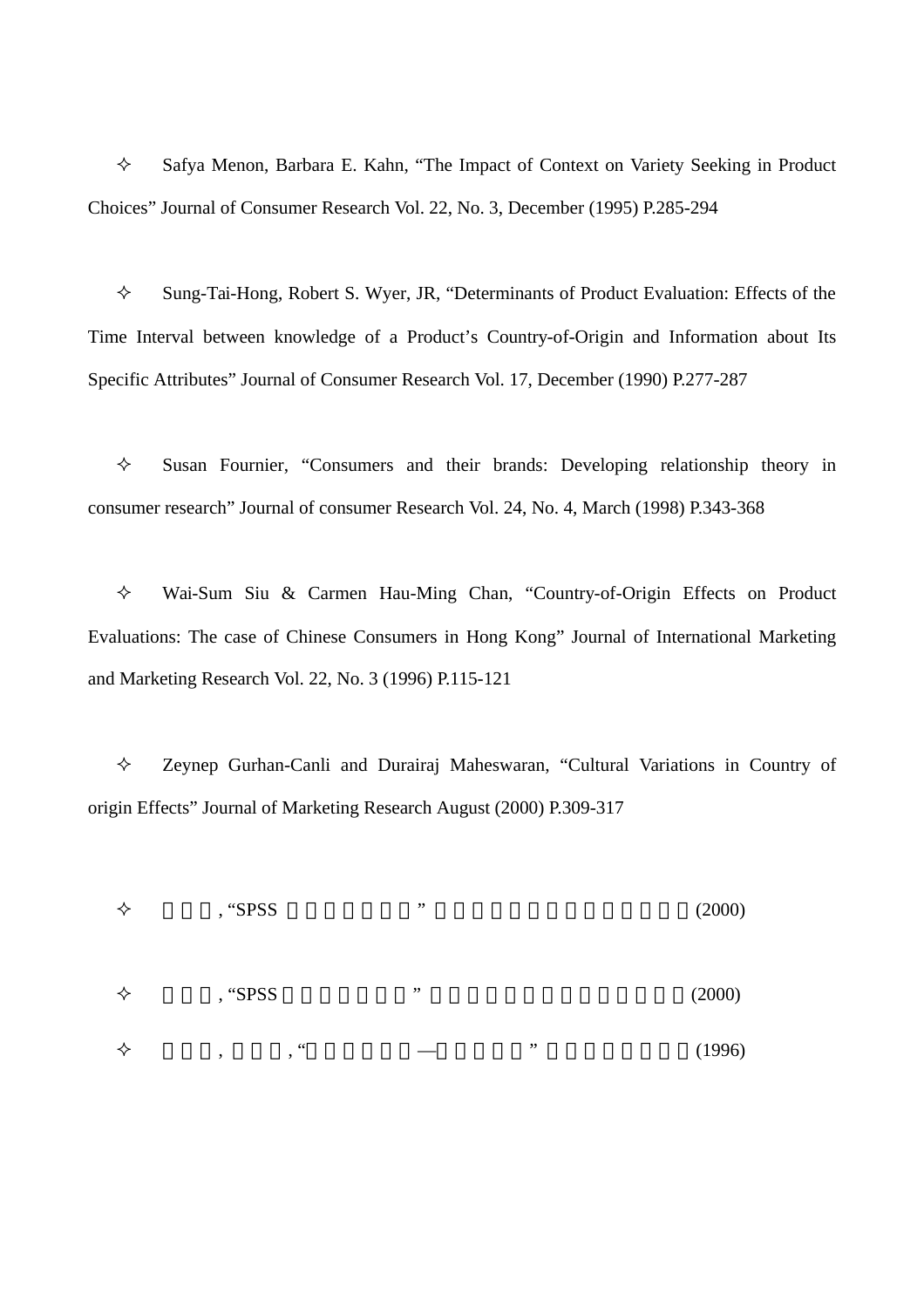